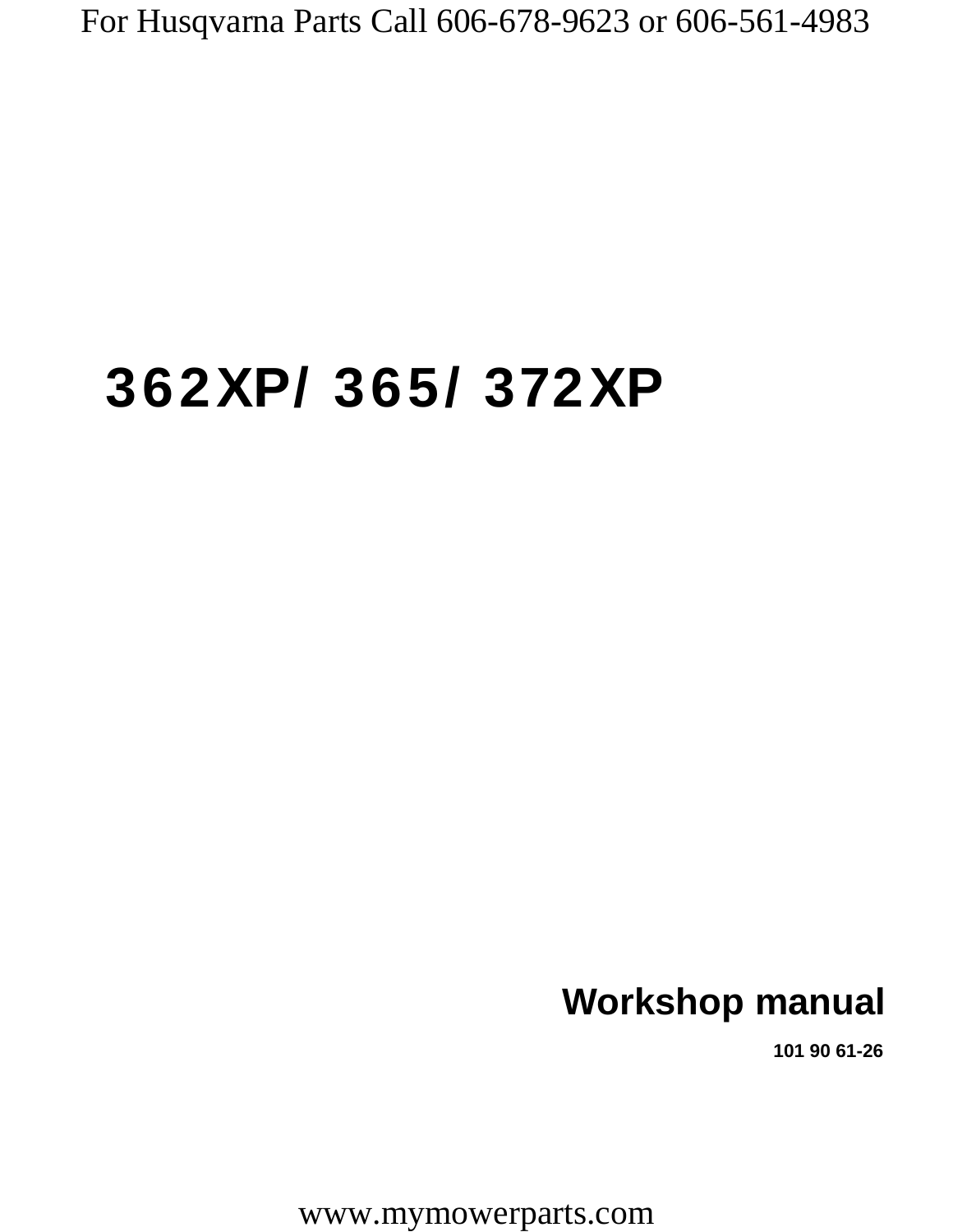### **CONTENTS**

| Lubrication system  24       |  |
|------------------------------|--|
|                              |  |
|                              |  |
| Anti-vibration system  37    |  |
|                              |  |
| Crankcase and crankshaft  42 |  |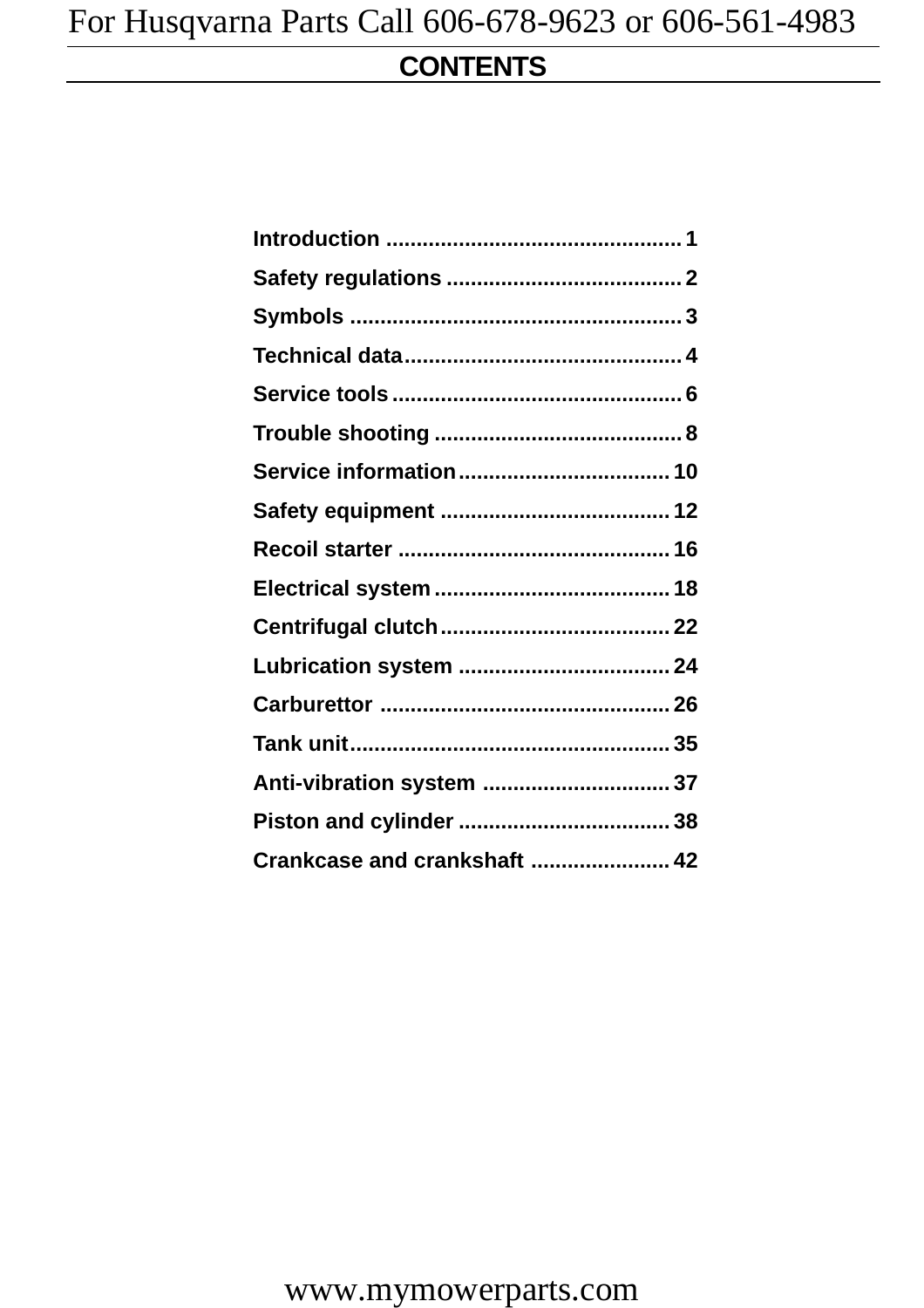### **INTRODUCTION**

#### **General**

This manual provides a detailed description of procedures for trouble shooting, repair and testing of the chainsaw. The safety precautions that should be taken during repair work are also described.

### **Safety**

#### **Note! The section dealing with safety should be read and understood by all who carry out repair or service work on the chainsaw.**

Warning markings are shown both in this manual and on the chainsaw itself. See page 5. If a warning mark on the chainsaw has been damaged or is missing, it must be replaced immediately in order to maximise safety when the saw is in use.

#### **Target Audience**

This workshop manual is written for personnel assuming that they have general knowledge of service and repair of small engines.

The manual should be read and understood by all personnel who will carry out service and repair work on the chainsaw. The manual is also suitable for use in the training of new employees.

#### **Changes**

As production continues, changes will be introduced successively to the chainsaw. If at any time these changes influence service and/or spares, special service announcements will be sent out, which means that this manual will cease to be current with time. In order to avoid problems, the manual should always be read together with all service announcements that apply to the specific model of chainsaw.

#### **Tools**

For specific procedures special tools are required. In this workshop manual, all the service tools required are listed. Their use is described in the appropriate section.

#### **Always use Husqvarna original:**

- **Spares**
- **Service tools**
- **Accessories**

#### **Arrangement**

This workshop manual can be used in two different ways:

- Repair of a specific sub-assembly on the chainsaw.
- Dismantling and reassembly of the whole chainsaw.

#### **Repair of a specific sub-assembly**

When a specific sub-assembly on the chainsaw is to be repaired, proceed as follows:

- 1. Look up the page referring to the relevant sub-assembly.
- 2. Carry out the steps: Dismantling Cleaning and inspection Reassembly

#### **Dismantling and reassembly of the entire chainsaw**

When the entire chainsaw is to be dismantled and reassembled, proceed as follows:

- 1. Look up page 16, which deals with the **recoil starter** and carry out the instructions under the heading **Dismantling**.
- 2. Work forwards through the manual and carry out **Dismantling** instructions in the order that the sections occur.
- 3. Return to **recoil starter** on page 16 and follow the instructions under **Cleaning and inspection**.
- 4. Work forward through the manual and carry out **Cleaning** and **inspection** in the order that the sections occur.
- 5. Order or fetch all the required spare parts from the spares warehouse.
- 6. Look up page 44 which deals with **the crankcase** and carry out the instructions under **Assembly.**
- 7. Work backwards through the manual and carry out **Reassembly** instructions as the sections occur.

In order to improve understanding, some sections begin with a **Description** of the relevant sub-assembly.

#### **Numbering**

Location indicators for components shown in the figures are marked A, B, etc.

The figures are numbered 1, 2 etc.

The location indicators and figure numbers start again from A, 1 etc. at the beginning of each new section.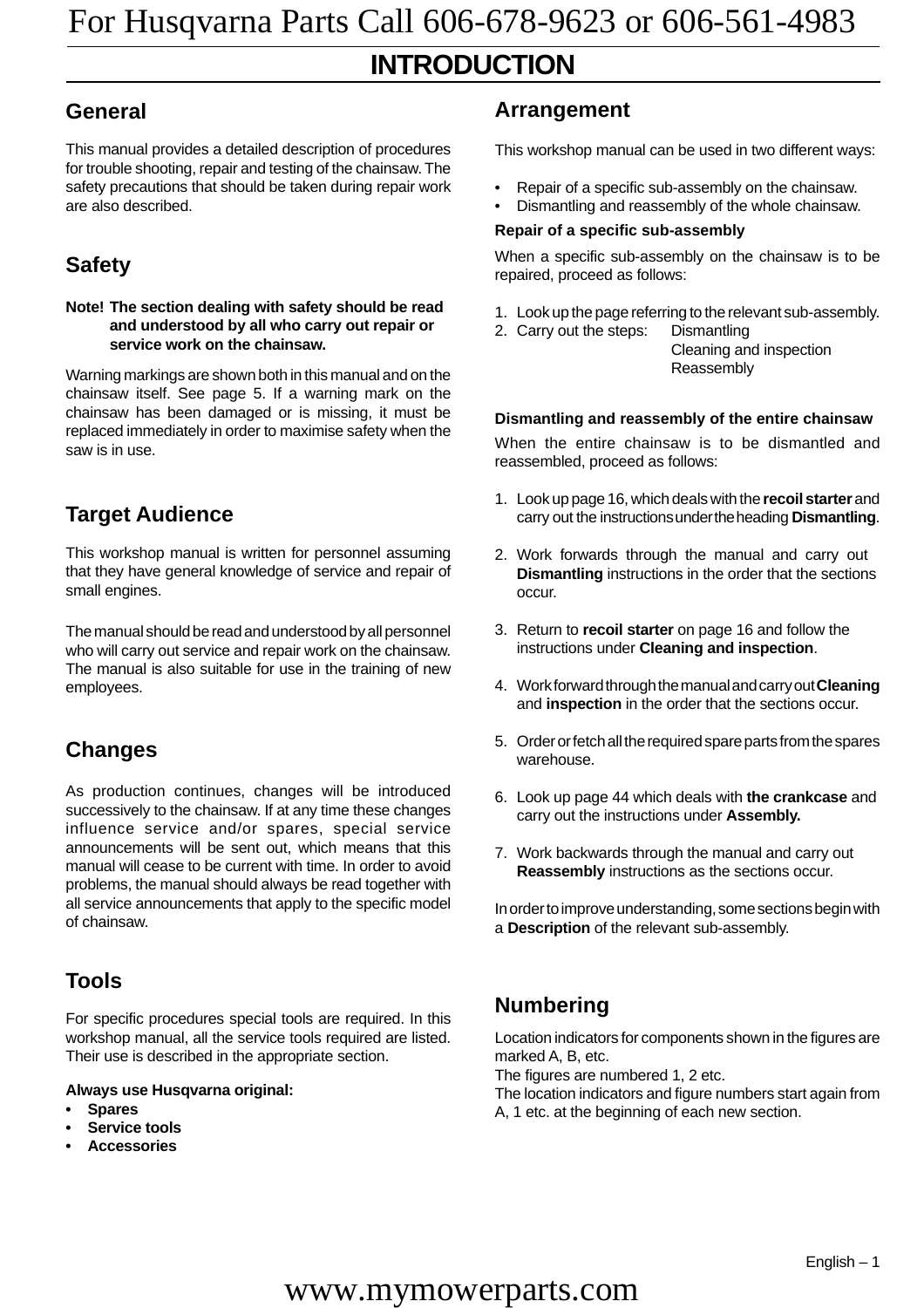### **SAFETY REGULATIONS**

### **General instructions Special instructions**

Workshops where chainsaws are serviced must be equipped with safety equipment in accordance with local regulations.

No one should repair the chainsaw without first having read and understood the contents of this workshop manual.

The following warning texts are to be found in this manual in certain places. The warning texts occur before the procedure to which they refer.



**WARNING!**

**The warning text indicates a risk of** personal injury if instructions are not **followed.**

**NOTE!**

**The warning text indicates a risk of damage to equipment if instructions are not followed.**

The fuel used in the chainsaw poses the following hazards:

- 1. The fluid and its fumes are poisonous.
- 2. Can cause skin irritation.
- 3. Is highly inflammable.

The guide bar, chain and clutch cover (chain brake) must be assembled before the chainsaw is started, otherwise the clutch may come loose causing personal injury.

Wear ear defenders when testing the chainsaw.

Do not use the saw before it has been adjusted so that the chain is still when idling.

After testing, do not touch the silencer until it has cooled. Risk for burns.

Inadequate lubrication of the chain can result in the chain breaking, which can cause serious or life threatening injury.

Make sure that the starter recoil spring does not fly out and cause personal injury.

If the spring is tensioned when the cord pulley is removed, the spring can fly out causing personal injury.

When removing the pressure spring for the chain brake, ensure that the brake is in the on position, otherwise the spring can fly out causing personal injury.

After repair, the chain brake must be checked in accordance with the instructions on page 13.

When replacing the crankshaft bearings note that the crankcase halves are hot. Use protective gloves.

When using compressed air, the air jet should never be pointed towards the body. Air can be forced into the blood stream, which can cause fatality.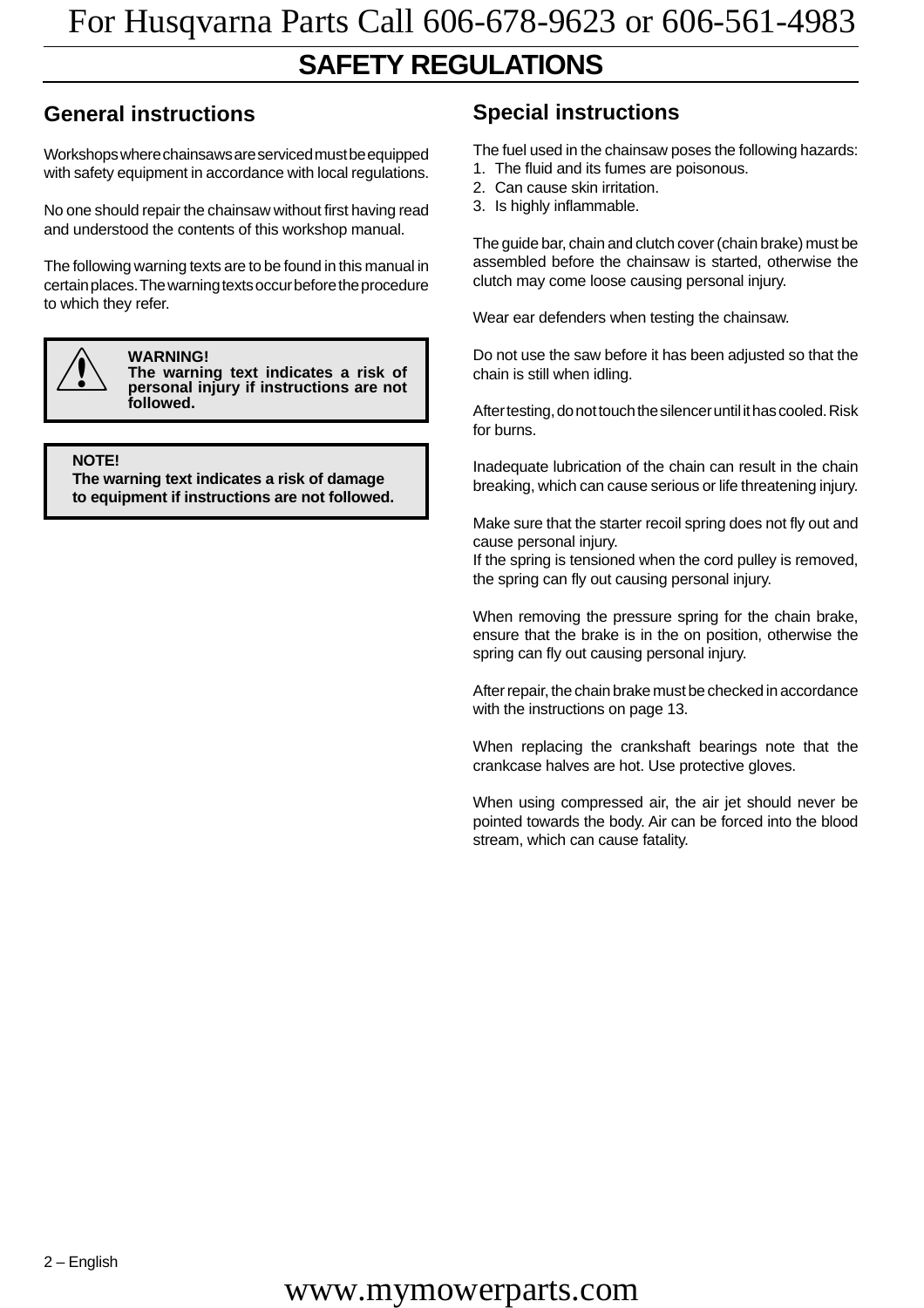### **SYMBOLS**

The markings shown below are moulded into the chainsaw casing.

#### **Symbols on the saw Symbols in this manual**



This symbol indicates a risk of personal injury if instructions are not followed.



Choke



Switch for hand grip heating



Fuel filler



Stop button



Chain lubrication adjuster



Chain oil filler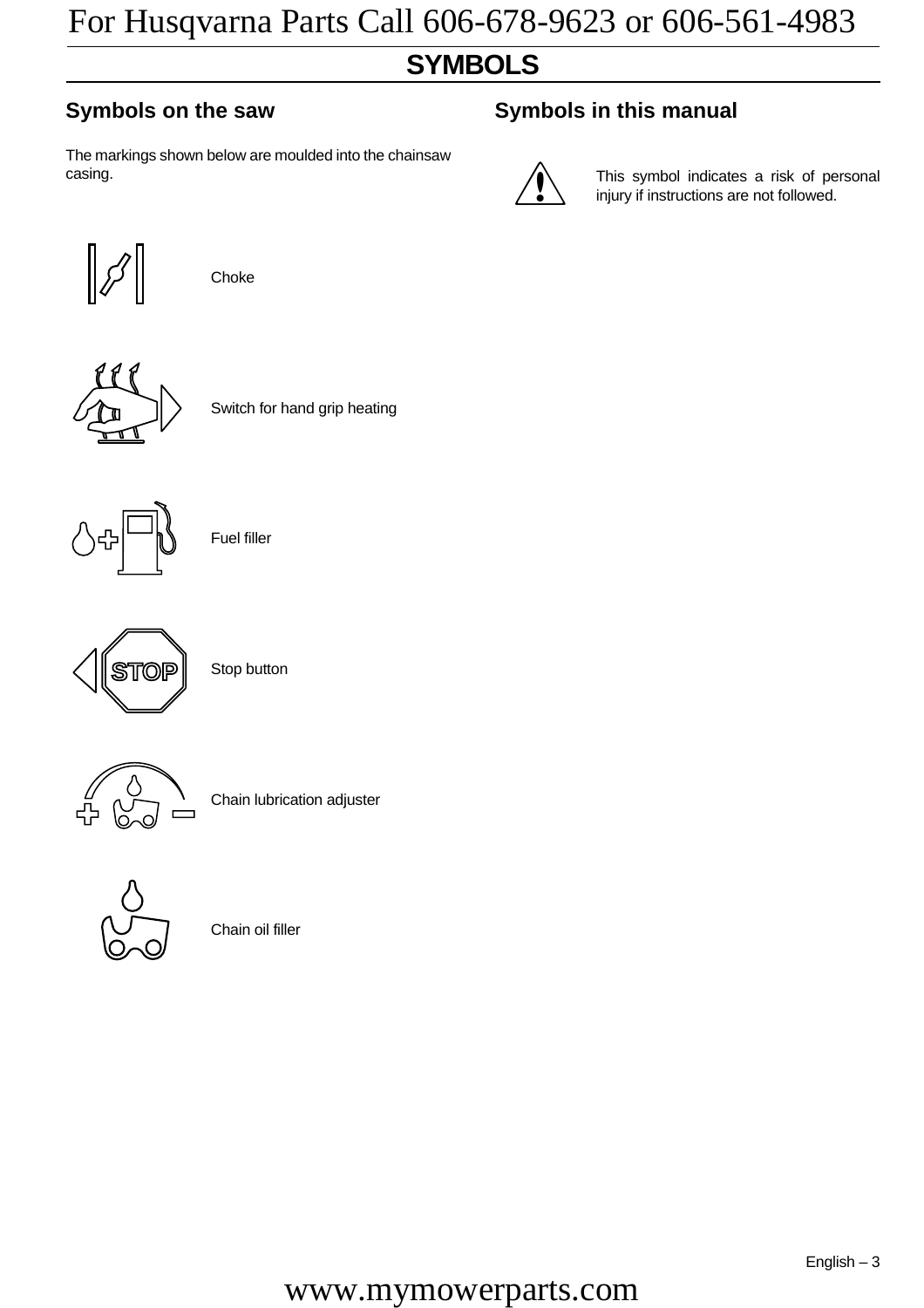## **TECHNICAL INFORMATION**

|        | $\circledcirc$<br>Displacement<br>cm <sup>3</sup> / cubic inch | $\circledcirc$<br><b>Bore</b><br>Ømm/Øinch | $\circledcirc$<br><b>Stroke</b><br>mm/inches | Max. power/rpm<br>kW/hp/ rpm |
|--------|----------------------------------------------------------------|--------------------------------------------|----------------------------------------------|------------------------------|
| 362XP: | 62,4/3,8                                                       | 47/1,85                                    | 36/1,42                                      | 3,4/4,6/9600                 |
| 365:   | 65,1/4,0                                                       | 48/1,89                                    | 36/1,42                                      | 3,4/4,6/9300                 |
| 372XP: | 70,7/4,3                                                       | 50/1,97                                    | 36/1,42                                      | 3,9/5,3/9 600                |
|        |                                                                |                                            |                                              |                              |
|        | Sparkplug gap<br>mm/inches                                     | Ignition system                            | Air gap<br>mm/inches                         | Carburettor type             |
| 362XP: | 0,5/0,02                                                       | FHP/CD                                     | 0,3/0,01                                     | Walbro HD6B                  |
| 365:   | 0,5/0,02                                                       | FHP/CD                                     | 0,3/0,01                                     | Zama C3M-EL2B                |
| 372XP: | 0,5/0,02                                                       | FHP/CD                                     | 0,3/0,01                                     | Walbro HD6B                  |
|        | ⌒                                                              |                                            |                                              |                              |
|        | Guidebar length                                                | Chain speed at max. power<br>and 9 600 rpm | Chain pitch                                  | Drive link gauge             |
|        | cm/inches                                                      | m/s                                        | mm/inches                                    | mm/inches                    |
| 362XP: | 33-60/13-24                                                    | 21,4                                       | 8,25/0,325<br>9,52/3/8                       | 1,5/0,058                    |
| 365:   | 38-61/15-24                                                    | 20,7                                       | 9,52/3/8                                     | 1,5/0,058                    |
| 372XP: | 38-61/15-24                                                    | 21,4                                       | 9,52/3/8                                     | 1,5/0,058                    |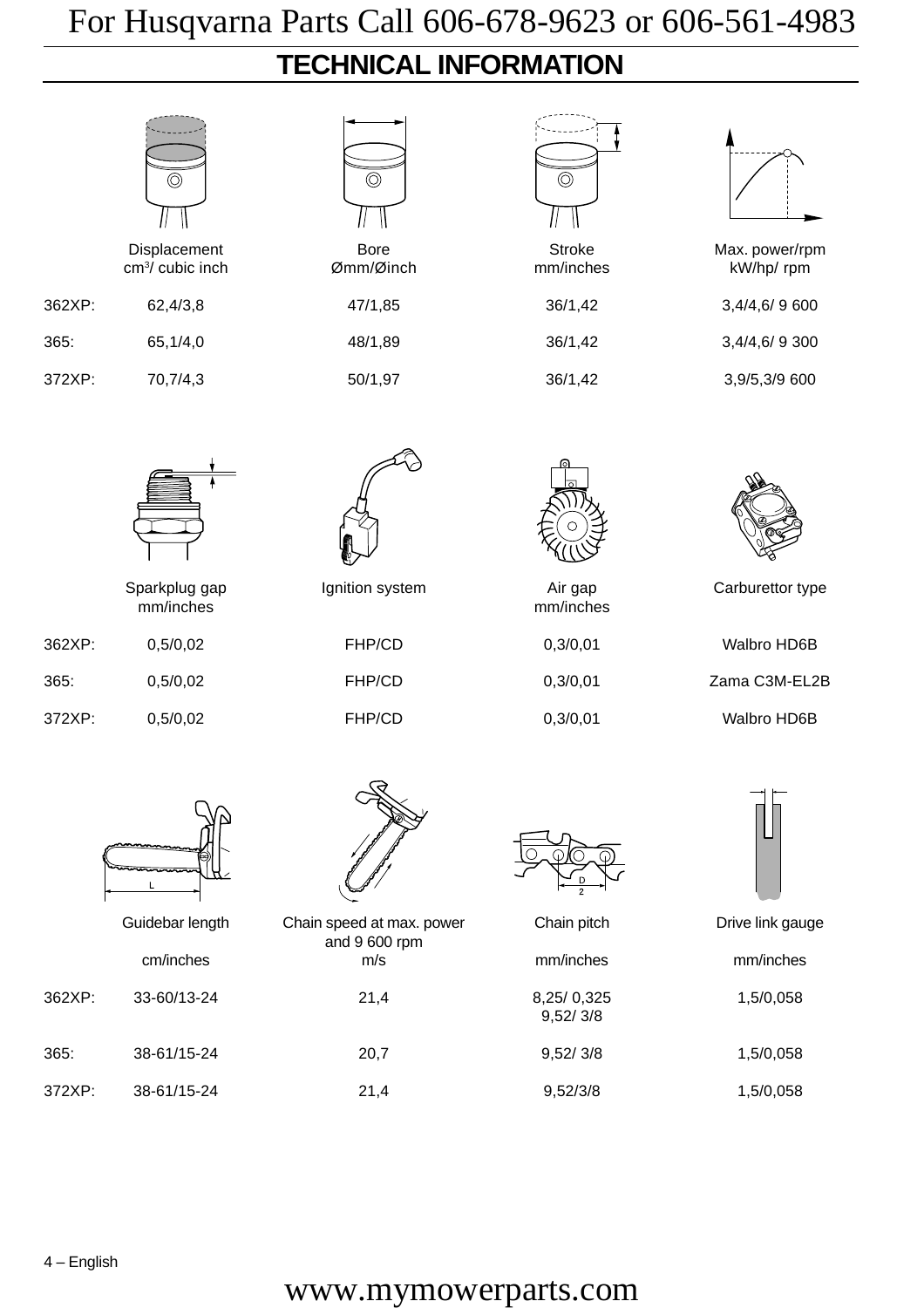### **TECHNICAL INFORMATION**

| rpm                |
|--------------------|
| Idling spee<br>rpm |

365: 2 700 3 500 12 500 Champion RCJ 7Y



Idling Spark plug speed Cling Spark plug speed Spark plug rpm rpm rpm 362XP: 2 700 3 500 13 500 Champion RCJ 7Y





372XP: 2 700 3 500 13 500 Champion RCJ 7Y



Litres/US pints cm<sup>3</sup>/min

362XP: 0,77/1,63 4/20 0,42/0,89 Yes 365: 0,77/1,63 4/20 0,42/0,89 Yes 372XP: 0,77/1,63 4/20 0,42/0,89 Yes





Litres/US pints



Fuel tank volume Cil pump capacity Cil tank volume Automatic oil pump

| Yes |
|-----|
| Yes |
| Yes |
|     |







|         | Weight without bar and chain<br>kg/lbs |            | Weight with bar and chain<br>kg/lbs | Hand grip heater<br>Watts/rpm |
|---------|----------------------------------------|------------|-------------------------------------|-------------------------------|
| 362XP:  | 6,0/13,2                               | 15"<br>20" | 7,1/15,6<br>7,5/16,5                | 65/10 000                     |
| 362XPG: | 6,2/13,7                               | 15"<br>20" | 8,2/18,1<br>8,7/19,2                | 65/10 000                     |
| 365:    | 6,0/13,2                               | 15"<br>20" | 7,1/15,6<br>7,5/16,5                |                               |
| 372XP:  | 6,1/13,4                               | 15"<br>20" | 7,1/15,6<br>7,5/16,5                | 65/10 000                     |
| 372XPG: | 6,3/13,9                               | 15"<br>20" | 8,2/18,1<br>8,7/19,2                | 65/10 000                     |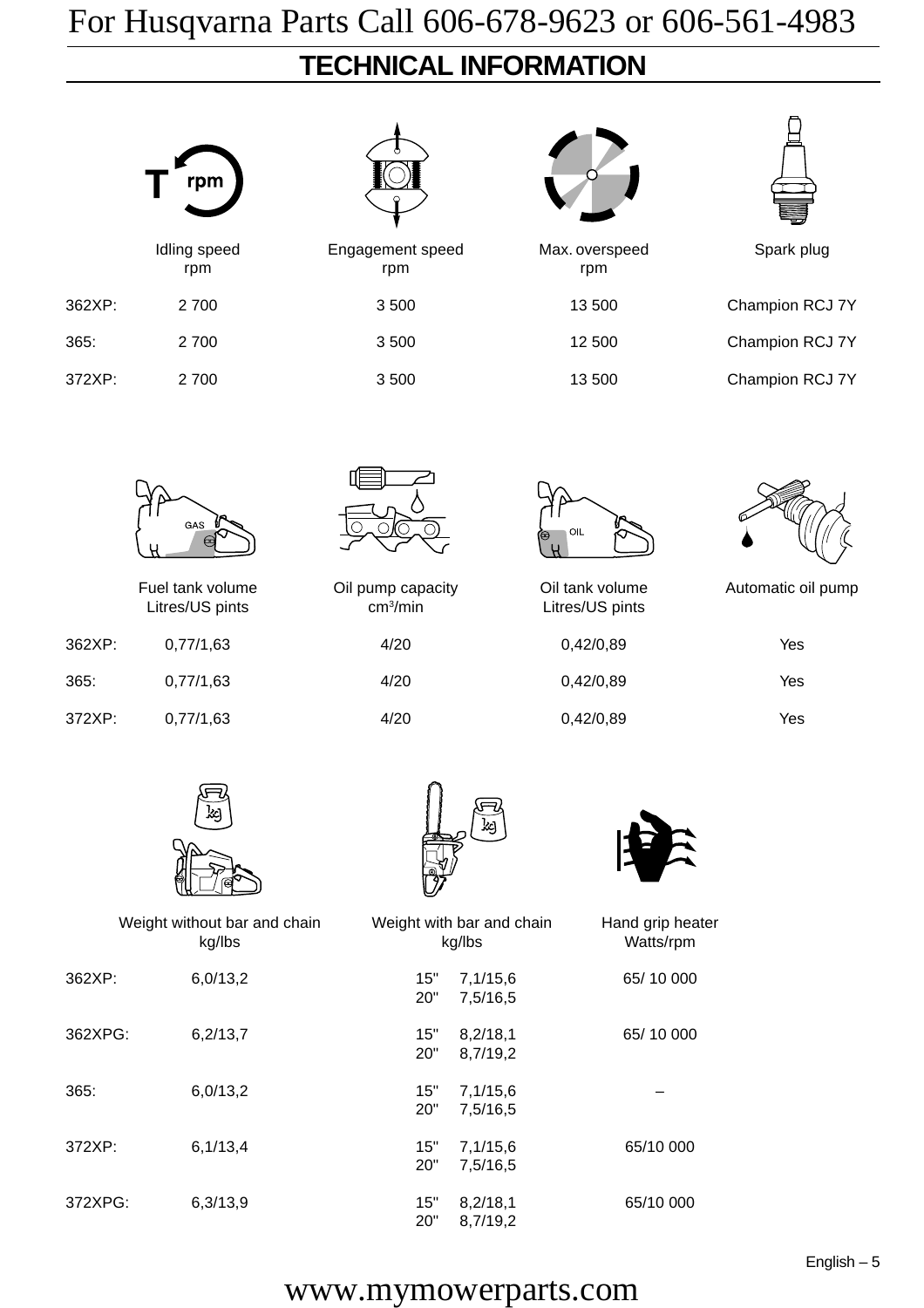## **SERVICE TOOLS** For Husqvarna Parts Call 606-678-9623 or 606-561-4983

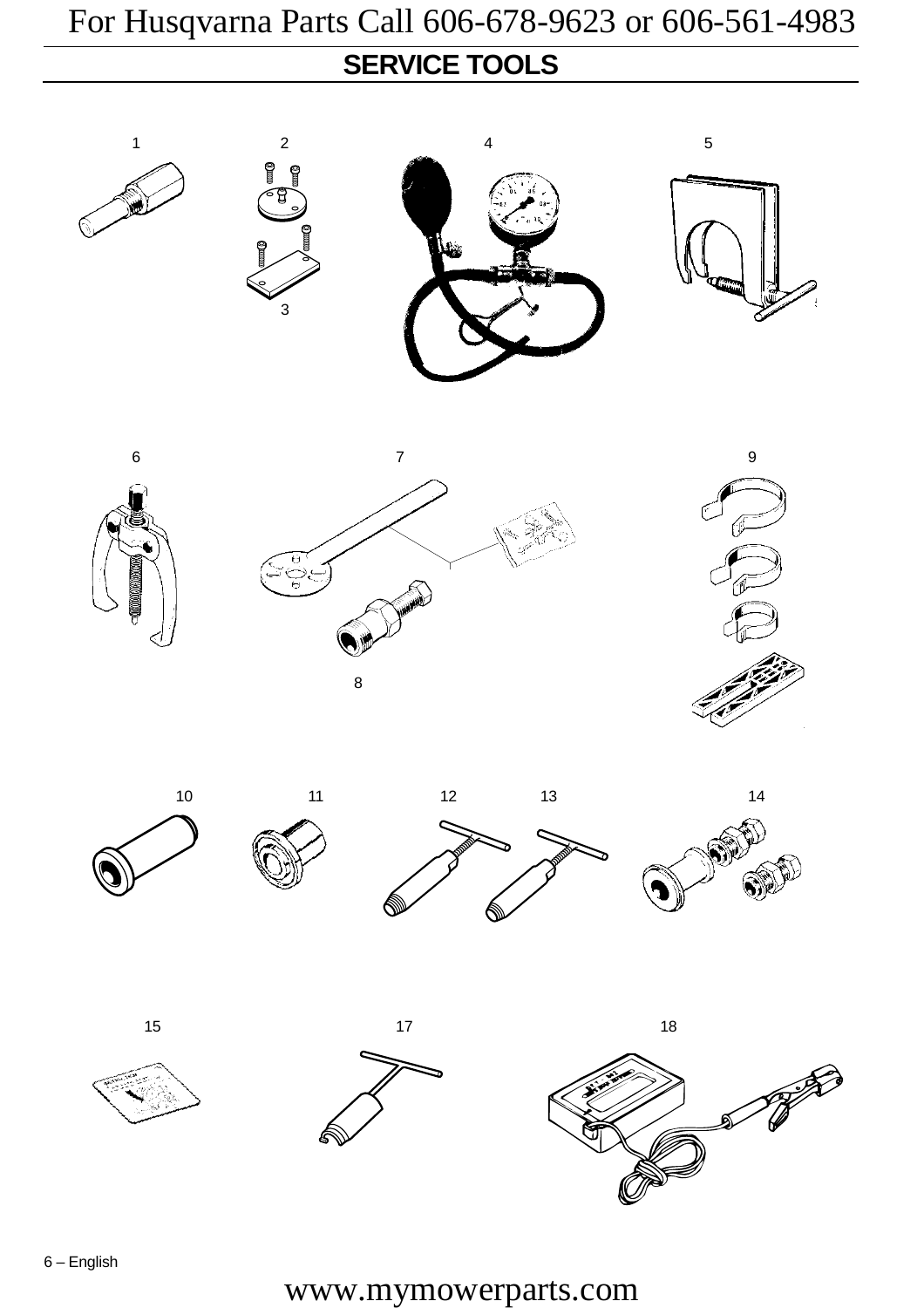### **SERVICE TOOLS**





The tools listed here are the service tools required for this model of chainsaw. In addition to these tools, a normal kit of hand tools is required.

| Item           | Name                         | Usage                                 | Ordering No. |
|----------------|------------------------------|---------------------------------------|--------------|
| 1              | Piston stop                  | Locking the crankshaft                | 502 50 33-01 |
| $\overline{c}$ | Cover plate: crankcase inlet | Sealing off inlet                     | 502 54 05-01 |
| 3              | Cover plate: exhaust         | Sealing off exhaust outlet            | 502 71 39-01 |
| 4              | Pressure tester              | Pressurising for pressure testing     | 502 50 38-01 |
| 5              | Extractor                    | Removing crankshaft                   | 502 51 61-01 |
| 6              | Puller                       | Removing bearings from the crankshaft | 504 90 90-01 |
| 7              | Holding tool                 | Flywheel removal                      | 502 51 49-01 |
| 8              | Puller                       | Flywheel removal                      | 502 50 26-01 |
| 9              | Piston ring clamp            | Fitting the piston                    | 502 50 70-01 |
| 10             | Oil seal driver              | Inserting clutch side oil seal        | 502 52 21-01 |
| 11             | Oil seal driver              | Inserting flywheel side oil seal      | 502 52 20-01 |
| 12             | Extractor                    | Removing clutch side crankcase seal   | 502 50 55-01 |
| 13             | Extractor                    | Removing flywheel side crankcase seal | 504 91 40-01 |
| 14             | Assembly tool                | Reassembling crankshaft               | 502 50 30-15 |
| 15             | Feeler gauge, air gap        | Setting ignition unit                 | 502 51 34-02 |
| 17             | Extractor                    | Removing large AV-springs             | 502 52 18-02 |
| 18             | Tachometer                   | Setting the carburettor               | 502 71 14-01 |
| 19             | Test spark plug              | Testing ignition unit                 | 502 71 13-01 |
| 20             | Clutch tool                  | Clutch dismantling and assembly       | 502 52 22-01 |
| 21             | Assembly pliers              | Assembling spark plug guard           | 502 50 06-01 |
| 22             | Fuel filter hook             | Withdrawing the fuel filter           | 502 50 83-01 |
| 23             | Clamp stand                  | Clamping the saw                      | 502 51 02-01 |
| 24             | Allen driver, 3 mm           | For M4-bolts                          | 502 50 86-01 |
| 24             | Allen driver, 4 mm           | For M5-bolts                          | 502 50 87-01 |
| 25             | Allen key, 3 mm              | For M4-bolts                          | 502 50 19-01 |
| 25             | Allen key, 4 mm              | For M5-bolts                          | 502 50 18-01 |
| 25             | Allen key, 5 mm              | For M6-bolts                          | 502 50 64-01 |

<u>e</u>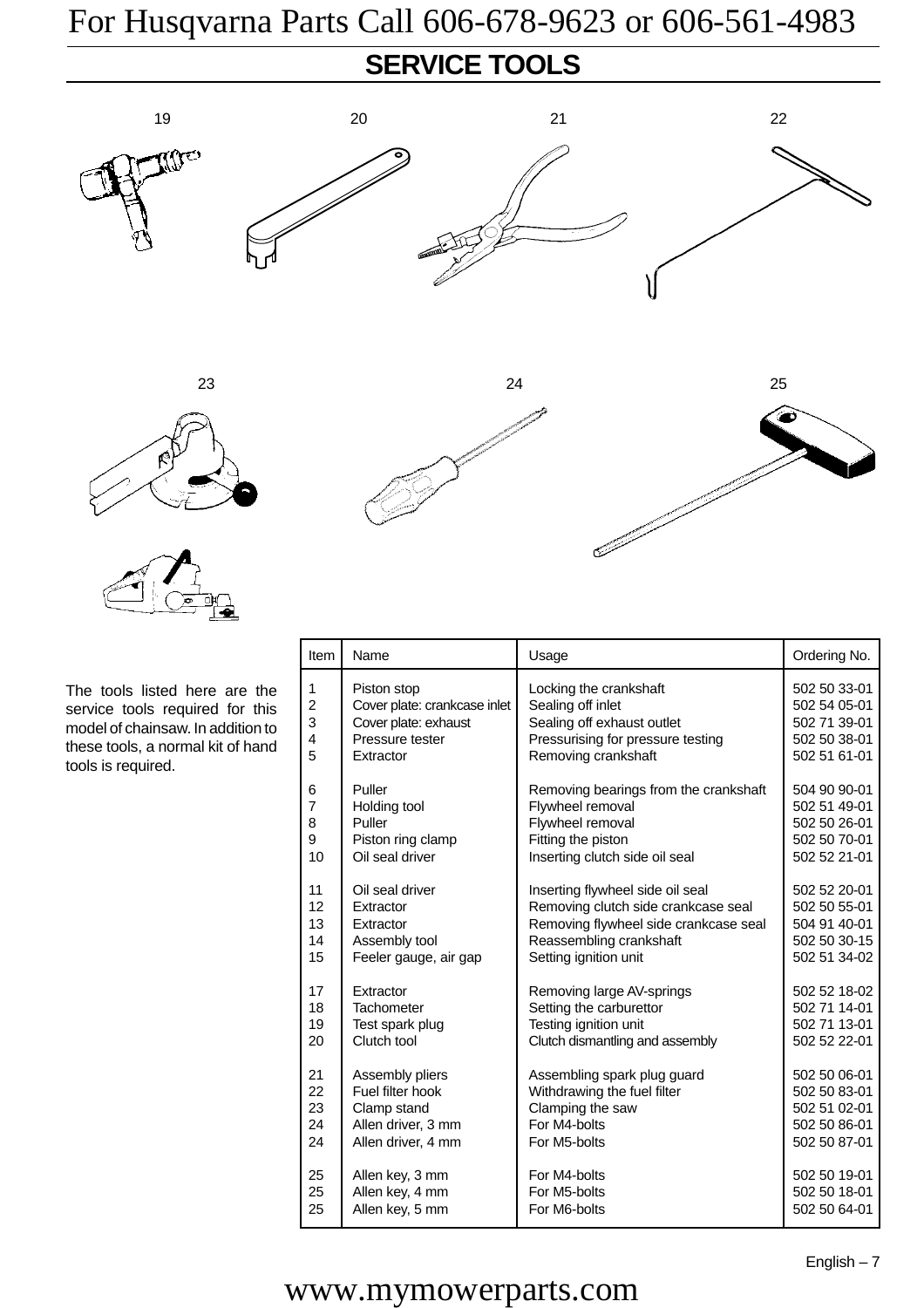### **TROUBLE SHOOTING**

### **Trouble shooting schematic**

Faults that can develop on the chainsaw are divided into four groups as follows. In each category, possible malfunctions are shown on the left, with a list of possible faults on the right. The most probable fault is given first and so on.

#### **Starting**

| Difficult starting                 | Adjust L-screw<br>Air filter blocked<br>Choke not working<br>Worn choke pivot<br>Worn choke butterfly<br>Fuel filter blocked<br>Fuel line blocked<br>Piston ring seized<br>Blocked impulse channel                        |
|------------------------------------|---------------------------------------------------------------------------------------------------------------------------------------------------------------------------------------------------------------------------|
| Carburettor leaking<br>fuel        | Loose or faulty fuel pipe<br>Hole in diaphragm<br>Worn needle valve<br>Needle valve assembly sticking<br>Needle valve set too high<br>Leak in metering system (air or<br>fuel)<br>Loose cover on carburettor<br>pump side |
| Flooding when motor<br>not running | Worn needle valve<br>Needle valve set too high<br>Needle valve assembly sticking                                                                                                                                          |

#### **Idling (low rpm)**

| Will not idle   | Adjust L-screw<br>Leaking air intake (rubber)<br>Loose carburettor mounting<br>bolts<br>Loose or faulty fuel pipe<br>Fuel filter blocked<br>Fuel line blocked<br>Fuel tank ventilator blocked<br>Throttle valve pivot stiff<br>Throttle cable sticking<br>Defective throttle return spring<br>Bent throttle stop<br>Faulty diffuser jet |
|-----------------|-----------------------------------------------------------------------------------------------------------------------------------------------------------------------------------------------------------------------------------------------------------------------------------------------------------------------------------------|
| Idling too rich | Adjust L-screw<br>Worn needle valve<br>Needle valve set too high<br>Worn needle valve lever<br>Leaking control diaphragm/<br>cover plate<br>Needle valve assembly sticking                                                                                                                                                              |

#### **Idling (low rpm) (cont.)**

| Idles when L-screw closed               | Worn needle valve<br>Leaking control diaphragm/<br>cover plate<br>Needle valve assembly sticking<br>Worn needle valve lever<br>Faulty diffuser jet                                                                                                                                                                                                                                                                            |
|-----------------------------------------|-------------------------------------------------------------------------------------------------------------------------------------------------------------------------------------------------------------------------------------------------------------------------------------------------------------------------------------------------------------------------------------------------------------------------------|
| Idling uneven                           | Fuel filter blocked<br>Fuel line blocked<br>Leaking air intake (rubber)<br>Loose carburettor mounting<br>bolts<br>Worn throttle butterfly pivot<br>Loose throttle butterfly screw<br>Worn throttle butterfly<br>Needle valve assembly sticking<br>Leak in metering system (air or<br>fuel)<br>Control diaphragm centre knob<br>is worn<br>Hole in diaphragm<br>Leaking control diaphragm/<br>cover plate<br>Crankcase leaking |
| L-screw requires<br>constant adjustment | Fuel line blocked<br>Needle valve set too high<br>Needle valve assembly sticking<br>Leak in metering system (air or<br>fuel)<br>Leaking control diaphragm/<br>cover plate<br>Faulty diffuser jet<br>Crankcase leaking                                                                                                                                                                                                         |
| Too much fuel at idling                 | Needle valve set too high<br>Needle valve assembly sticking<br>Metering system damaged<br>Worn needle valve<br>Leaking control diaphragm/<br>cover plate<br>Metering system incorrectly<br>assembled                                                                                                                                                                                                                          |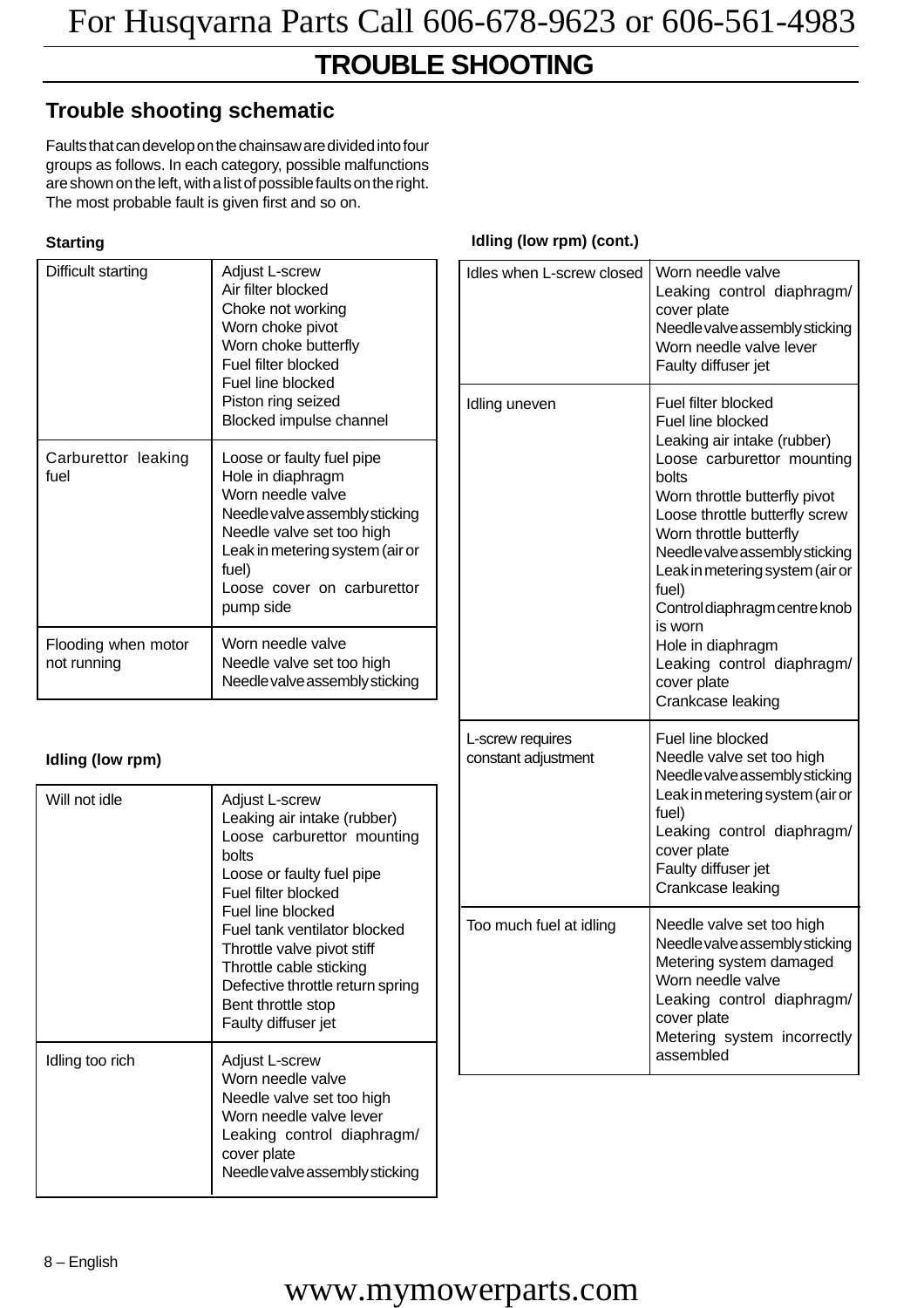### **TROUBLE SHOOTING**

#### **High rpm**

| Will not run at full Adjust H-screw<br>throttle | <b>Blocked air filter</b><br><b>Blocked fuel tank ventilator</b><br><b>Blocked fuel filter</b><br>Fuel line blocked<br>Loose or damaged fuel line<br>Impulse channel leaking<br>Impulse channel blocked<br>Loose cover on carburettor<br>pump side<br>Faulty pump diaphragm<br>Leaking air intake (rubber)<br>Loose carburettor mounting bolts<br>Needle valve set too low<br>Metering system damaged<br>Metering system incorrectly<br>assembled<br>Leaking control diaphragm/cover<br>plate<br>Needle valve assembly sticking<br><b>Blocked silencer</b> |
|-------------------------------------------------|------------------------------------------------------------------------------------------------------------------------------------------------------------------------------------------------------------------------------------------------------------------------------------------------------------------------------------------------------------------------------------------------------------------------------------------------------------------------------------------------------------------------------------------------------------|
| Low power                                       | Adjust H-screw<br><b>Blocked fuel tank ventilator</b><br><b>Blocked fuel filter</b><br>Impulse channel leaking<br>Impulse channel blocked<br>Loose cover on carburettor pump<br>side<br>Faulty pump diaphragm<br><b>Blocked air filter</b><br>Needle valve assembly sticking<br>Leak in metering system (air or fuel)<br>Metering system incorrectly<br>assembled<br>Loose diaphragm<br>Hole in diaphragm<br>Leaking control diaphragm/cover<br>plate                                                                                                      |
| Will not "four-stroke"                          | Blocked fuel tank ventilator<br><b>Blocked fuel filter</b><br>Fuel line blocked<br>Loose or damaged fuel line<br>Impulse channel leaking<br>Impulse channel blocked<br>Loose cover on carburettor pump<br>side<br>Faulty pump diaphragm<br>Leaking air intake (rubber)<br>Loose carburettor mounting bolts<br>Needle valve set too low<br>Leak in metering system (air or fuel)<br>Metering unit incorrectly<br>assembled<br>Loose diaphragm<br>Hole in diaphragm<br>Leaking control diaphragm/cover<br>plate                                              |

#### **Acceleration and retardation**

| Does not accelerate<br><b>Adjust L-screw</b> | Adjust H-screw<br><b>Blocked air filter</b><br><b>Blocked fuel tank ventilator</b><br><b>Blocked fuel filter</b><br>Fuel line blocked<br>Loose or damaged fuel line<br>Impulse channel blocked<br>Loose cover on carburettor<br>pump side<br>Faulty pump diaphragm<br>Leaking air intake (rubber)<br>Loose carburettor mounting<br>bolts<br>Needle valve set too low<br>Metering system incorrectly<br>assembled<br>Needle valve assembly sticking<br>Faulty diffuser jet<br><b>Blocked silencer</b> |
|----------------------------------------------|------------------------------------------------------------------------------------------------------------------------------------------------------------------------------------------------------------------------------------------------------------------------------------------------------------------------------------------------------------------------------------------------------------------------------------------------------------------------------------------------------|
| Motor stalls when throttle<br>released       | Adjust L-screw<br>Adjust H-screw<br>Faulty pump diaphragm<br>Needle valve set too high<br>Needle valve assembly sticking<br>Faulty diffuser jet                                                                                                                                                                                                                                                                                                                                                      |
| Over rich acceleration                       | Adjust L-screw<br>Adjust H-screw<br><b>Blocked air filter</b><br>Faulty pump diaphragm<br>Faulty diffuser jet                                                                                                                                                                                                                                                                                                                                                                                        |

### **Trouble shooting methods**

In addition to faults given in the above schematic, trouble shooting can be carried out on a specific component or subsystem of the chainsaw. The different testing procedures are described in respective sections and are as follows:

- 1. Pressure testing the carburettor. See page 31.
- 2. Pressure testing the crankcase and cylinder. See page 41.
- 3. Pressure testing the decompression valve. See page 39.
- 4. Checking operation of the chain brake. See page 13.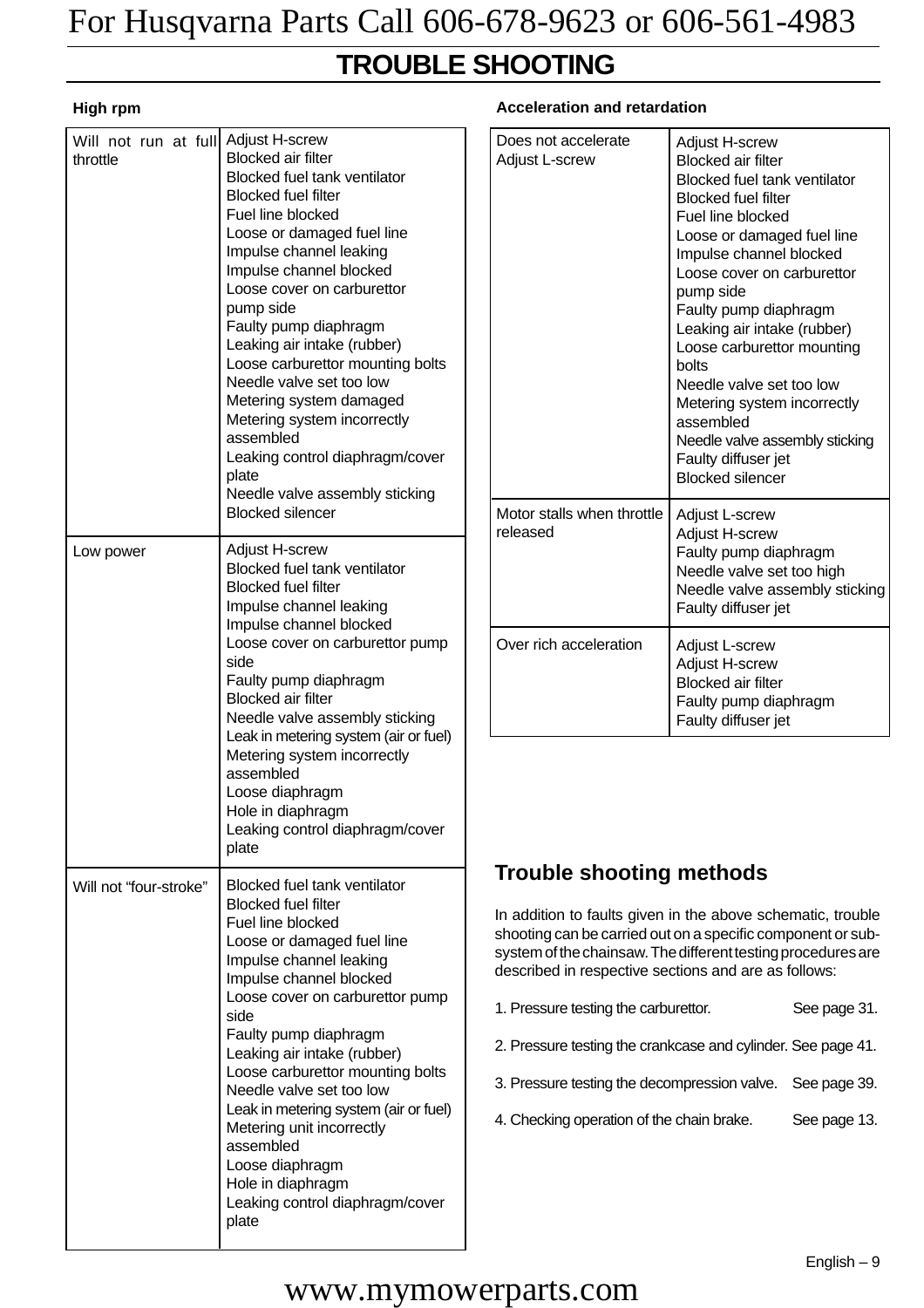### **SERVICE INFORMATION**



 $\bullet$  = Lubricate with grease.

10 – English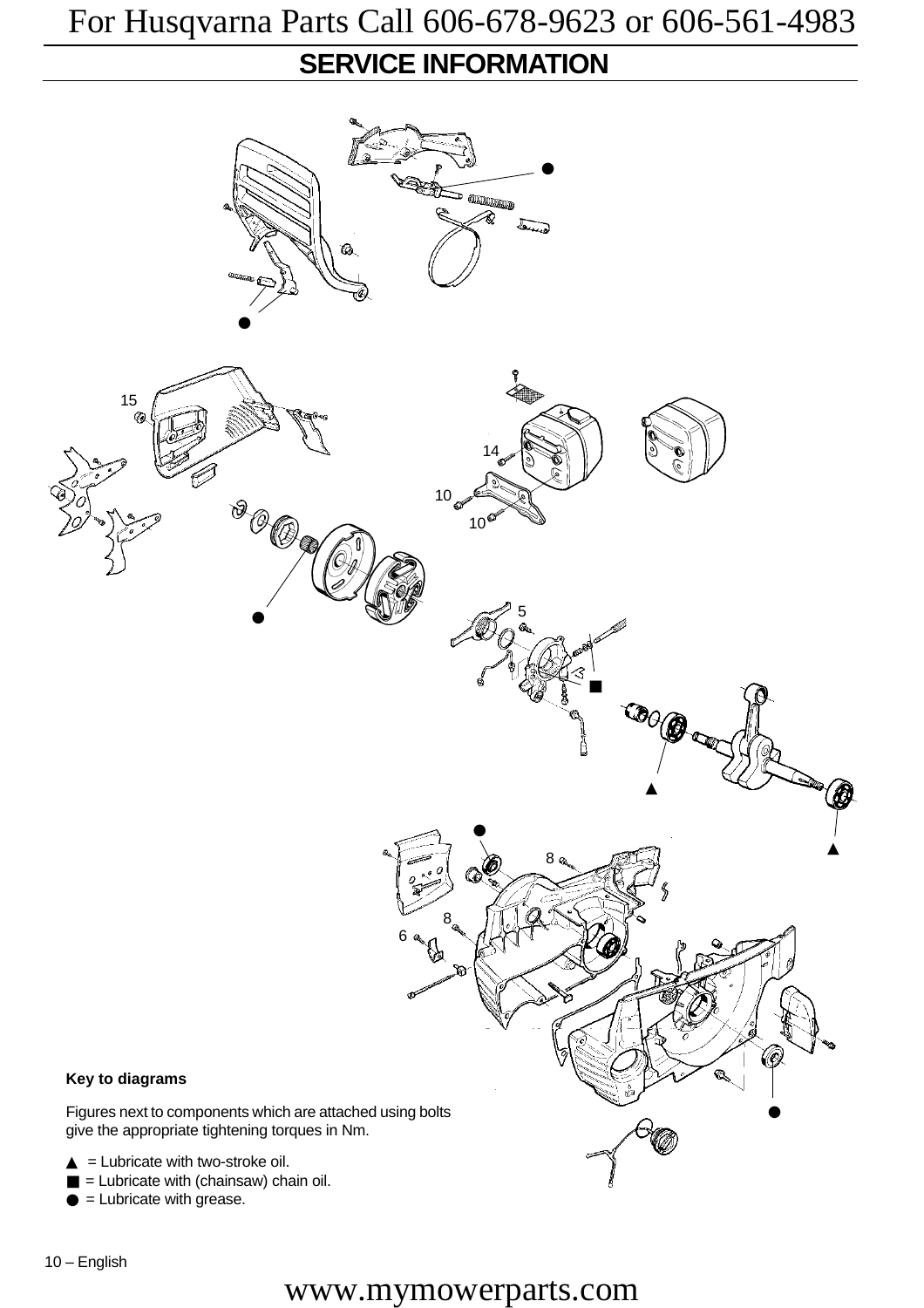### **SERVICE INFORMATION**

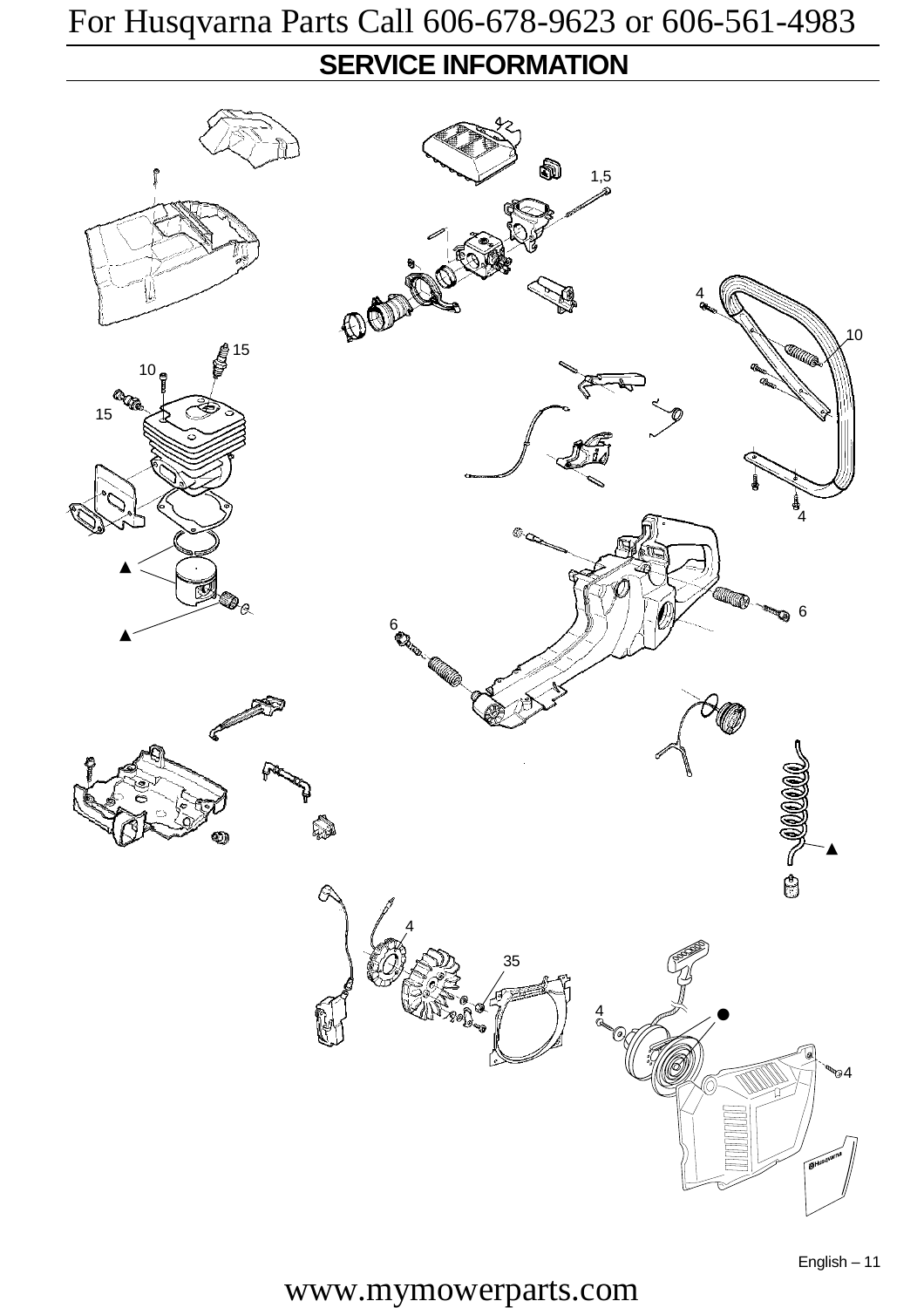### **SAFETY EQUIPMENT** For Husqvarna Parts Call 606-678-9623 or 606-561-4983

#### **Chain brake**

#### **Dismantling**

- 1. First remove the following components:
	- Chain and guide bar. See instruction book.
	- Centrifugal clutch. See page 22.
- 2. Push the hand guard forward so that the chain brake is on. See fig. 1
- 3. Unscrew hand guard, two bolts. Note sleeving on the starter side. See fig. 2.
- 4. Remove bolt (A) and chain guide-plate. See fig. 1.
- 5. Undo the four bolts (B) and remove the chain brake assembly cover. See fig. 1.

![](_page_13_Picture_10.jpeg)

#### ! **WARNING!**

**Check that the chain brake is in the on position. If it is not, the pressure spring can fly up causing personal injury.**

- 6. Press down the retaining bush (C) and remove the lever arm (D). See fig 3.
- 7. Remove the pressure spring by freeing the rearward end with a screwdriver. See fig 4.
- 8. Remove the toggle joint (E) with attached brake-strap. See fig 4.
- 9. Disconnect the brake-strap from the toggle joint.
- 10.Take out the retaining bush (C) and spring. See fig 3.

![](_page_13_Figure_18.jpeg)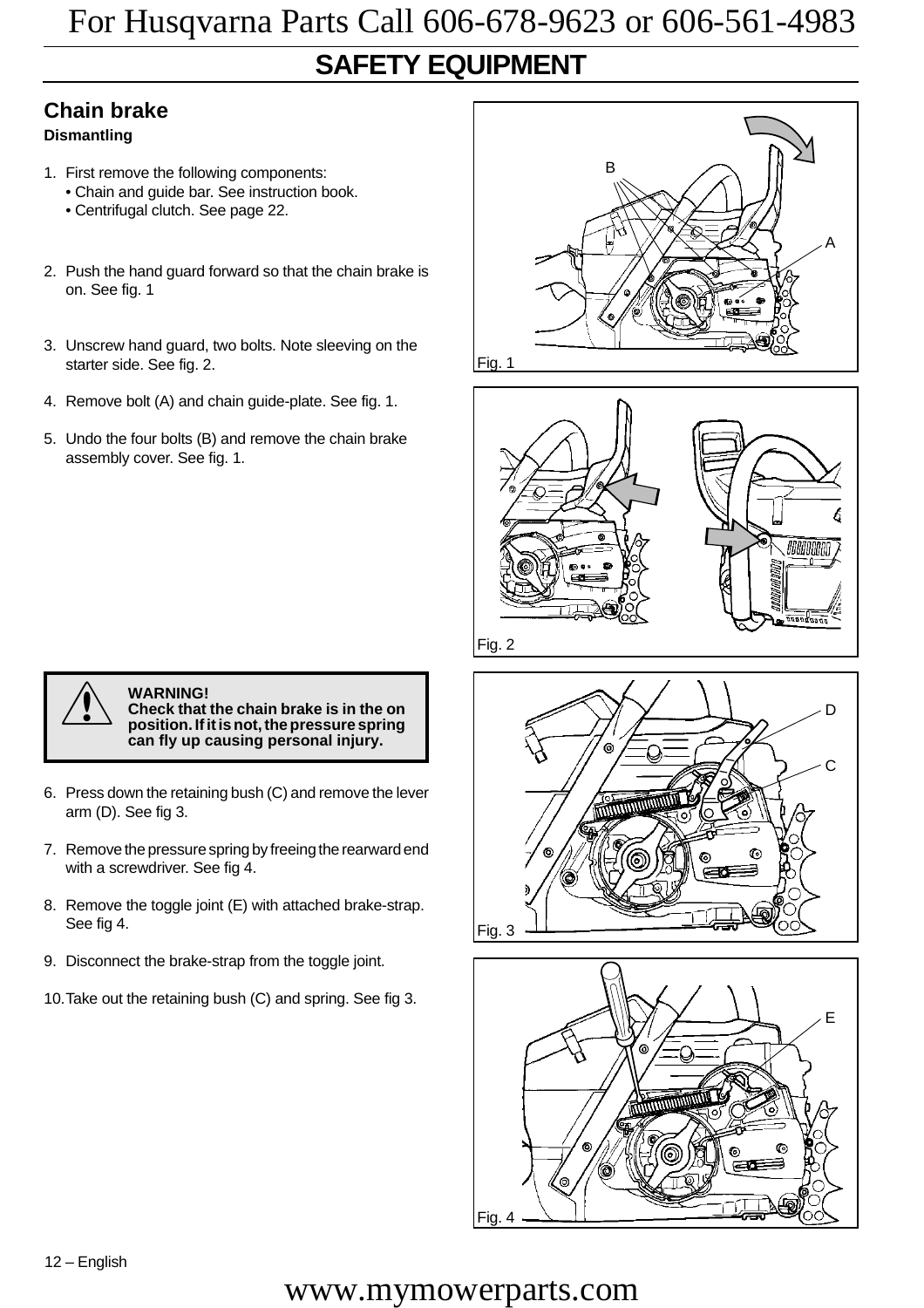### **SAFETY EQUIPMENT**

#### **Inspection**

Clean and inspect all components. The brake-strap thickness must not be less than 0.8 mm at any point. See fig. 5.

#### **Reassembly**

Assemble the chain brake as follows:

- 1. Reattach the toggle joint and brake-strap. See fig. 5.
- 2. Grease the toggle joint (E) moving parts and locate the assembly in the chainsaw. See fig. 6.
- 3. Grease and insert the lever arm (D). See fig. 3.
- 4. Grease and insert the retaining bush (C) and spring. See fig. 3.
- 5. Locate the chain brake assembly cover, four bolts (B). Tighten the screws to 4 Nm. See fig. 1.
- 6. Locate the chain guide-plate with bolt (A). See fig. 1.
- 7. Attach the hand guard with the sleeving on the starter side. See fig. 2.
- 8. Draw back the hand guard so that the chain brake is in the off position.
- 9. Check that the brake-strap is seated correctly in the recess (F) in the crankcase. See fig. 6.
- 10.Assemble the following components:
	- Centrifugal clutch. See page 23.
	- Chain and guide bar. See instruction book.

#### **Checking brake operation**

![](_page_14_Picture_19.jpeg)

! **WARNING! After repair, the chain brake must be checked in accordance with the following instructions.**

For this test, the motor should **not** be running. Test the chain brake cut in as follows:

1. Hold the saw over a stable surface as shown in fig. 7. The distance between the guide bar and the surface is given in the table below.

| Guide bar length, L | Height, H |
|---------------------|-----------|
| $15-20$ inches      | 50 cm     |
| 21-28 inches        | 70 cm     |
| 29-32 inches        | 80 cm     |

- 2. Let go of the front hand grip and let the chainsaw pivot round on the rear hand grip.
- 3. When the guide bar hits the surface, the chain brake should cut in.

![](_page_14_Picture_26.jpeg)

![](_page_14_Picture_27.jpeg)

![](_page_14_Picture_28.jpeg)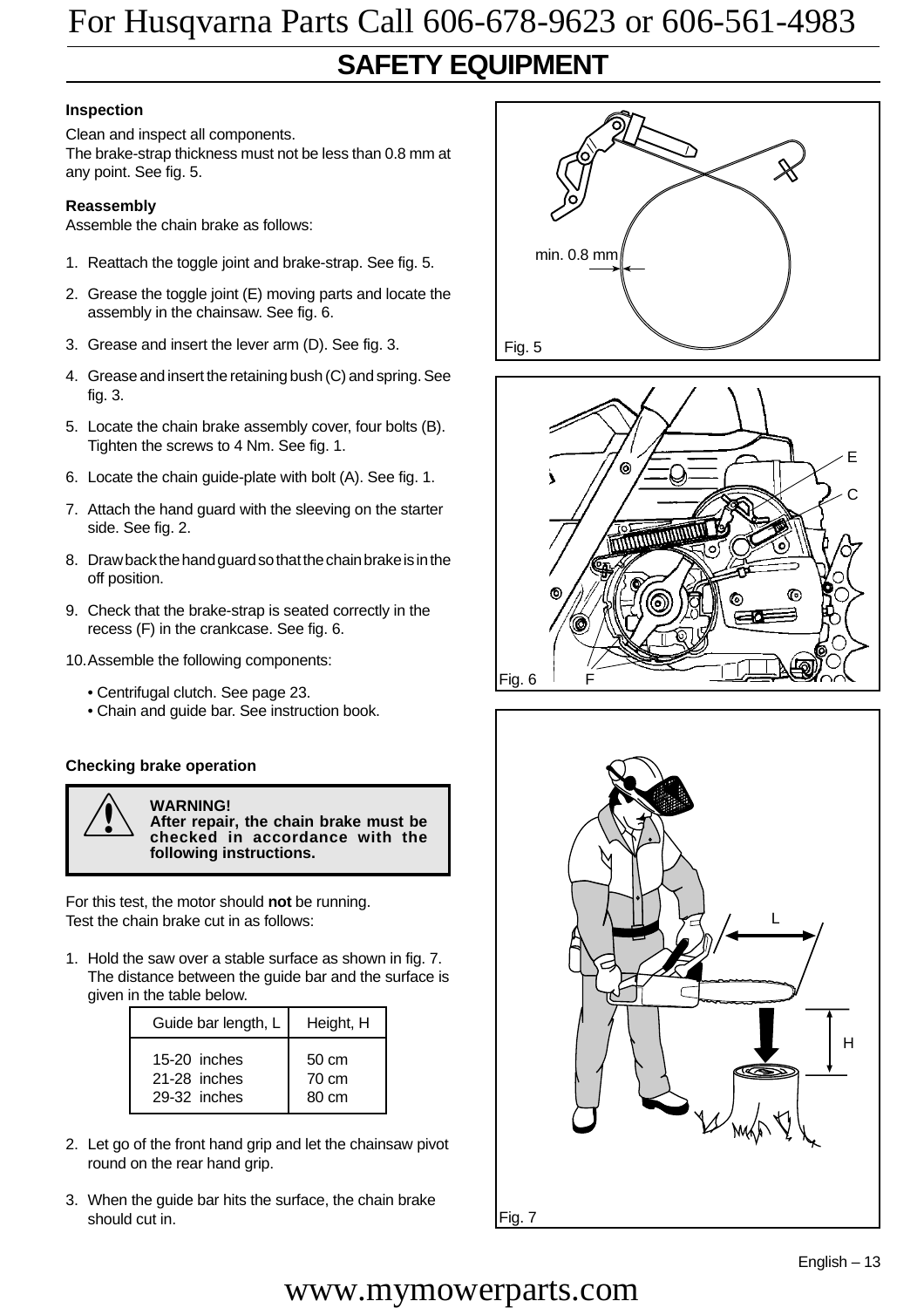### **SAFETY EQUIPMENT** For Husqvarna Parts Call 606-678-9623 or 606-561-4983

### **Chain catcher**

Remove the chain and guide bar. See instruction book.

Inspect the chain catcher and replace it if it is damaged. Tighten the retaining bolts to 6 Nm. See fig. 8.

Refit chain and guide bar. See instruction book.

#### **Silencer**

![](_page_15_Picture_6.jpeg)

! **WARNING! Do not touch the silencer before it has cooled. Risk for burns.**

#### **Dismantling**

- 1. Remove the two M5-bolts and the two M6-bolts and lift off the silencer and silencer mount. See fig. 9.
- 2. Remove the gasket and cooling plate. See fig. 9.
- 3. If the saw is equipped with a spark guard, this should be removed. See fig. 9.

#### **Inspection**

Clean all components and check the following:

- 1. The spark guard is undamaged.
- 2. The silencer and silencer mount are not cracked or have any other defects.
- 3. The gasket is undamaged.

#### **Reassembly**

- 1. Clean the gasket, cooling plate and cylinder contact surfaces.
- 2. If the chainsaw is equipped with a spark guard, refit it. See fig. 9.
- 3. Locate the cooling plate, gasket and silencer against the cylinder. Tighten the two M6-bolts to 14 Nm. Tighten the two M5-bolts to 10 Nm.

#### **Stop switch**

#### **Dismantling**

Prise out the stop switch with the help of a screwdriver and detach the leads. See fig. 10.

#### Inspection

Measure the resistance by connecting an ohmmeter to the stop switch. See fig. 11. The resistance should be as follows: "0" pressed in - less than 0.1 .

"1" pressed in - more than 1000 .

#### **Reassembly**

Push on the leads and press the stop switch into the slot in the tank unit.

![](_page_15_Picture_29.jpeg)

![](_page_15_Picture_30.jpeg)

![](_page_15_Figure_31.jpeg)

Fig. 10

![](_page_15_Figure_33.jpeg)

#### 14 – English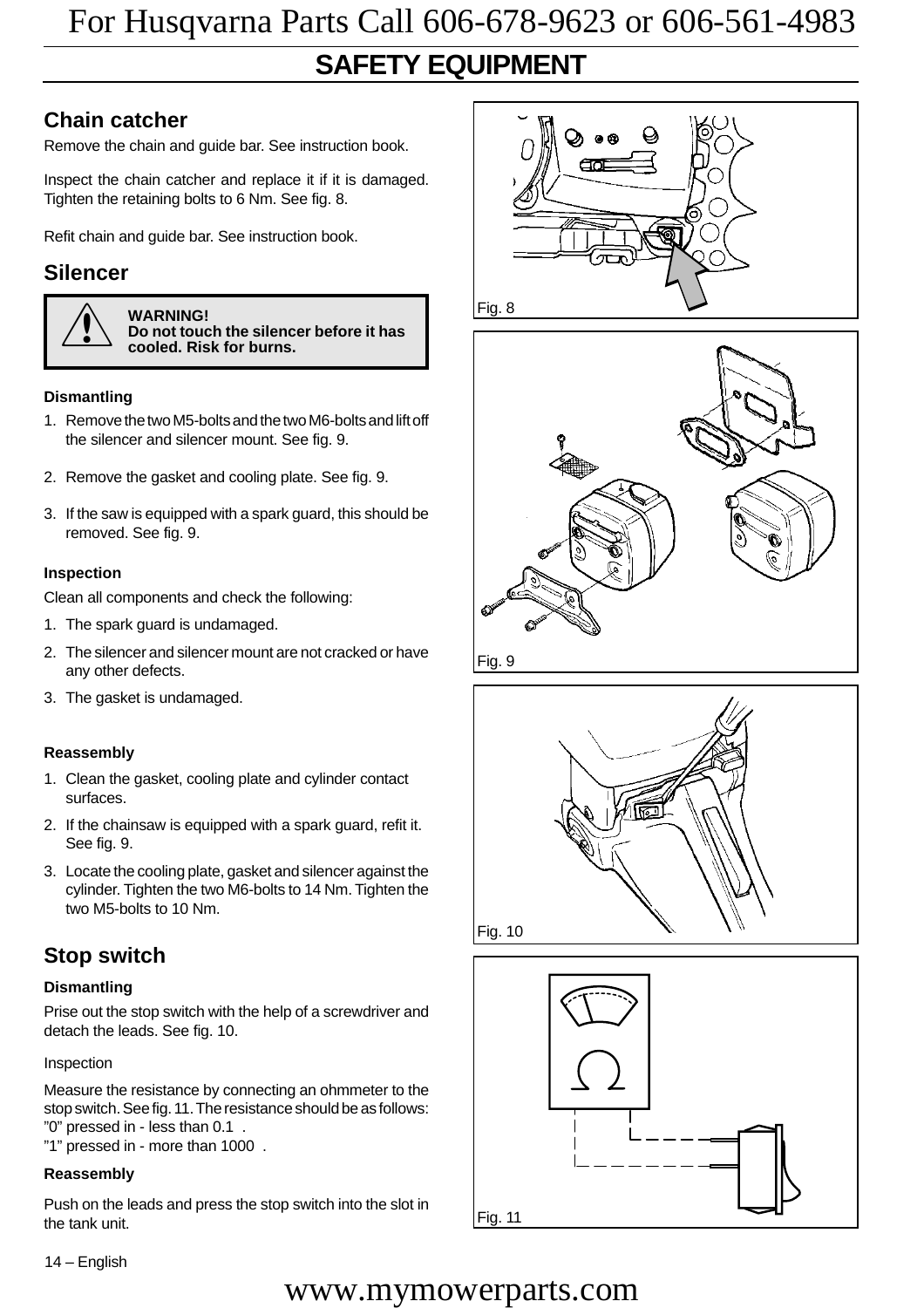### **SAFETY EQUIPMENT**

### **Throttle lock**

#### **Dismantling**

1. Remove the tank unit from the motor unit. See page 35.

![](_page_16_Picture_5.jpeg)

! **WARNING! The fuel that is used in the chainsaw poses the following hazards: 1. The fluid and its fumes are poisonous. 2. Can cause skin irritation. 3. Is highly inflammable.**

- 2. Press out the throttle lock pivot (A) with the help of a driver. See fig. 12.
- 3. Twist the throttle lock as shown in fig. 13 and lift it out of the hand grip together with the spring.
- 4. Press out the throttle lever pivot (B) with the help of a driver. See fig. 12.
- 5. Lift out the throttle lever and cable and remove the cable.

#### **Inspection**

Clean the components and check the following:

- 1. The throttle cable and lever arm are undamaged and run freely.
- 2. The lock activation mechanism is not worn. See C in fig.14.

#### **Reassembly**

- 1. Assemble the throttle lever and cable and locate them in the tank unit. Ensure that the cable lever arm (E) is between the lip (D) and the under-side of the hand grip. See fig. 15.
- 2. Press home the throttle lever pivot (B) with the help of a driver. See fig. 12.
- 3. Locate the spring in the recess in the throttle lock. Hold the spring in place and locate the throttle lock in the recess in the hand grip. See fig. 16.
- 4. At the same time, arrange the throttle return spring as shown in fig. 16.
- 5. Twist the throttle lock so that the catch (E) can pass down beside the throttle lever inside the hand grip, as shown in fig. 13.
- 6. Press in the throttle lock pivot (A) with the help of a driver.
- 7. Refit the tank unit onto the motor unit. See page 36.

![](_page_16_Picture_23.jpeg)

![](_page_16_Picture_24.jpeg)

![](_page_16_Figure_25.jpeg)

![](_page_16_Picture_26.jpeg)

![](_page_16_Picture_27.jpeg)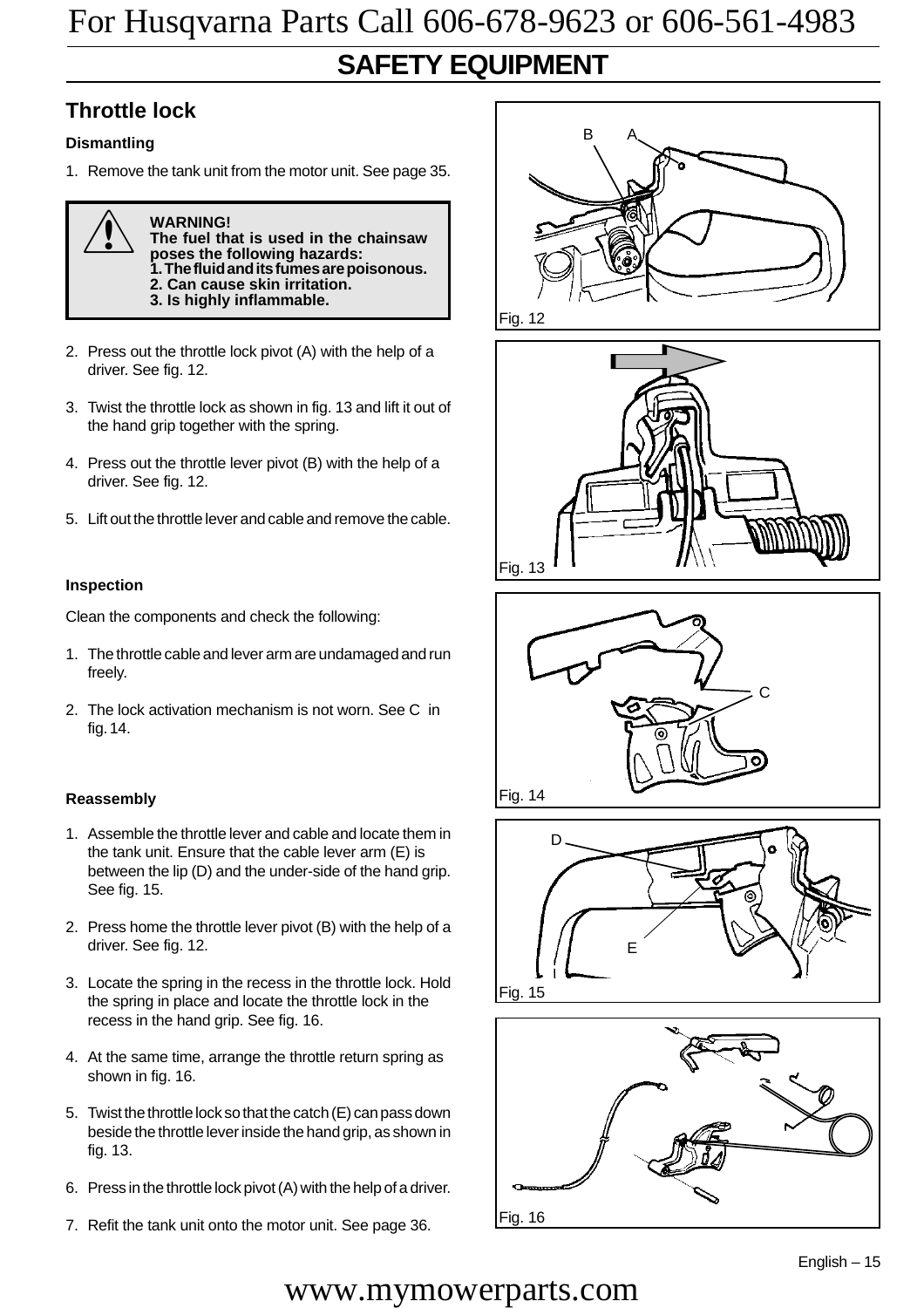### **RECOIL STARTER**

#### **Starter assembly**

#### **Dismantling**

- 1. Undo the four bolts that fasten the starter assembly to the crankcase and remove it. See fig. 1.
- 2. Pull out the handle 20-30 cm and lift out the cord from the slot in the cord pulley. See fig. 2.
- 3. Turn the cord pulley anti-clockwise until there is no longer any pre-tension on the pulley.

![](_page_17_Picture_7.jpeg)

**1**<br> **If the recoil spring is tensioned when**<br> **If the cord pulloy is removed the spring the cord pulley is removed, the spring can fly up and cause personal injury.**

- 4. Remove the central bolt and take out the washer and cord pulley. See fig. 3.
- 5. If the starter cord is to be replaced, cut it off and pull out the ends from the handle and pulley with the help of pointed pliers.

![](_page_17_Picture_12.jpeg)

**WARNING!**<br>
Make sure that the recoil spring does<br>
not fly up and cause personal injury **not fly up and cause personal injury.**

6. If the recoil spring is to be replaced, remove the old spring.

![](_page_17_Picture_16.jpeg)

![](_page_17_Picture_17.jpeg)

![](_page_17_Picture_18.jpeg)

#### **Cleaning and inspection**

![](_page_17_Picture_20.jpeg)

! **WARNING! Make sure that the recoil spring does not fly up and cause personal injury.**

Clean the components and check the following:

- 1. The starter cord.
- 2. The notches in the cord pulley.
- 3. That the pawls on the flywheel are undamaged, spring back towards the centre and move freely.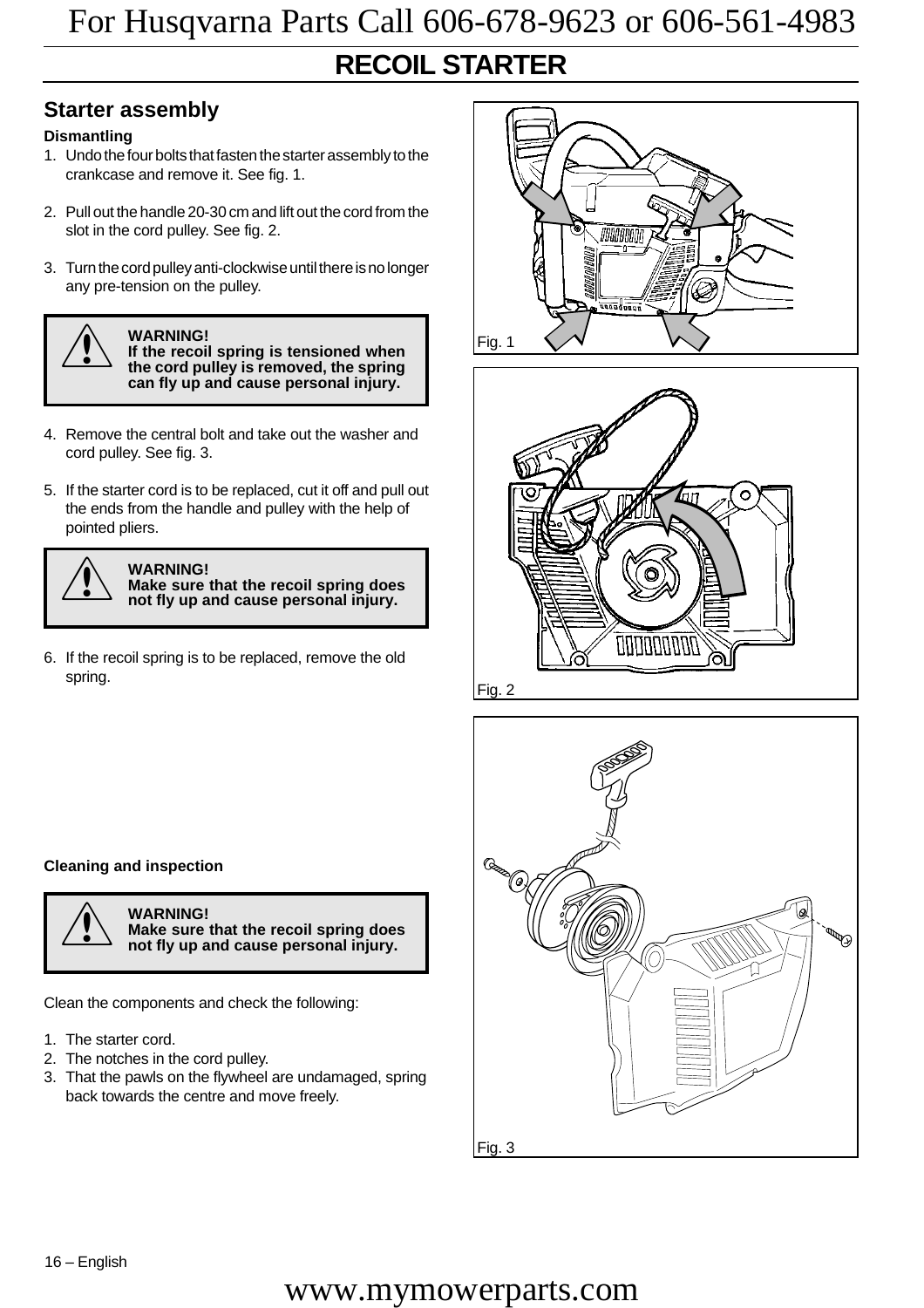### **RECOIL STARTER**

#### **Reassembly**

![](_page_18_Picture_3.jpeg)

! **WARNING! Make sure that the recoil spring does not fly up and cause personal injury.**

- 1. If a new recoil spring is to be used, place the new spring, with retaining wire, such that the end loop of the spring is over the peg (A) on the cord pulley. See fig. 4.
- 2. Press the spring into place on the pulley and remove the retaining wire.
- 3. If a replacement cord is to be fitted, push the free end through the hole in the cord pulley. Take hold of the end with pointed pliers inside the pulley and pull the cord through. See fig. 5.
- 4. Grease the cord pulley bearing and recoil spring and then fit the pulley onto the spindle. Turn the pulley gently backwards and forwards until the recoil spring catches on the stop in the housing.
- 5. Fit the washer and central bolt. See fig. 3. Tighten the bolt to 4 Nm.
- 6. Pull the cord out through the hole in the housing and attach the handle with a double knot. See fig. 5.
- 7. Wind the cord onto the pulley and rotate the pulley clockwise until the cord is correctly tensioned. See below and fig. 6.
- Checking cord tension.
	- A. Pull out the cord to its full extent.
	- B. In this position it should be possible to turn the pulley by hand a further 1/2 - 3/4 turn.
- 8. Refit the starter assembly onto the crankcase. Tighten the bolts to 4 Nm. See fig. 1.

![](_page_18_Picture_16.jpeg)

![](_page_18_Picture_17.jpeg)

![](_page_18_Picture_18.jpeg)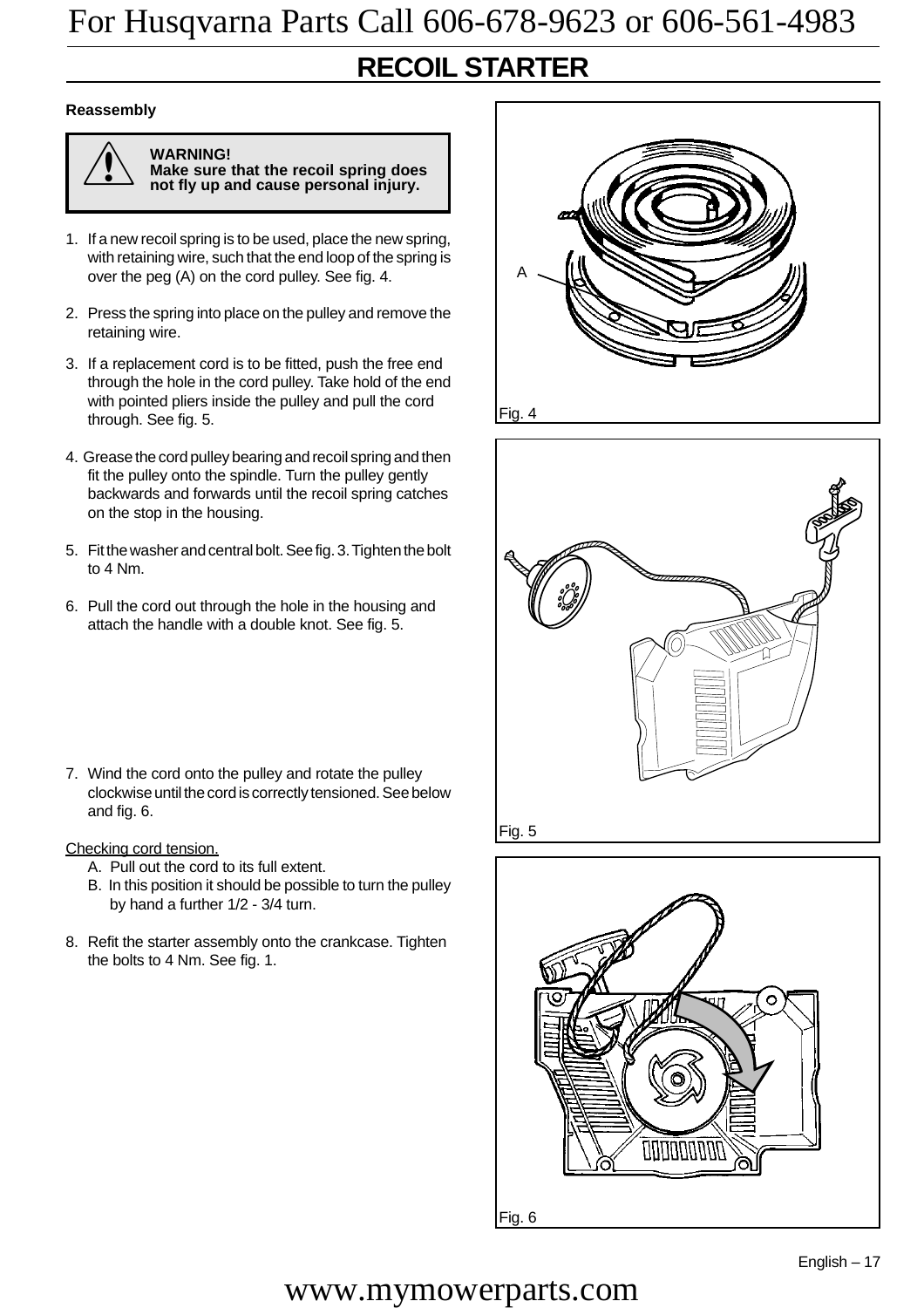### **Ignition system**

#### **Dismantling**

- 1. Remove the cylinder cover and starter assembly. See page 16.
- 2. Release the blue lead (A) (which connects to the stop switch) from the ignition module (B). See fig. 1.
- 3. Remove the HT lead (C) from the spark plug, release both leads from the cable guide (D) and lift out the cable guide. See fig. 1.
- 4. Undo the two M4-bolts and remove the ignition module (B). See fig. 1.
- 5. Undo and remove the two pawls (E) for the recoil starter. See fig. 1.
- 6. Remove the spark plug and fit the piston stop tool in the spark plug hole. See fig. 2.
- 7. Release the flywheel nut. Undo the nut until it is in line with the thread on the shaft outer end. See fig. 3.
- 8. Attach the flywheel puller. Tighten down the two M5 x 25 bolts approx. 10 turns. Tighten the central bolt, while preventing rotation with the holding tool, until the flywheel comes loose. See fig. 4.
- 9. Remove the puller, nut, washer and flywheel.

#### **Cleaning and inspection**

Clean all components, especially the tapers on the flywheel and shaft.

Check that the flywheel is not cracked or damaged in any other way.

![](_page_19_Picture_15.jpeg)

![](_page_19_Picture_16.jpeg)

![](_page_19_Picture_17.jpeg)

![](_page_19_Picture_18.jpeg)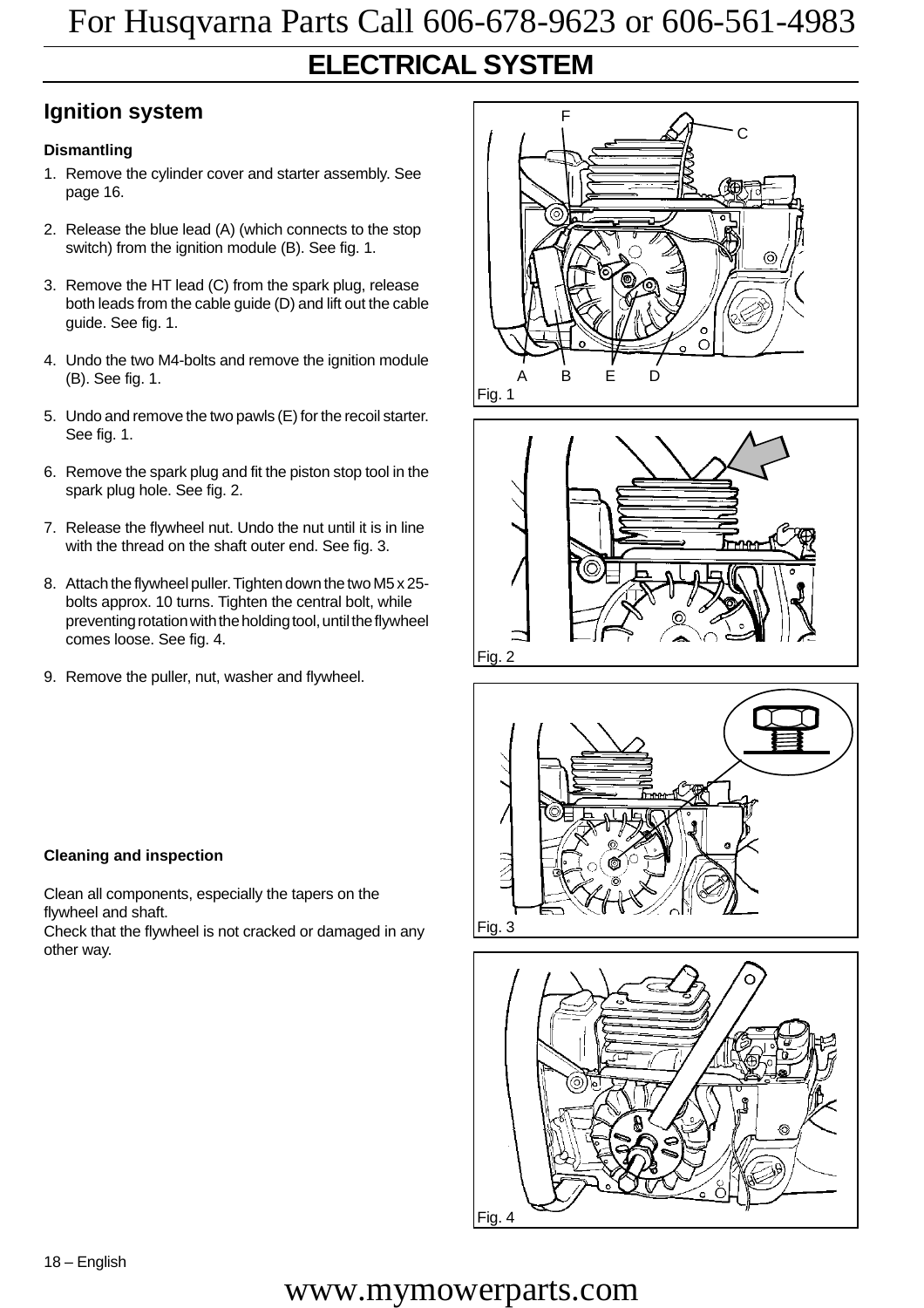### **ELECTRICAL SYSTEM**

#### **Reassembly**

Assemble the ignition system as follows:

- 1. Locate the flywheel on the crankshaft. Turn it gently until the key on the flywheel mates with the recess in the shaft.
- 2. Fit the flywheel washer and nut. Tighten the nut to 35 Nm. See fig. 5.
- 3. Locate the ignition module (B) without tightening the bolts.
- 4. Rotate the flywheel so that the magnet (G) is beside the ignition module. See fig. 6.
- 5. Insert the feeler gauge (H) (0.3 mm) into the air gap between the ignition module and flywheel magnet. The clearance applies only to the two lower pegs on the ignition module. See figs. 6 and 7.
- 6. Push the ignition module towards the flywheel and tighten the bolts to 4 Nm.
- 7. Fit the cable guide (D) and press in the HT lead into place. Remove the piston stop and connect the HT lead to the spark plug.
- 8. Pull out the blue lead, thread it under the HT lead at F and push home the cable clip onto the ignition module. See fig. 1.
- 9. Press the blue lead into the groove in the cable guide. See fig. 1.
- 10.Attach the pawls (E) for the recoil starter. See fig. 1.
- 11.Attach the cylinder cover and the recoil starter assembly. See page 17.

#### **Stop switch**

The stop switch is described in the section "Safety equipment". See page 14.

![](_page_20_Picture_17.jpeg)

![](_page_20_Figure_18.jpeg)

![](_page_20_Figure_19.jpeg)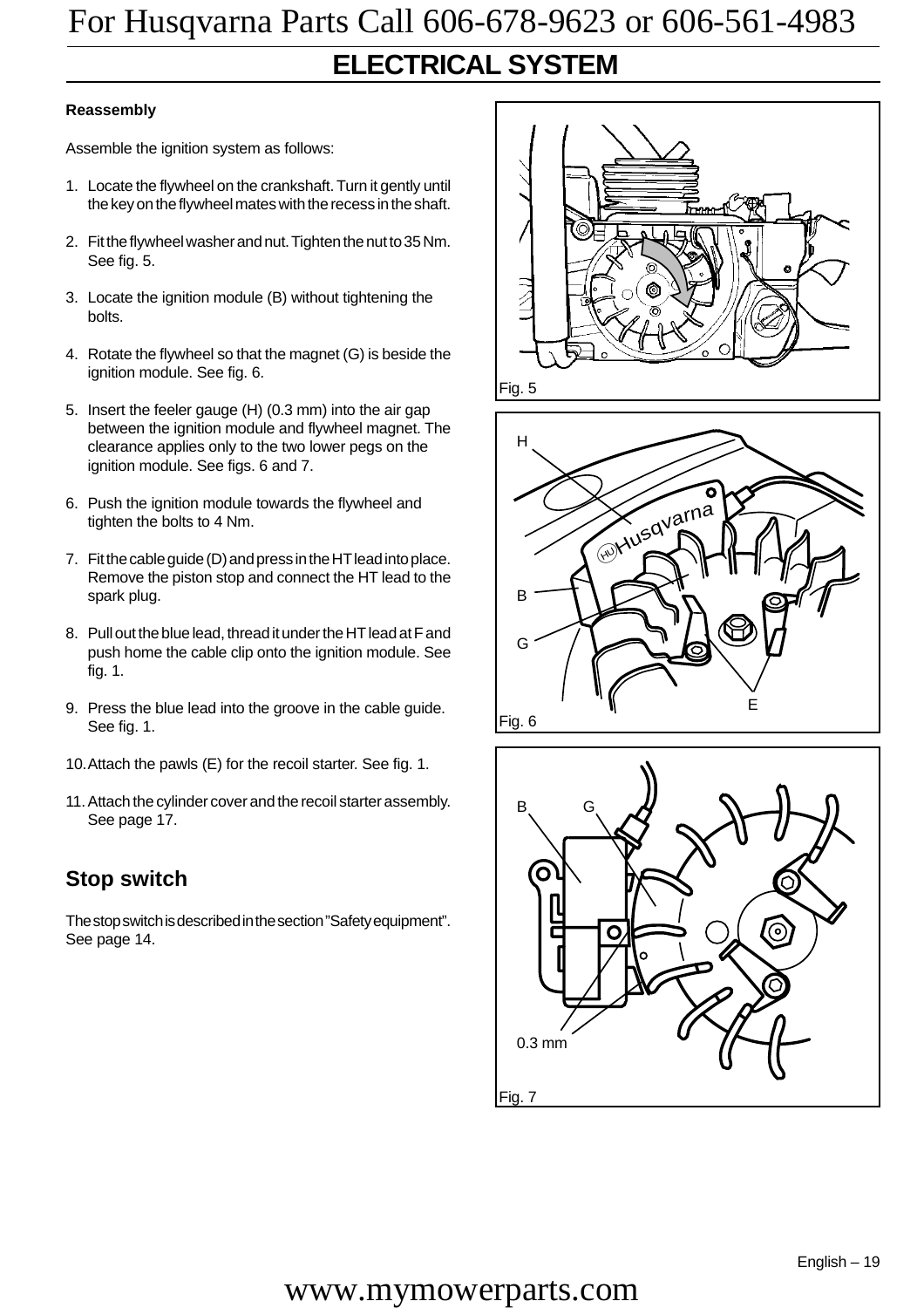### **ELECTRICAL SYSTEM**

### **Hand grip heater**

Some chainsaws are equipped with hand grip heating. The hand grip heater comprises the following components.

- **Generator**
- On/off switch
- Heating element in the rear hand grip (tank unit).
- Front hand grip with heating element.

#### **Trouble shooting**

Trouble shooting can be carried out with most components in place on the saw. For trouble shooting an ohmmeter is required.

Carry out trouble shooting as follows:

- 1. Remove the cylinder cover and disconnect the connector on the red lead at A. See fig. 9.
- 2. Prise out the on/off switch with the help of a screwdriver. See fig. 8.
- 3. Switch the on/off switch to position "0".
- 4. Connect the ohmmeter as shown in fig. 9 and measure the resistance in the rear hand grip heating element. The meter should read 0.7 - 1.2 . If the reading is higher, replace the rear hand grip element.
- 5. Connect the ohmmeter as shown in fig. 10 and measure the resistance in the front handle heating element. The meter should read 3 - 4 . If the reading is higher , replace the front hand grip.
- 6. Connect the ohmmeter as shown in fig. 11 and measure the resistance in the generator. The ohmmeter should read between 0.9 - 1.3 . If the reading is higher or lower , replace the generator.
- 7. Disconnect one of the connections to the on/off switch and connect the ohmmeter as shown in fig. 12. The meter should read more than 1000 with the switch In the "0" position.

The meter should read at most 0.1 when the switch is in the "1" position.

8. Reassemble the relevant components.

![](_page_21_Figure_20.jpeg)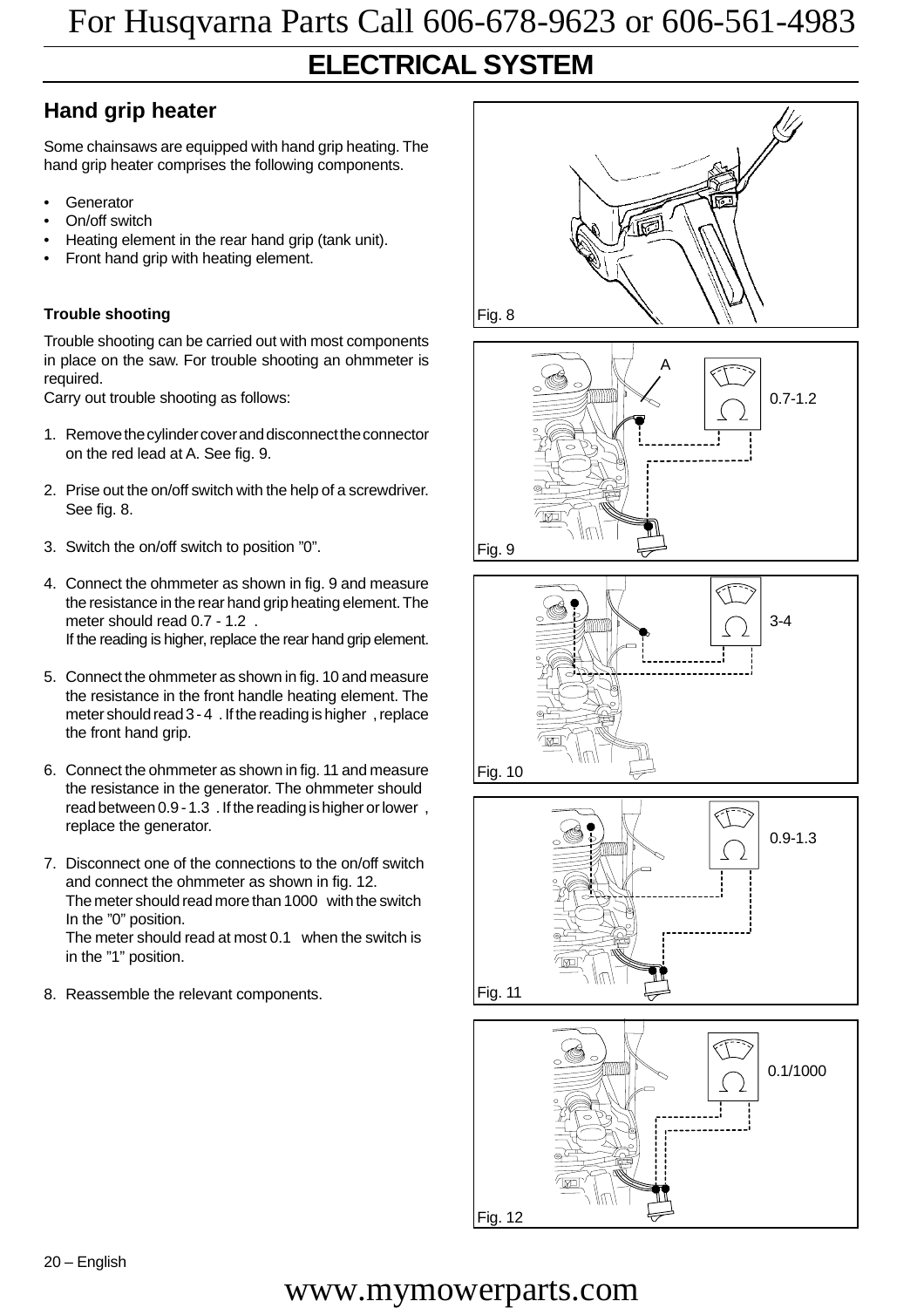### **ELECTRICAL SYSTEM**

#### **Replacing the generator**

- 1. Before the generator can be replaced, the following components must be removed:
	- A. Recoil starter. See page 16.
	- B. Flywheel. See page 18.
	- C. Silencer. See page 14.
	- D. Carburettor. See page 26.
	- E. Cylinder. See page 38.
- 2. Detach the carburettor space bottom plate by removing the four bolts. See fig. 13.
- 3. Detach the generator by removing the three fixing bolts. See fig. 14.
- 4. Disconnect the lead from the on/off switch and lift out the generator.
- 5. Locate the new generator as shown in fig. 14 and tighten the bolts to 4 Nm.
- 6. Position the lead as shown in fig. 15 and reconnect it to the on/off switch.
- 7. Fit the carburettor space bottom plate with the four bolts. See fig. 13. Ensure that the lead is seated in the recess in the plate as shown in fig. 15. Tighten the bolts to 5 Nm.
- 8. Refit the components from point 1.

#### **Replacing the on/off switch**

- 1. Remove the on/off switch and disconnect the leads. See fig. 8.
- 2. Connect the leads to a new switch and press it into place.

#### **Replacing the heating element in the rear hand grip (tank unit).**

- 1. Before the rear hand grip element can be replaced the following components must be removed:
	- A. Tank unit. See page 35.
	- B. Throttle lock and throttle lever. See page 15.
- 2. Disconnect the leads, remove the bolts as shown in fig. 16 and remove the heating element.
- 3. Insert the new heating element, replace the bolts as shown in fig. 16 and reconnect the cables.
- 4. Refit the components from point 1.

#### **Replacing the front hand grip**

- 1. Disconnect the two cable clips beside the springs.
- 2. Remove the five bolts which secure the front hand grip.
- 3. Fit the new hand grip and replace the five fixing bolts, tightening them to 4 Nm.
- 4. Reconnect the two leads.

![](_page_22_Picture_31.jpeg)

![](_page_22_Picture_32.jpeg)

![](_page_22_Figure_33.jpeg)

![](_page_22_Figure_34.jpeg)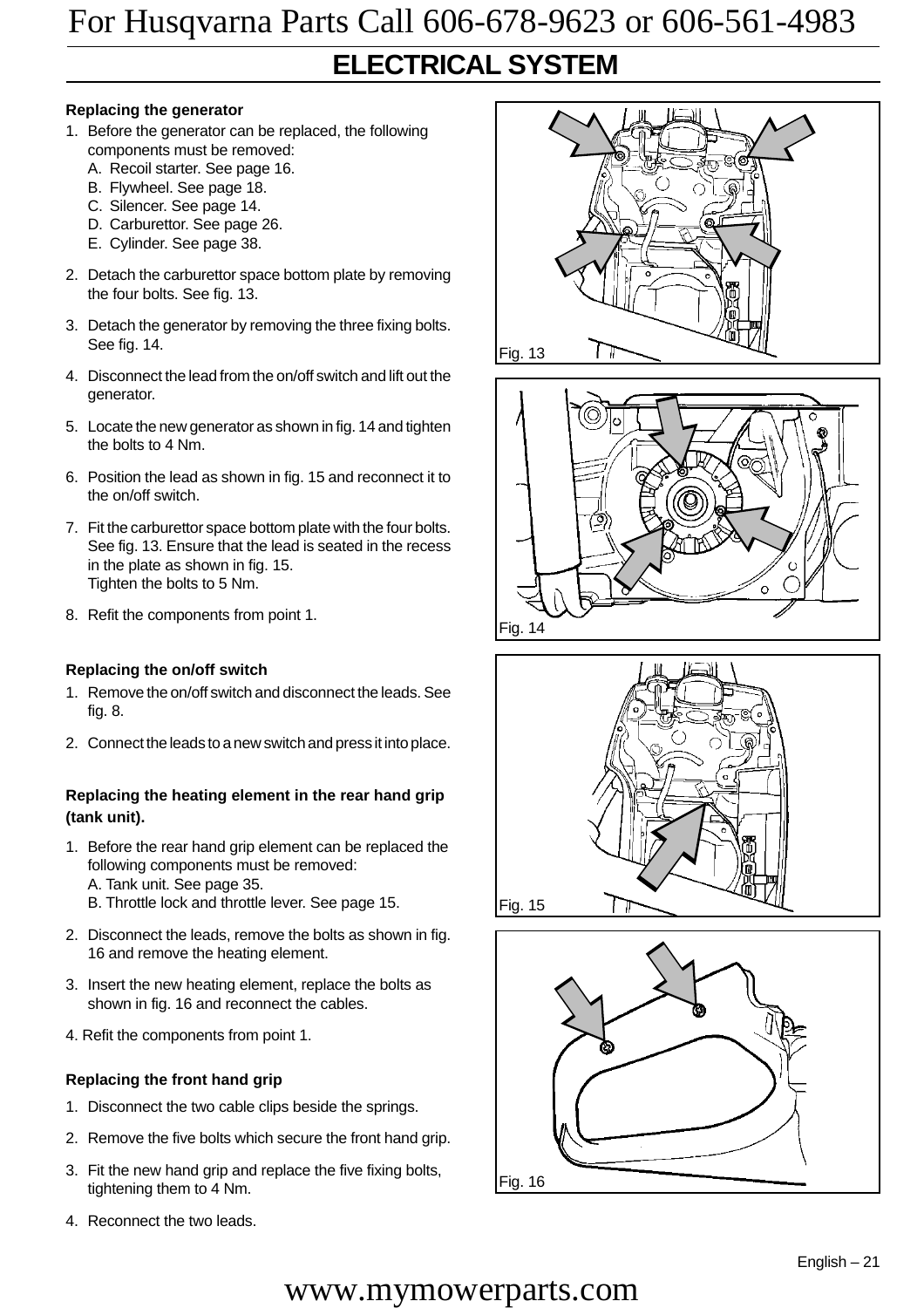### **Centrifugal clutch**

#### **Dismantling**

During dismantling of the centrifugal clutch, the chain brake must be in the off position.

- 1. Remove the cylinder cover, chain and guide bar. See instruction book.
- 2. Remove the chain guide-plate by removing the bolt (A). See fig. 1.
- 3. Remove the circlip (B) and washer and remove the clutch drum (C), together with the needle roller bearing (D) and chain drive-wheel (E). See fig. 2.
- 4. Remove the spark plug, insert the piston stop tool and unscrew the clutch hub with the clutch tool. Note - lefthand thread. Turn in the direction of the arrow as shown in fig. 3.

The following points (5-7) describe the dismantling of the clutch hub.

5. Using a screwdriver, lever in the lip of the spring such that the spring sticks out a little on the other side. See fig. 4.

**NOTE! The clutch springs should not be opened out more than necessary. Risk of deformation.**

- 6. Stretch out the springs with circlip pliers and remove them from the clutch hub.
- 7. Remove the clutch shoes.

![](_page_23_Picture_13.jpeg)

Fig. 4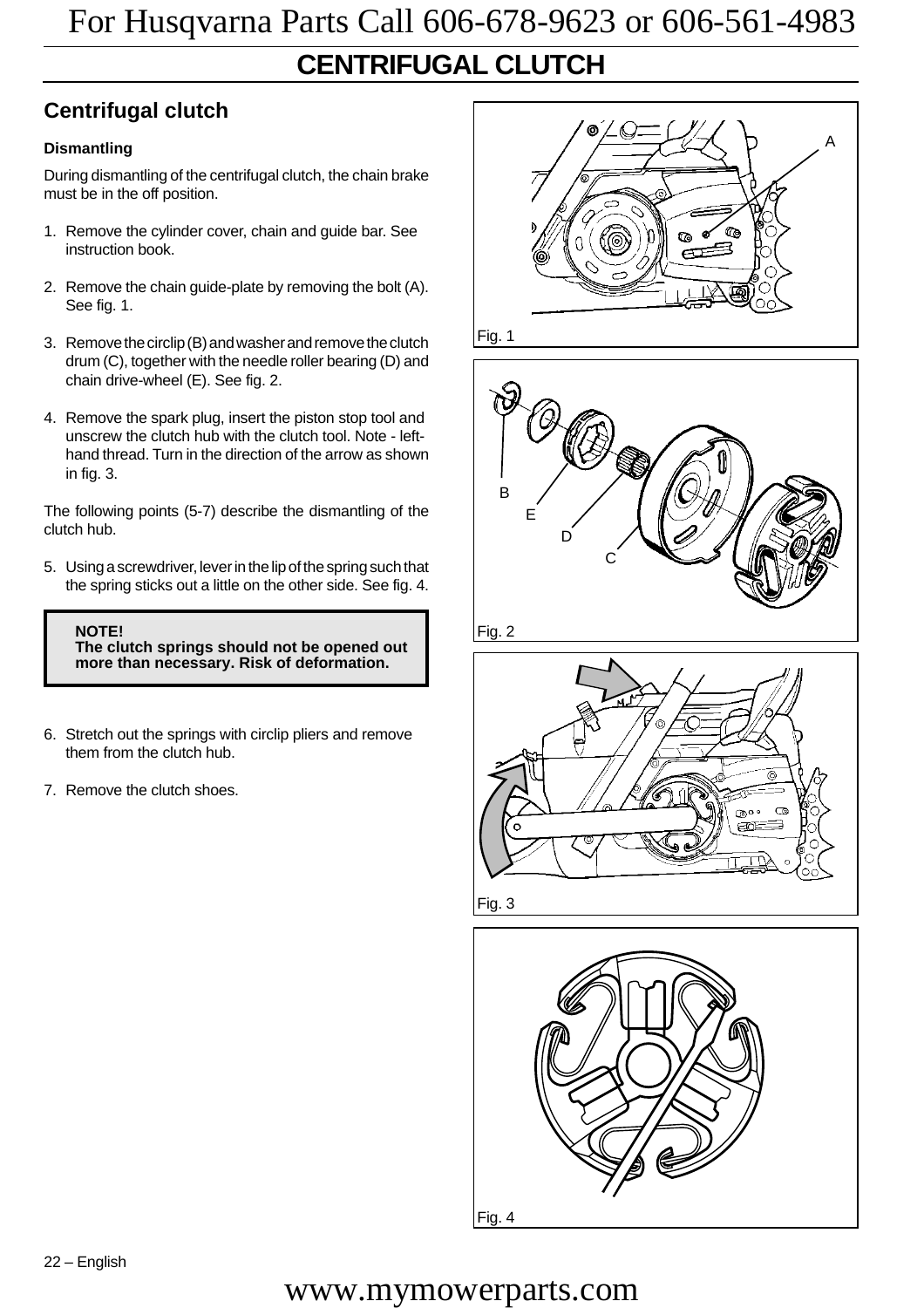### **CENTRIFUGAL CLUTCH**

#### **Cleaning and inspection**

Clean all components and check the following:

- 1. Lining thickness on the clutch shoes should not be less than 3 mm in the most worn area. See fig. 5. In order to avoid imbalance, all clutch shoes should be replaced at the same time.
- 2. Play between the clutch shoes and the clutch hub should not be excessive.
- 3. The chain drive-wheel is not worn.
- 4. The needle roller bearing is in good condition and the bearing surface on the crankshaft is not damaged.
- 5. The clutch drum friction surface and bearing surface are undamaged.

#### **Reassembly**

During reassembly of the centrifugal clutch, the chain brake should be in the off position.

**NOTE! The clutch springs should not be opened out more than necessary. Risk of deformation.**

- 1. Locate the clutch shoes on the hub and fit the springs with the help of circlip pliers. See fig. 4.
- 2. Screw the clutch hub onto the crankshaft and tighten with the clutch tool. Note - left-hand thread. See fig. 6.
- 3. Remove the piston stop and replace the spark plug and HT lead.
- 4. Fit the clutch drum (C) together with the needle roller bearing (D) and chain drive-wheel (E). Grease the needle roller bearing before assembly. See fig. 2.
- 5. Fit the washer and circlip (B). See fig. 2.
- 6. Refit the cylinder cover, chain and guide bar. See instruction book.

![](_page_24_Picture_18.jpeg)

![](_page_24_Picture_19.jpeg)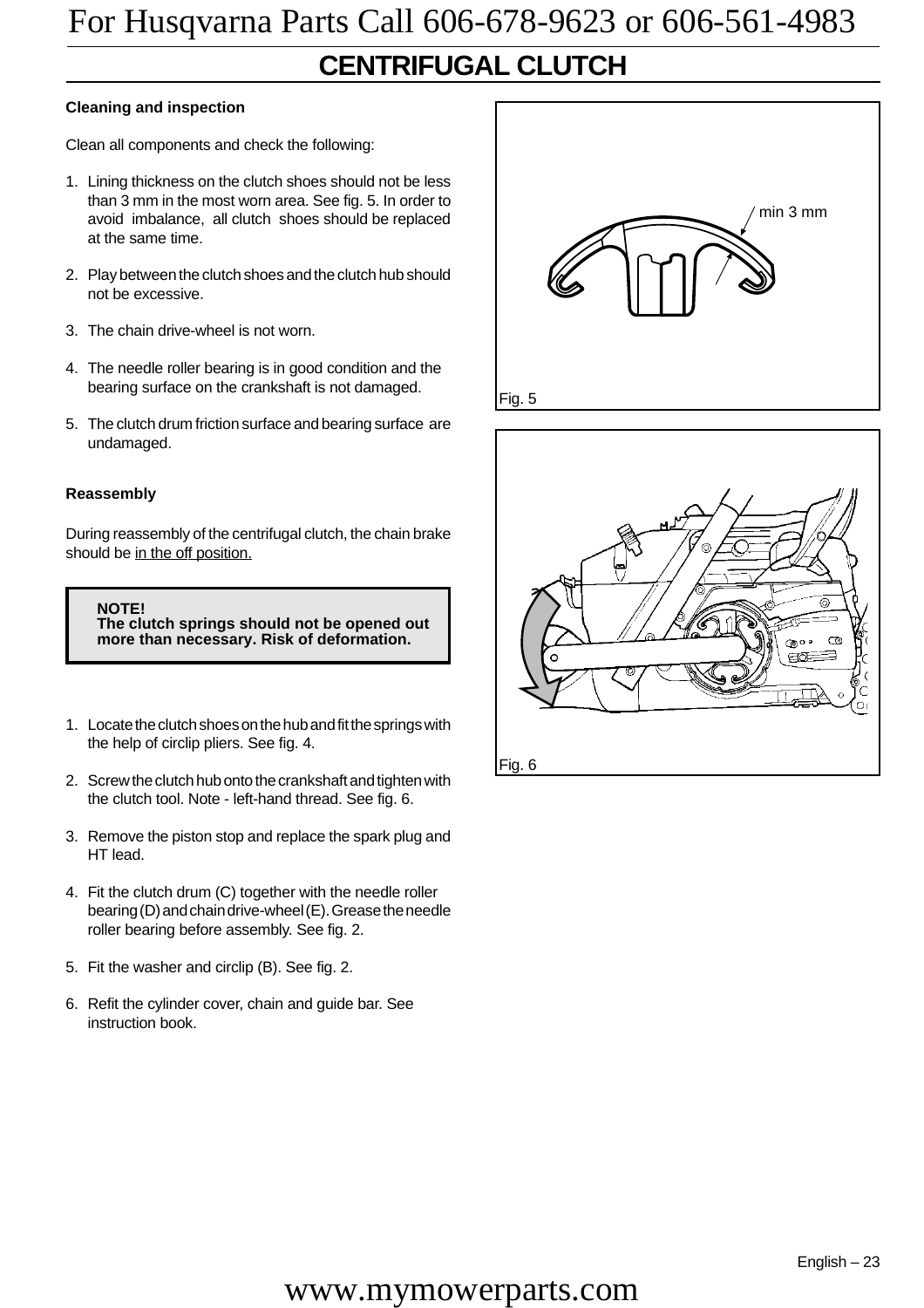### **LUBRICATION SYSTEM**

### **Lubrication system**

![](_page_25_Picture_3.jpeg)

! **WARNING! Inadequate lubrication of the chain can result in the chain breaking which can cause serious or life threatening injury.**

The lubrication system comprises the following components:

- Oil pump
- Suction pipe with sieve.
- Oil pipe with seals.

The above are described in sequence under the headings that follow.

#### **Dismantling**

- 1. Empty and clean the oil tank.
- 2. Remove the following components:
	- Chain and guide bar. See instruction book.
	- Centrifugal clutch. See page 22.
	- Chain brake. See page 12.
- 3. Unscrew the drive wheel. See fig. 1.
- 4. Use a screwdriver and lift the oil pipe forward at A. Lift up the pipe and pull it out of the oil pump. See fig. 2.
- 5. Remove the two bolts (B) and lift the oil pump from the crankcase. See fig. 2.
- 6. Use pointed pliers to pull free the suction pipe (C) and sieve. See fig. 3.
- 7. Remove the clip (D) and unscrew the adjuster screw (E). See fig 4.
- 8. Using pliers, press on the plug piston at F so that the cover plug (G) and piston (H) can be removed. See fig 4.
- 9. Using pliers, remove the spring (I) and the two washers (J). See fig. 4.

![](_page_25_Picture_23.jpeg)

![](_page_25_Figure_24.jpeg)

![](_page_25_Figure_25.jpeg)

![](_page_25_Figure_26.jpeg)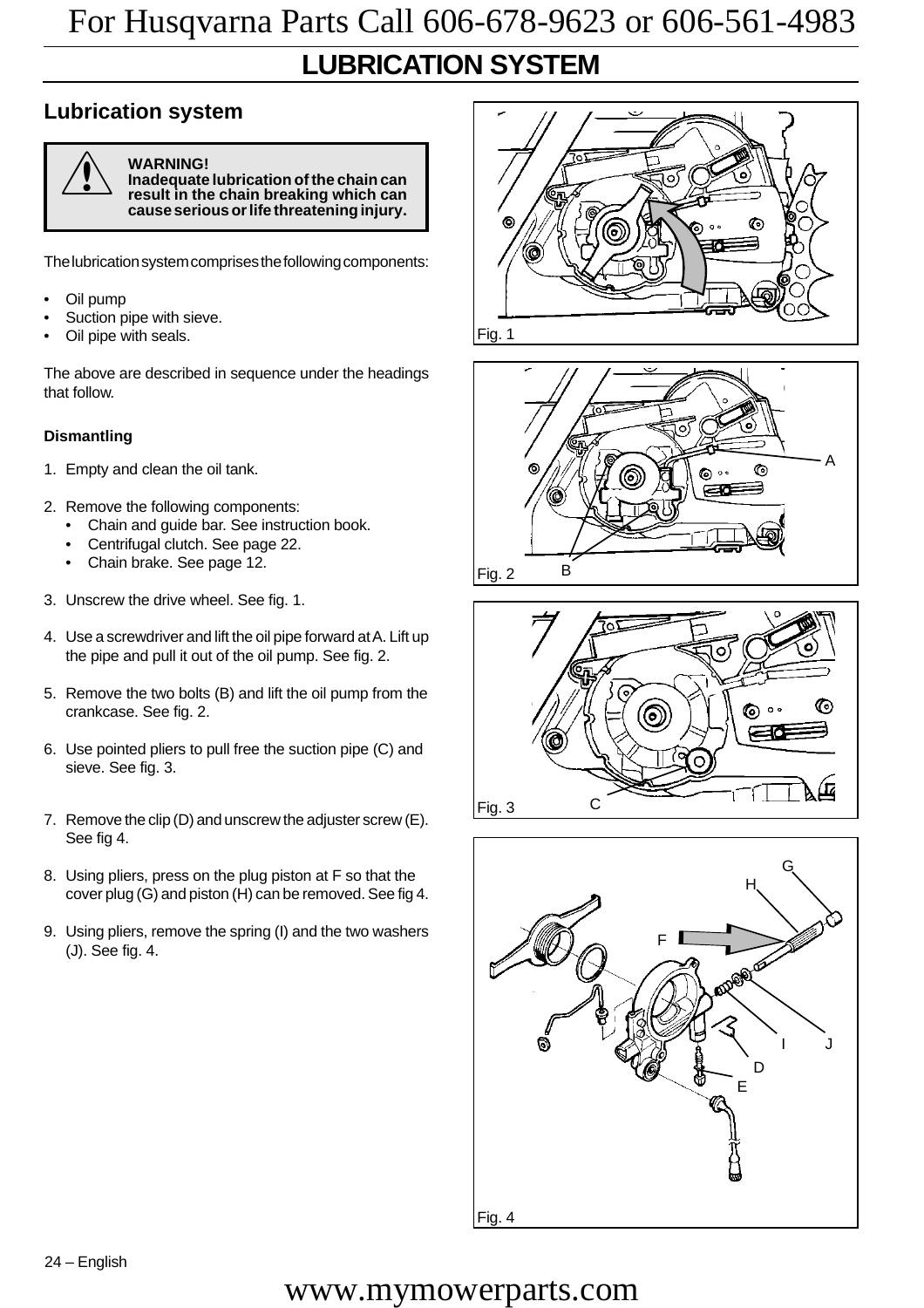### **LUBRICATION SYSTEM**

#### **Cleaning and inspection**

Clean all components, including the pump and oil pipe mounts in the crankcase, and check the following:

- 1. The taper on the adjustment screw (E) does not show signs of wear. See fig. 5.
- 2. The pump piston (H) eccentric face does not show signs of wear. See fig. 5.
- 3. The pump piston pinion is undamaged. See fig. 5.
- 4. The oil pump drive worm gear is undamaged. See fig. 6.
- 5. The oil line is free from obstruction and the sieve is clean.
- 6. The oil pipe is free from obstruction and the seals are undamaged.

#### **Reassembly**

- 1. Push the suction pipe (C) into the hole in the crankcase. See fig. 3.
- 2. Locate the spring (I), 2 washers (J) and pump piston (H) in the pump casing. Oil in all components with chain oil. See fig. 4.
- 3. Using a screwdriver, push in the pump piston and screw home the adjuster screw (E) fully. See fig. 4.
- 4. Locate the cover plug. (G). See fig. 4.
- 5. Fit the clip (D). See fig. 4.
- 6. Fit the oil pump into the crankcase. Tighten the bolts to 5 Nm. See fig. 2.
- 7. Locate the oil pipe and seals. See fig. 2.
- 8. Fit the drive wheel. See fig. 7.
- 9. Replace the following components:
	- Chain brake. See page 13.
	- Centrifugal clutch. See page 23.
	- Chain and guide bar. See instruction book.
- 10.Adjust the pump feed rate as described below.
- 11.Refill with chain oil and check lubrication. See instruction book.

#### **Adjustment of pump feed rate**

The pump feed rate is adjusted with the adjustment screw (E). The table (right) shows the number of turns outward from fully home, required for different lengths of guide bar. The table applies to Husqvarna chain oil. If another chain oil is used, the adjuster should be turned one extra turn outward in the first three cases.

![](_page_26_Picture_27.jpeg)

![](_page_26_Picture_28.jpeg)

![](_page_26_Picture_29.jpeg)

![](_page_26_Picture_30.jpeg)

| Guide bar                                       | No. of turns from fully in |
|-------------------------------------------------|----------------------------|
| $-15"$<br>$15" - 18"$<br>$18" - 24"$<br>$24"$ - | 2<br>З                     |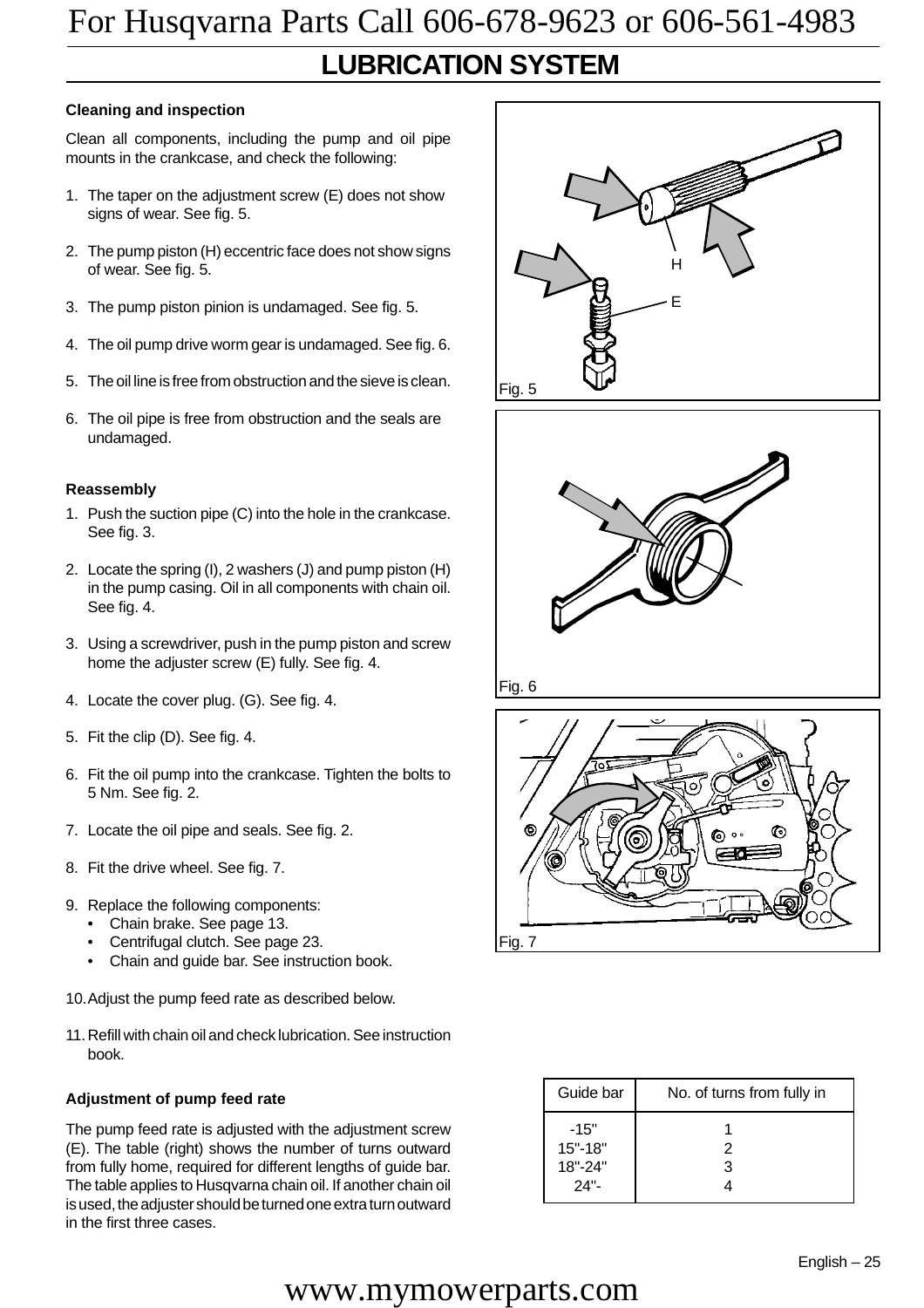### **CARBURETTOR**

#### **Carburettor**

![](_page_27_Picture_3.jpeg)

**WARNING!**

**The fuel that is used in the chainsaw poses the following hazards: 1. The fluid and its fumes are poisonous. 2. Can cause skin irritation.**

**3. Is highly inflammable.**

#### **Description**

The diagrams with this description do not show the actual carburettor on the chainsaw. They serve only to illustrate the principles of arrangement and function.

#### **Arrangement**

The carburettor comprises three sub-systems:

- Metering unit, A in fig. 1.
- Mixing venturi, B in fig 2.
- Pump unit, C in fig. 3.

The metering unit (A) contains the jets and fuel control function. It is here that the correct amount of fuel for the given engine speed and power demand is metered.

In the mixing venturi (B), the choke, throttle butterfly valve and diffuser jets are located. Air is mixed with the fuel to give a fuel/air mixture that can be ignited by the ignition spark.

In the pump unit (C), fuel is pumped from the fuel tank to the metering unit. One side of the pump diaphragm is connected to the crankcase and pulses in time with the pressure changes in the crankcase. The other side of the diaphragm pumps the fuel.

![](_page_27_Figure_17.jpeg)

![](_page_27_Figure_18.jpeg)

![](_page_27_Figure_19.jpeg)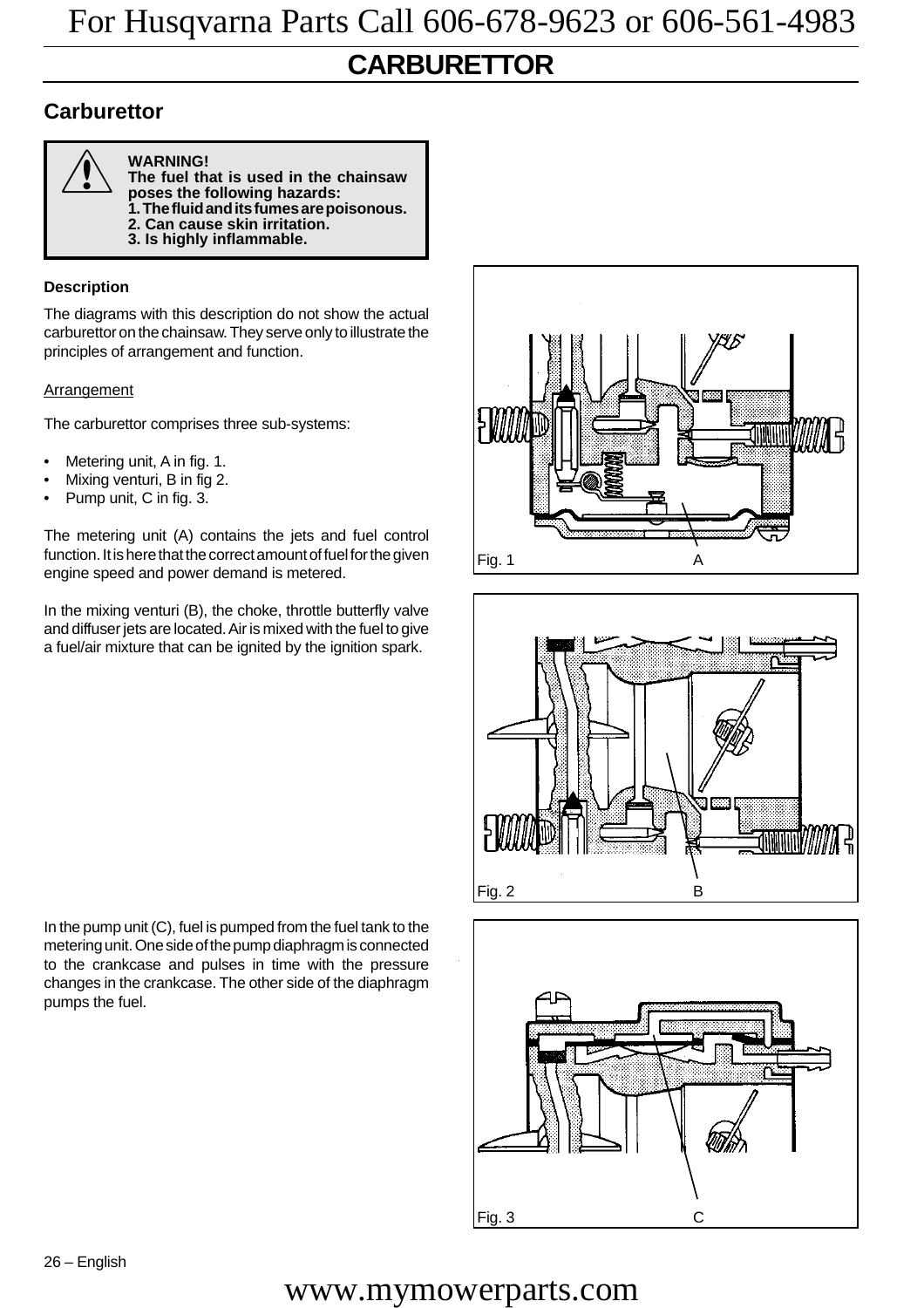### **CARBURETTOR**

#### Function

The carburettor operates differently in the following operating states:

- Cold start
- **Idling**
- Part throttle
- **Full throttle**

In cold start mode (fig. 4), the choke butterfly (D) is completely closed. This increase the vacuum in the carburettor so that fuel is sucked more easily from the diffuser jets (E, F and G). The throttle butterfly (H) is partially open.

In idling mode (fig. 5) the throttle butterfly (H) is closed. Air is sucked through an aperture in the butterfly and a small amount of fuel is supplied through the diffuser jet (G).

![](_page_28_Figure_10.jpeg)

In full throttle mode (fig. 7) both butterflies are open and fuel is supplied through all three diffuser jets (E, F and G).

![](_page_28_Figure_12.jpeg)

![](_page_28_Figure_13.jpeg)

![](_page_28_Figure_14.jpeg)

![](_page_28_Figure_15.jpeg)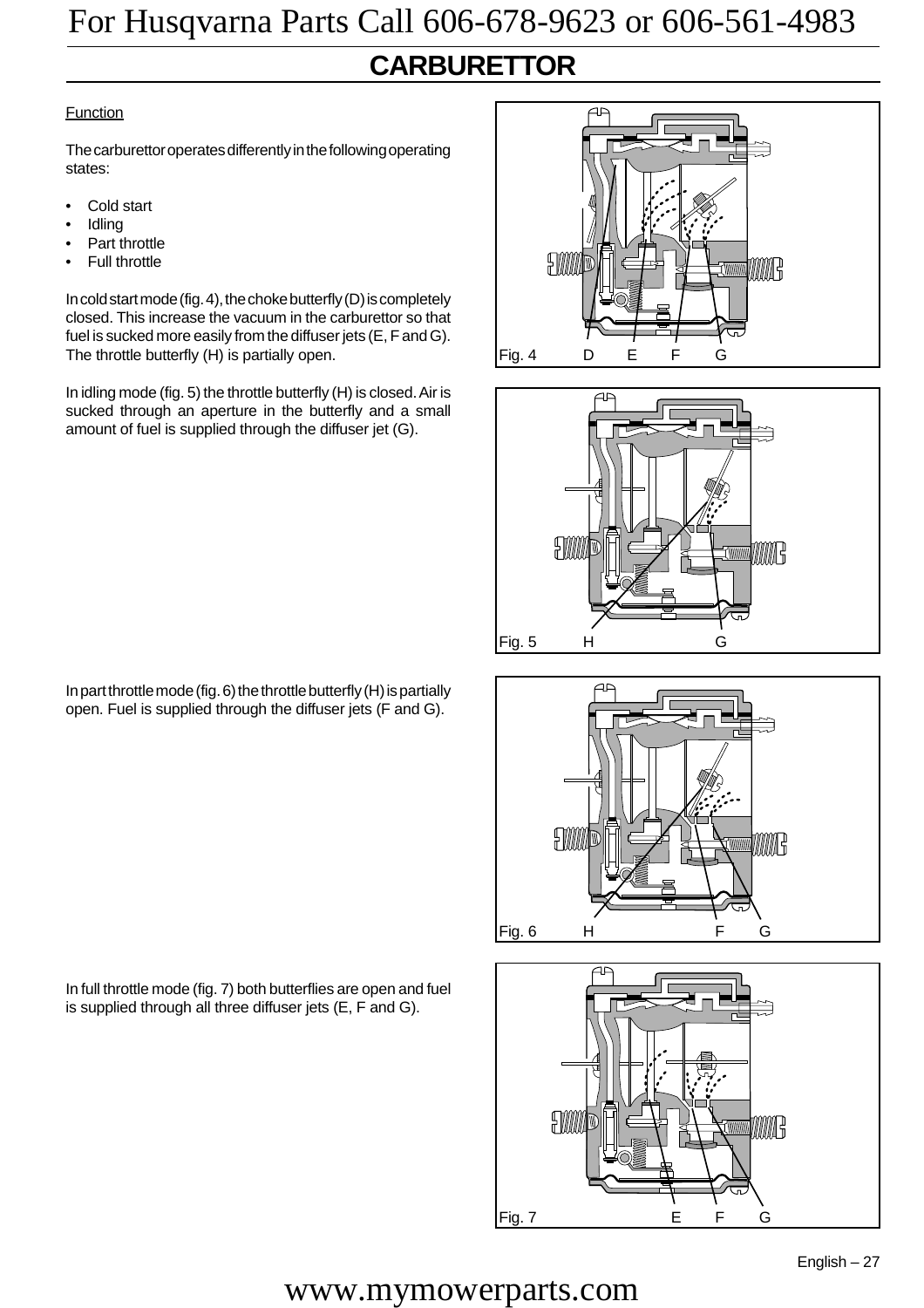### **CARBURETTOR**

#### **Dismantling**

![](_page_29_Picture_3.jpeg)

! **WARNING! The fuel that is used in the chainsaw poses the following hazards: 1. The fluid and its fumes are poisonous. 2. Can cause skin irritation.**

**3. Is highly inflammable.**

#### Removal

See fig. 8.

- 1. Remove the cylinder cover and air filter. See instruction book.
- 2. Remove the carburettor control (A) by pushing it towards the carburettor and lifting.
- 3. Unhook the throttle cable and push out the choke lever.
- 4. Pull off the fuel pipe (B) and tube (C) to the impulse channel.
- 5. Remove the bolts (D) which secure the filter holder, carburettor and air intake tube. The right hand bolt can be pushed out using a welding rod or similar.
- 6. Loosen the air filter holder and lift off the carburettor. Leave the filter holder in the carburettor space.

#### **Dismantling**

- 7. Remove the top cover (E) of the metering unit and carefully remove the metering diaphragm (F) and gasket. See fig. 9.
- 8. Undo the screw (G) and take out the needle valve (H) together with the lever arm, spindle and spring. See fig. 9.
- 9. Remove the cover (I) of the pump unit and carefully remove the gasket (J) and pump diaphragm (K). See fig. 10.
- 10.Using a needle or similar, carefully lift out the fuel filter (L). See fig. 10.
- 11.Unscrew and remove the high and low speed jet screws. See fig. 12.
- 12.If required, unscrew the throttle and choke butterflies, and remove the spindles together with the lever arms and springs. See fig. 12.

![](_page_29_Figure_22.jpeg)

![](_page_29_Figure_23.jpeg)

![](_page_29_Figure_24.jpeg)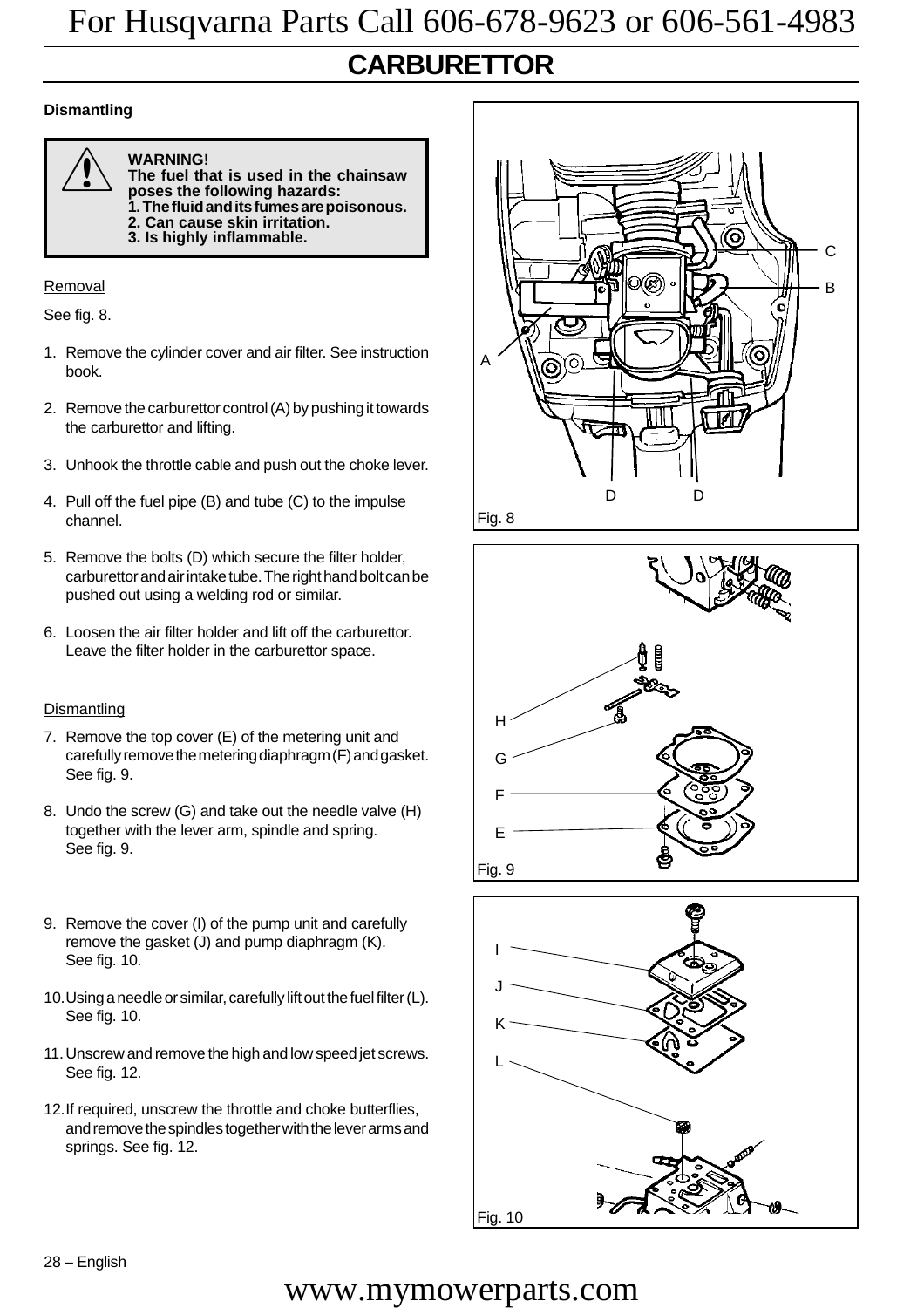### **CARBURETTOR**

#### **Cleaning and inspection**

![](_page_30_Picture_3.jpeg)

- ! **WARNING! The fuel that is used in the chainsaw poses the following hazards:**
	- **1. The fluid and its fumes are poisonous.**
	- **2. Can cause skin irritation.**
	- **3. Is highly inflammable.**

Clean all components in clean petrol.

![](_page_30_Picture_10.jpeg)

#### **WARNING!**

**When using compressed air, the air jet should never be pointed towards the body. Air can be forced into the blood stream which can cause fatality.**

Use an air line to dry off the petrol from all components. Blow through all the channels in the carburettor body and check that they are not blocked.

See figs. 11 and 12 and check the following:

1. The gaskets, pump diaphragm and metering diaphragm are undamaged.

- 2. There is no play in the throttle and choke butterflies.
- 3. The needle valve and its lever arm are not worn at M in fig. 11.
- 4. The fuel filter is undamaged. See L in fig. 10.
- 5. The tips of the high and low speed jet screws are not damaged.
- 6. The air intake duct is undamaged. See pages 39 and 41.

![](_page_30_Figure_21.jpeg)

![](_page_30_Figure_22.jpeg)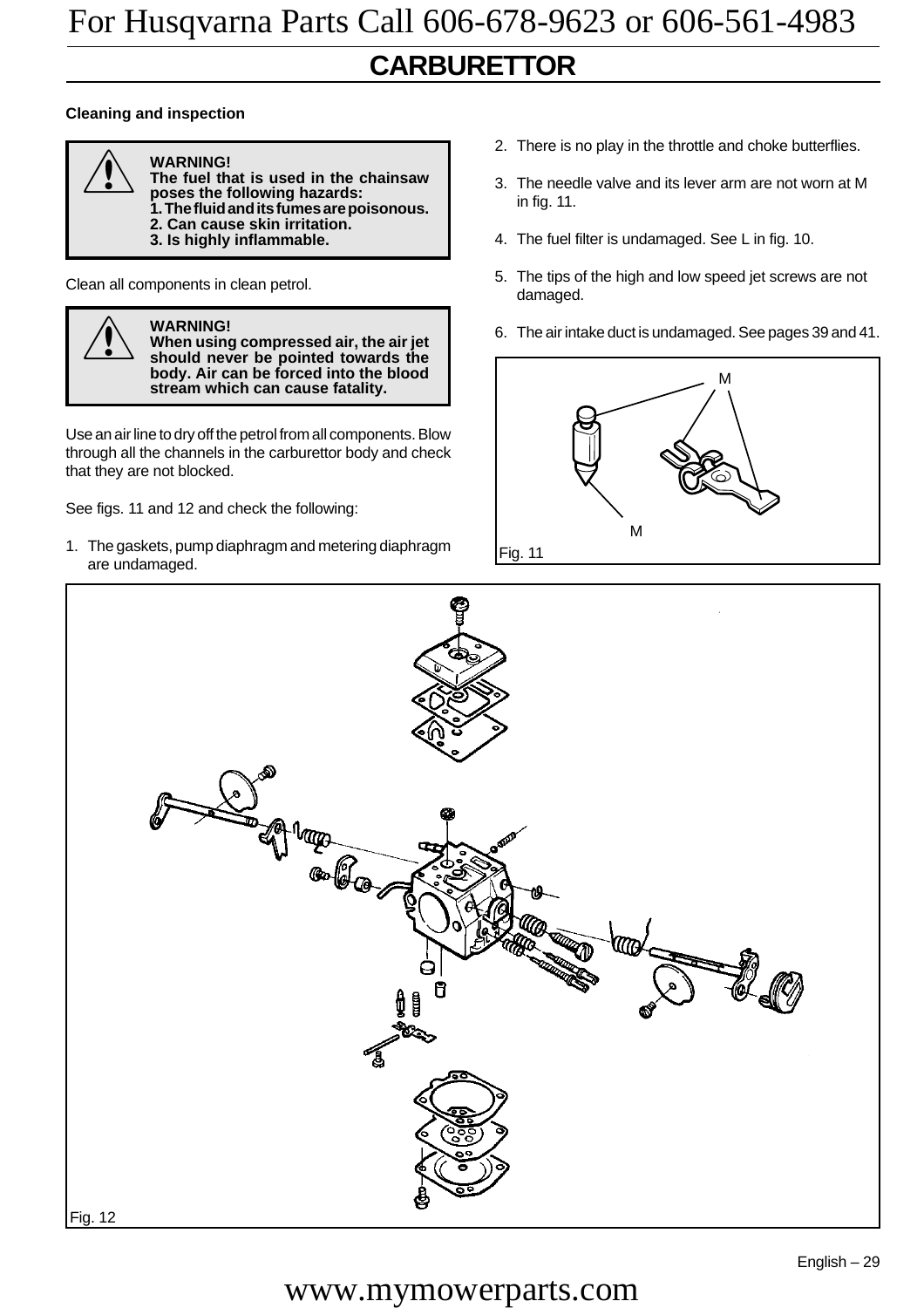### **CARBURETTOR** For Husqvarna Parts Call 606-678-9623 or 606-561-4983

#### **Reassembly**

Where no figure is referred to, see exploded diagram 12 on the previous page.

#### **Assembly**

Complete cleanliness is essential when reassembling the carburettor. The smallest dirt particle can cause running problems.

- 1. If the throttle and choke butterflies, together with their spindles, lever arms and springs were removed, these should be refitted. Lubricate the spindle bearings with light oil.
- 2. Refit the high and low speed jet screws and springs. Note! Never tighten down the screws. This can damage the seats and needle tips.
- 3. Position the fuel filter (L) with the help of the handle of a small screwdriver. See fig. 13.
- 4. Fit the pump diaphragm (K), gasket (J) and cover (I) of the pump unit. See fig. 13.
- 5. Fit the needle valve (H) with lever arm, spindle and spring and tighten the screw (G). See fig 14.
- 6. Check with a ruler or similar that the lever arm is level with the cover face. See fig. 15. If necessary, the lever arm can be bent slightly.

![](_page_31_Picture_11.jpeg)

![](_page_31_Figure_12.jpeg)

![](_page_31_Figure_13.jpeg)

7. Fit the metering diaphragm (F) with gasket and refit the cover (E) of the metering unit. See fig. 16.

8. Carry out pressure testing. See next page.

![](_page_31_Figure_16.jpeg)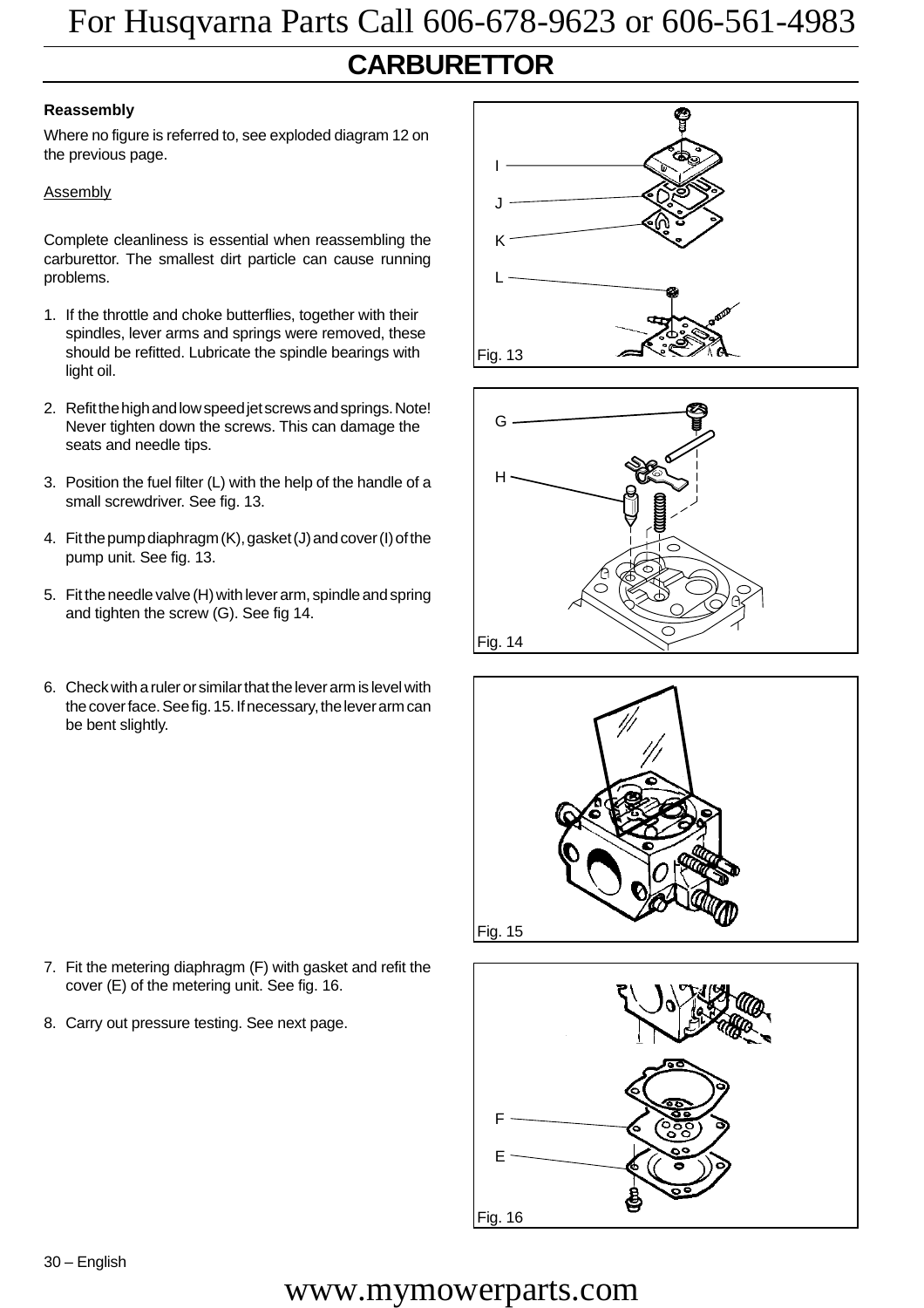### **CARBURETTOR**

#### Pressure testing

Pressure testing should be carried out with the carburettor fully assembled. Testing should always be carried out after the carburettor has been repaired, but can also be performed for trouble shooting before dismantling.

Refer to fig. 17 and carry out the test as follows:

- 1. Screw in the high and low speed jet screws and back them off one turn.
- 2. Connect pressure tester 502 50 38-01 to the carburettor fuel inlet.
- 3. Lower the carburettor into a beaker of water.
- 4. Pump up the pressure to 50 kPa (0.5 bar) and clamp the pump tube.
- 5. There should be no leakage. If leakage occurs, refer to the table below.

| Leakage at                                                                          | Fault with                                          |
|-------------------------------------------------------------------------------------|-----------------------------------------------------|
| Diffuser jets<br>Leakage in impulse tube<br>Ventilation hole above<br>metering unit | Needle valve<br>Pump diaphragm<br>Control diaphragm |

#### Refitting to the chainsaw

See fig. 18.

- 1. Loosen the air filter holder and position the carburettor in place in the saw.
- 2. Bolt together the filter holder, carburettor and air intake tube. Tighten the bolts to 1.5 Nm.
- 3. Refit the fuel pipe (B) to the fuel nipple and tube (C) to the impulse nipple.
- 4. Refit the throttle cable and choke control.
- 5. Refit the carburettor control (A).
- 6. Refit the cylinder cover and air filter. See instruction book.

![](_page_32_Figure_19.jpeg)

![](_page_32_Figure_20.jpeg)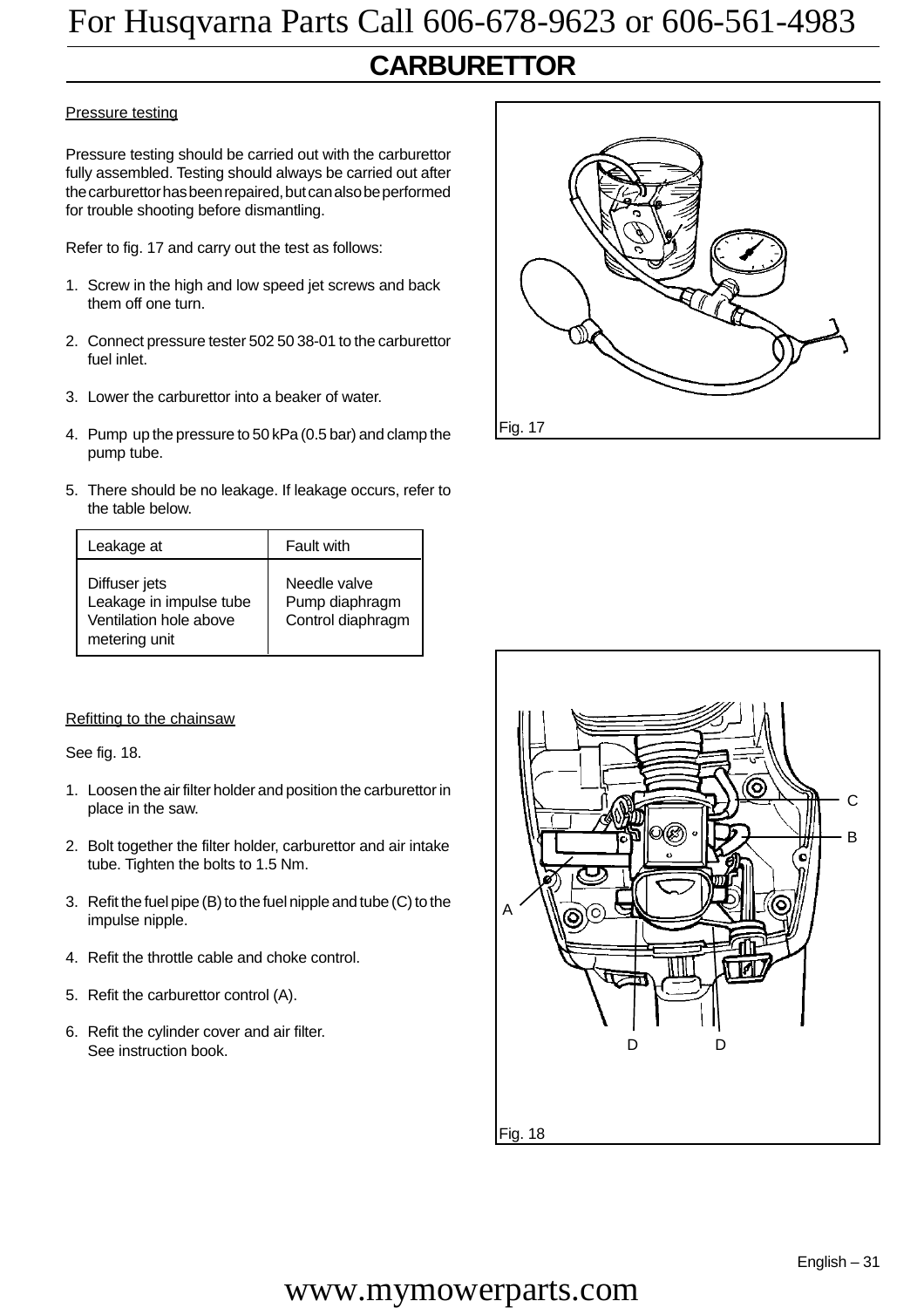### **CARBURETTOR**

#### **Adjustment**

![](_page_33_Picture_3.jpeg)

**WARNING!**

**The guide bar, chain and clutch cover must be fitted before the saw is started, otherwise the clutch may come loose causing personal injury.**

![](_page_33_Picture_6.jpeg)

**WARNING! Wear ear defenders when making** ! **adjustments with the motor running.**

Adjusting the carburettor involves adjusting the motor to the local conditions e.g. climate, altitude, fuel and type of 2 stroke oil.

The carburettor is equipped with three adjustment options:

- $L =$  Low speed jet
- $H = H$ igh speed jet
- $T =$ Idling adjustment

The L- and H-jets adjust the fuel flow to match the airflow that the throttle valve opening allows. Turning them clock-wise makes the fuel/air mixture weaker (less fuel) and turning them anti-clockwise makes the fuel/air mixture richer (more fuel). A weaker mixture increases the engine speed and a rich mixture decreases the engine speed.

The T- screw controls the throttle position when idling. Turning the T-screw clockwise gives faster idling, turning it anti-clockwise lower idling speed.

#### Basic settings and running in

For test running at the factory the basic carburettor settings are used. **The basic settings are H = 1 1/ 4 and L = 1 1/ 4 turns respectively.**

**In order that motor components receive adequate lubrication (running in) the carburettor should be set to a somewhat richer fuel mixture for the chainsaw's first 3-4 running hours. To achieve this, the max. overspeed is adjusted to 6-700 rpm less than the recommended max. overspeed.**

If it is not possible to check the max. overspeed with a tachometer then the H-jet should not be set to a weaker mixture than the basic settings state.

The recommended max. overspeed must not be exceeded. Note! If the chain turns at idling speed, the T-screw should be turned anti-clockwise until the chain stops.

#### Fine adjustment

When the chainsaw is "run in" fine adjustment of the carburettor should be carried out. Firstly adjust the L-jet screw, then the idling screw T and finally the H-jet screw. **The following are the recommended engine speeds:**

|        | Max.overspeed | <b>Idling speed</b> |
|--------|---------------|---------------------|
| 362XP: | 13 500 rpm    | 2 700 rpm           |
| 365:   | 12 500 rpm    | 2700 rpm            |
| 372XP: | 13 500 rpm    | 2 700 rpm           |

32 – English

![](_page_33_Picture_24.jpeg)

#### **Conditions**

During all adjustment, the air filter should be clean and the cylinder cover should be in place. If the carburettor is adjusted with a dirty air filter, the fuel mixture will be too weak next time the air filter is cleaned. This can cause serious engine damage.

Carefully screw in (clockwise) the L- and H-jets fully. Back them off (anti-clockwise) 1 turn. The carburettor now has the settings  $H = 1$  and  $L = 1$ .

Start the chainsaw according to the starting instructions and warm up the saw for 10 min.

**NOTE! If the chain turns when idling, the Tscrew should be turned anti-clockwise until the chain stops.**

Place the saw on a flat surface so that the guide bar points away from you and the guide bar is not in contact with the surface or any other object.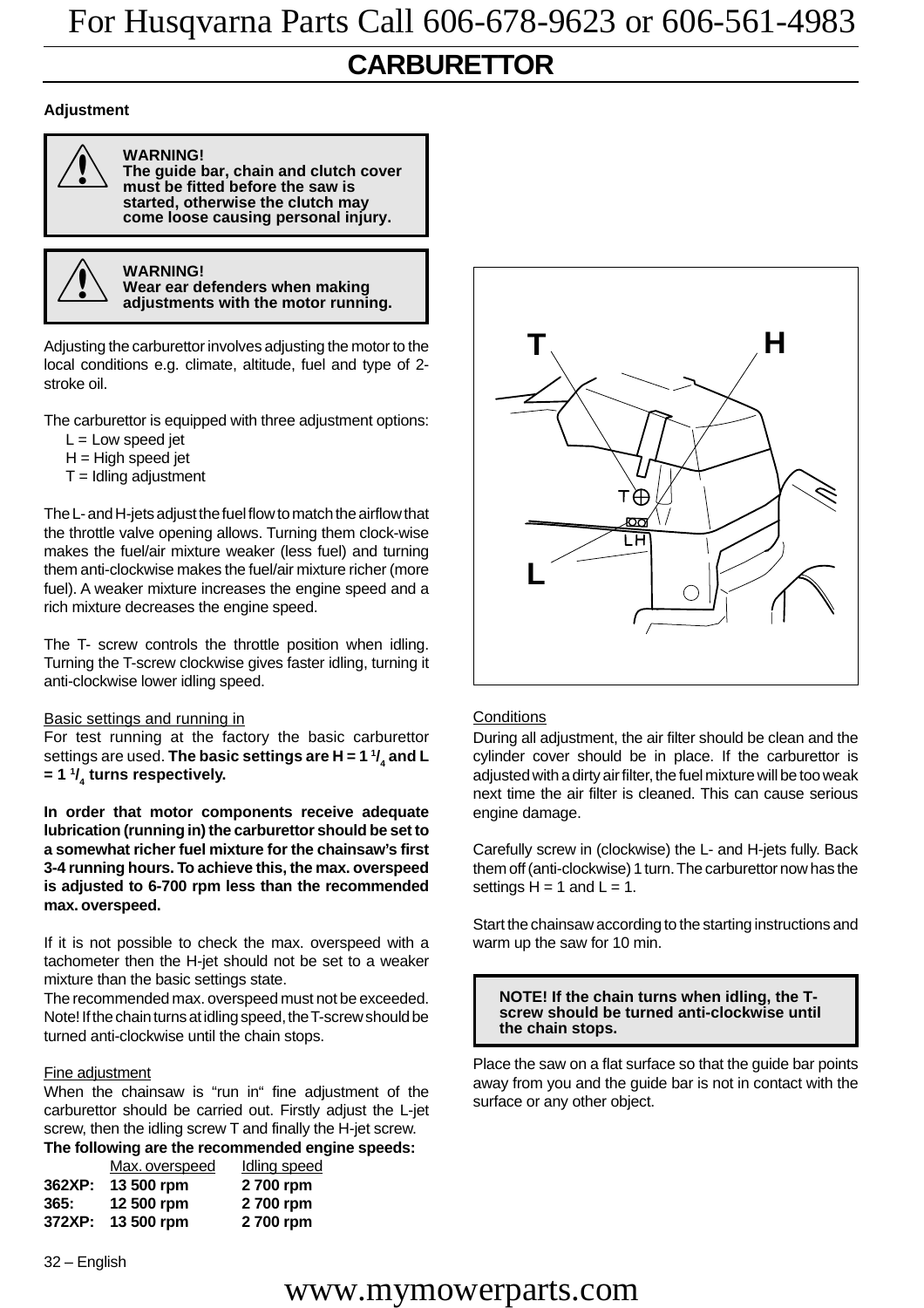### **CARBURETTOR**

Low speed jet L

Find the highest idling speed by slowly turning the L-screw clockwise then anti-clockwise. When the highest speed has been found, turn the L-screw anti-clockwise 1/8 - 1/4 turn.

#### **WARNING! If the chain turns when idling, the T-screw should be turned anti-clockwise until the chain stops.**

#### Fine adjustment of idling T

Setting the idling speed is carried out using the screw marked T. If adjustment is necessary, screw in (clockwise) the idling screw T with the motor running, until the chain starts to turn. Then screw out (anti-clockwise) until the chain stops moving. The correctly set idling speed is when the motor runs smoothly in all positions with a good margin from the speed where the chain starts to move.

![](_page_34_Picture_7.jpeg)

#### **WARNING! Do not use the saw until it has been adjusted so that the chain is still.**

#### High speed jet H

The high speed jet screw H influences the chainsaws power and engine speed. If the H-screw is set too weak (H screw too far in) the saw will over-rev with engine damage as a consequence. Run the saw at full throttle for 10 seconds. Then turn the H-screw anti-clockwise 1/4 turn. Run the saw again at full throttle for 10 seconds and listen to the difference in the max. overspeed. Repeat this procedure again with the H-screw turned a further 1/4 turn anti-clockwise.

You have now run the saw at settings  $H \pm 0$ ,  $H = +1/4$  and H  $= +1/2$  from the base settings. At full throttle the motor will have sounded different at each setting. The H-screw is correctly adjusted when the saw "burbles" (four-strokes) a little. If the saw "shrieks" then the setting is too weak. If there is a lot of smoke from the exhaust at the same time as the motor burbles then the setting is too rich. Turn the H-screw clockwise to the setting that sounds right.

#### **NOTE!**

**For optimal setting, a tachometer should be used. The recommended maximum overspeed should not be exceeded.**

#### Correctly adjusted carburettor

A correctly adjusted carburettor means that the saw accelerates without hesitation and the saw burbles a little at full throttle. In addition the chain should not turn when idling. If the L-screw is set too weak this can make the saw difficult to start and cause poor acceleration. If the H-screw is set too weak the saw will have less power, poor acceleration and/or motor damage. An over rich setting of either L or H screws will cause acceleration problems or too low working speed.

![](_page_34_Figure_16.jpeg)

![](_page_34_Figure_17.jpeg)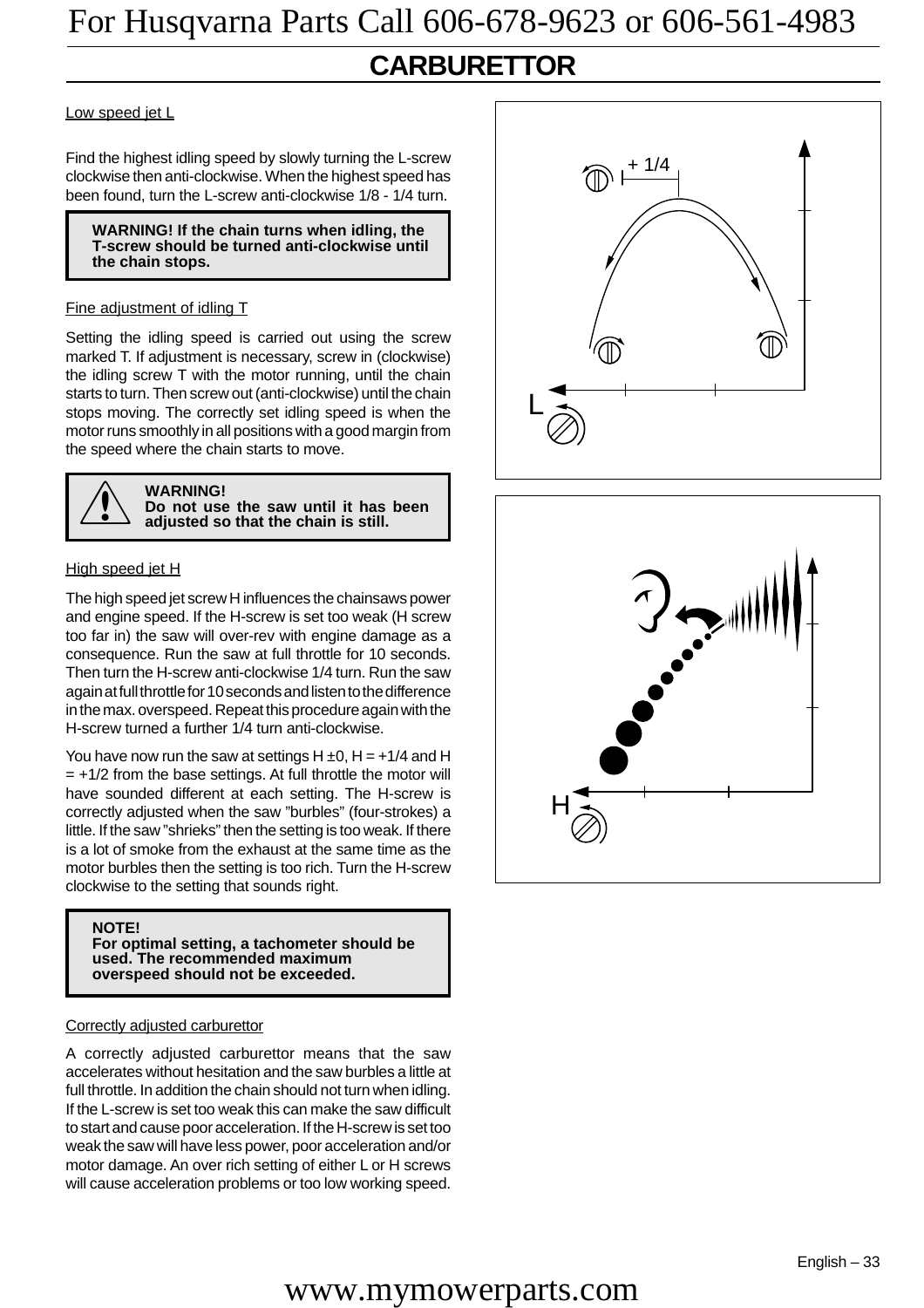#### **Basic adjustment for EPA carburettors**

After replacing the carburettor or high speed and/or low speed needle on an EPA (The US **E**nvironmental **P**rotection **A**gency) certified product a basic adjustment must be carried out as described below in order to meet the EPA-requirements. This to achieve as low emissions as possible. This instruction is made for USA only.

On EPA carburettors both the H and L-jets are fitted with caps to prevent the chain saw operator from changing the adjustment above EPA standard. The caps can be removed to achieve richer or leaner adjustments. To set the jets correctly an adjustment sleeve is fitted over the caps to lock them in maximum allowed setting. When correctly set the caps must be fixed on the jets. The adjustment sleeve then can be removed.

#### **NOTE! Before making any adjustments the following must be done!**

• Mount, for this model, approved bar & chain combination (See Technical data in the Operator's manual).

| Model 362XP | 15" |
|-------------|-----|
| Model 365   | 18" |
| Model 372XP | 20" |

- The chain should not be tensioned more than that it remains ~0,2 inches to the bar.
- Mount a **new** air filter.

Replacement of the H-needle or complete carburettor

1. Screw the new H-needle to the bottom and turn it counterclockwise "A" turns.

| Model 362XP | $A = 3/4$ |
|-------------|-----------|
| Model 365   | $A = 3/4$ |
| Model 372XP | $A = 3/4$ |

- 2. **Check that:**
- The H-cap is adjusted to its richest setting. (Turned counterclockwise to stop.)
- The cap is not fixed to the needle, it should rotate independently. Adjust the L-cap to a center position (1/4 turn counterclockwise = minimum, 1/4 turn clockwise  $=$  maximum  $).$
- 3. Start the engine. If necessary, adjust the idling speed with the T-screw until the chain stops.
- 4. Adjust the H-needle to give a top speed of "B" rpm.

| Model 362XP | $B = 13,000$ |
|-------------|--------------|
| Model 365   | $B = 12,500$ |
| Model 372XP | $B = 13,500$ |

Use a narrow blade screwdriver (Ref.no. 531 00 48-63) and insert it through the hole in the cap (max. blade width 2 mm/0.08 inch).

- 5. Let the engine run at 12 500 rpm ~1 minute, until warm.
- 6. Adjust the H-needle to a top speed of "C" rpm.

Model  $362XP$   $C = 13500$ Model  $365$   $C = 13000$ Model  $372XP$   $C = 14000$ 

34 – English

#### **EPA-models** 7. Check that the H-cap is still adjusted to its richest setting. (Turned counterclockwise to stop). **NOTE! The H-needle must not rotate!**

8. Gently knock the H-cap into position. Use a 5 mm/0.2 inch mandrel (for ex. the locking pin for the bevel gear ref.no. 502 02 61-03).

This is a basic carburettor adjustment. Further fine adjustments, within the limits the caps allow, may be necessary to achieve optimum performance. See the Operator's manual.

#### Replacement of the L-needle

- 1. Take off the cap from the L-jet using e.g. a pair of cutting pliers and unscrew the needle.
- 2. Screw the new L-jet to the bottom and then turn it counterclockwise "D" turns.

Model  $362XP$  D = 1  $*$  Model 365  $D = 11/2$ Model  $372XP$  D = 1 \* L-jet is not capped and adjustments acc. to 3-9 should not be done.

- 3. Press a new L-cap on the L-jet to the first stop, which means that the cap is not fixed to the needle, it should rotate independently.
- 4. Adjust the L-cap to the richest position (turned counterclockwise to stop) without turning the needle.
- 5. Let the engine run at  $\sim$  "E" app. 1 minute until warm and then let it run on idle.

Model  $362XP$   $E = 13,000$ Model  $372XP$   $E = 14000$ 

6. Adjust the idle speed to "F" rpm.

Model 362XP F= 2 700<br>Model 372XP F= 2 700 Model 372XP

- 7. Adjust the L-needle until the highest possible idling speed is achieved and then turn the L-needle 1/2 turn counterclockwise. Use a narrow blade screwdriver w. ref.no. 531 00 48-63 and insert through the hole in the cap (max. blade width 2 mm/0.08 inch) **NOTE! If the chain rotates, turn the idling speed screw (T) counterclockwise until the chain stops.**
- 8. Check that the L-cap is still adjusted to its richest position. (Turned counterclockwise to stop) **NOTE! The L-needle must not rotate!**
- 9. Gently knock the L-cap into position. Use a 5 mm/0.2 inch mandrel (for ex. the locking pin for the bevel gear ref.no.502 02 61-03).

This is a basic carburettor adjustment. Further fine adjustments, within the limits the caps allow, may be necessary to achieve optimum performance. See the Operator's manual.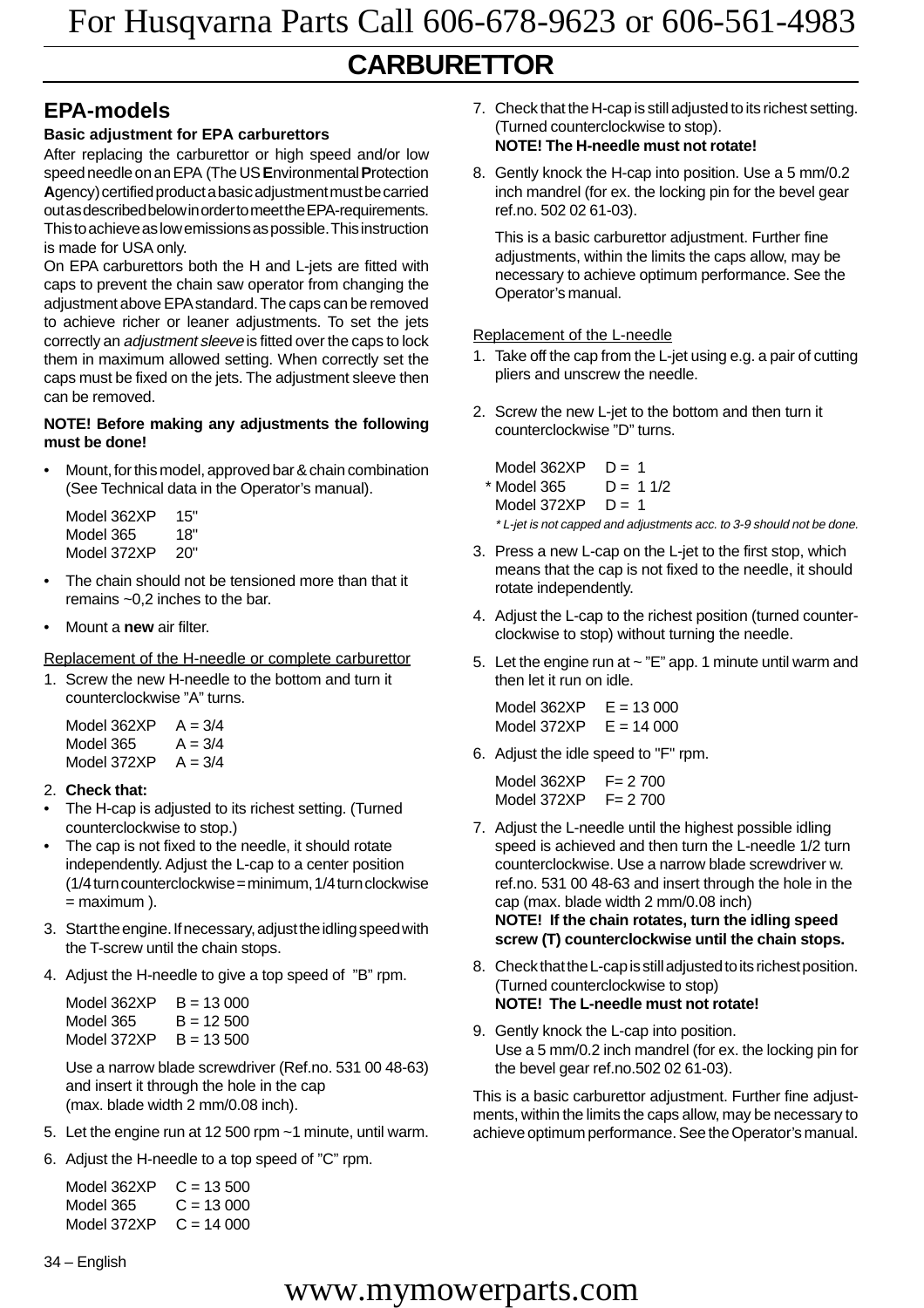### **TANK UNIT**

#### **Tank unit**

![](_page_36_Picture_3.jpeg)

! **WARNING! The fuel that is used in the chainsaw poses the following hazards: 1. The fluid and its fumes are poisonous. 2. Can cause skin irritation.**

**3. Is highly inflammable.**

#### **Dismantling**

- 1. Run off the fuel from the tank.
- 2. Remove the cylinder cover, chain and guide bar. See instruction book.
- 3. Disconnect the throttle cable (A) from the carburettor and push out the cable outer from its location. See fig. 1.
- 4. Remove the fuel pipe (B) from the carburettor.
- 5. If the saw is equipped with heated hand grips, disconnect the lead at C.
- 6. Remove the bolts (C and D) and the travel limiter bolt (E) on the clutch side. See fig. 2.
- 7. Remove the bolt (F) from the flywheel side. See fig. 3.
- 8. Lift the motor unit slightly and, using pliers, push off the cable clips from their respective switches. If the saw is equipped with hand grip heating, disconnect the leads from on/off switch.

#### **NOTE!**

**Take care that the fuel pipe and throttle cable are not damaged.**

- 9. Lift the motor unit and turn the tank unit slightly to the flywheel side so that the fixed travel limiter comes free. Lift off the tank unit.
- 10.If necessary, detach the front hand grip from the tank unit.
- 11. If necessary, lift out the fuel pipe and pull off the fuel filter. Use tool 502 50 83-01, see item 22, page 7.
- 12.If the chainsaw is equipped with hand grip heating, detach the connector to the heating element in the rear hand grip. See pages 20 and 21.
- 13.If the springs are to be removed, refer to AV-system, page 37.

![](_page_36_Picture_23.jpeg)

![](_page_36_Figure_24.jpeg)

![](_page_36_Figure_25.jpeg)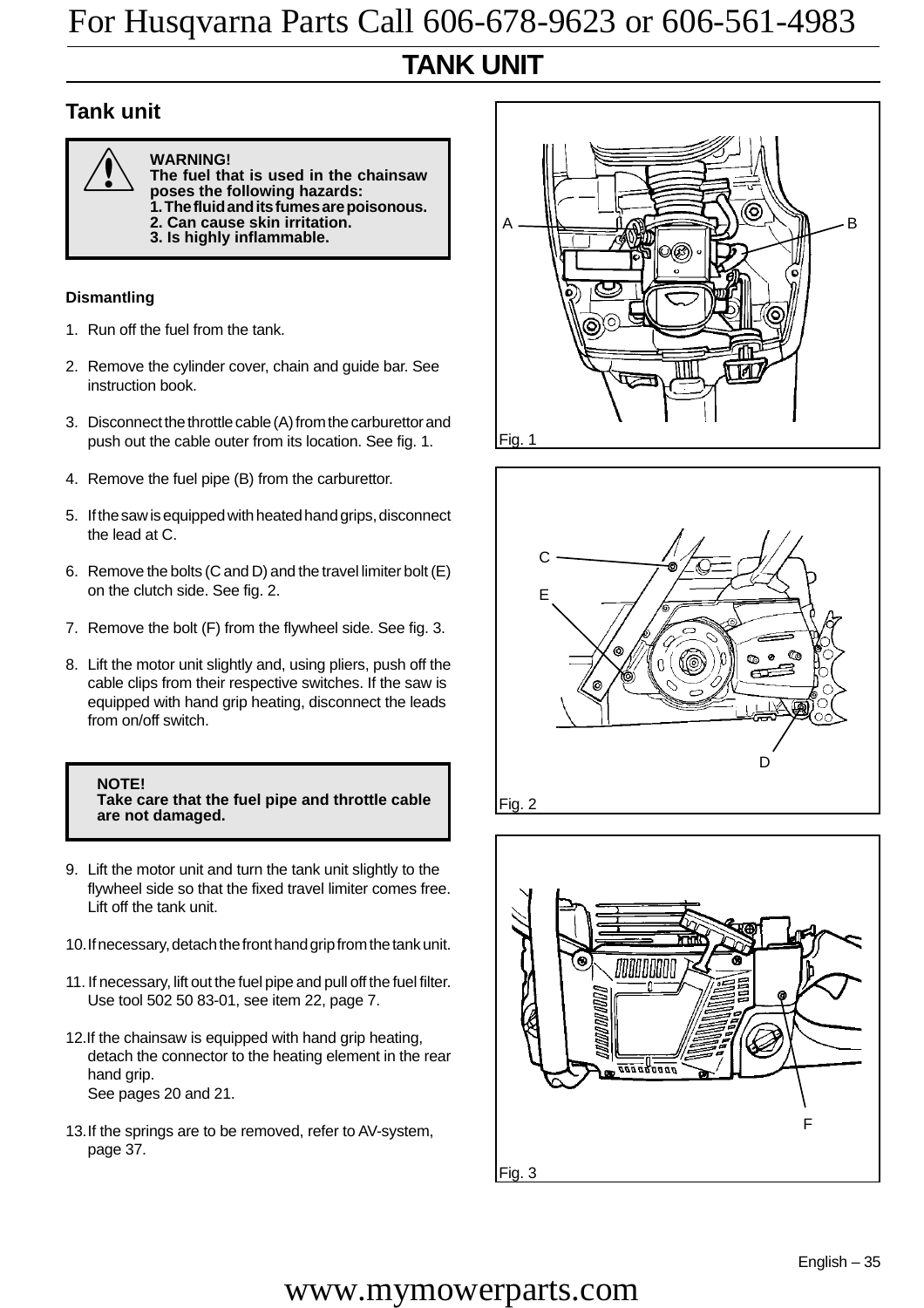### **TANK UNIT**

#### **Cleaning and inspection**

Clean all components and check that the fuel line is undamaged.

#### **Reassembly**

- 1. If the chainsaw is equipped with hand grip heating, refit the heating element into the rear hand grip, if it has been removed. See pages 20 and 21.
- 2. If a new fuel hose is to be fitted, proceed as follows: A. Lightly oil in one half of the new fuel hose.
	- B. Thread in the oiled part through the hole in the tank unit. Allow 80-85 mm to protrude on the outside. See fig. 4.
	- C. Twist the hose so that it is bent upwards. See fig. 4.
	- D. Cut off the angled ends of the hose so that it protrudes 70-75 mm on the outside.
	- E. Remove the hose from the tank and fit the fuel filter. Push on the hose as far as it will go.
- 3. If the front hand grip has been removed, refit it. Tighten the bolts to 4 Nm.

![](_page_37_Picture_12.jpeg)

- 4. If the throttle lock has been removed, it should be refitted before the tank unit and motor unit are reassembled. See page 15.
- 5. Lift the motor unit over the tank unit and push the fuel line and throttle cable into their holes in the bottom of the carburettor space.
- 6. Reconnect the leads to the stop switch.
- 7. Turn the tank unit a little towards the flywheel side so that the fixed travel limiter is in the correct position.
- 8. Refit the bolt (F) on the flywheel side. See fig. 5. Tighten to 6 Nm.
- 9. Fit the bolts (C and D), chain catcher and travel limiter bolt (E) on the clutch side. See fig. 6. Tighten the bolts to the torque shown on the diagram.
- 10.If the saw is equipped with hand grip heating, reconnect the lead at C.
- 11.Reconnect the fuel line (B) to the carburettor. See fig. 7.
- 12.Insert the throttle cable outer into its location and reconnect the throttle cable (A) to the carburettor. See fig. 7.
- 13.Refit the cylinder cover, chain and guide bar. See instruction book.

![](_page_37_Picture_23.jpeg)

![](_page_37_Picture_24.jpeg)

![](_page_37_Figure_25.jpeg)

![](_page_37_Figure_26.jpeg)

36 – English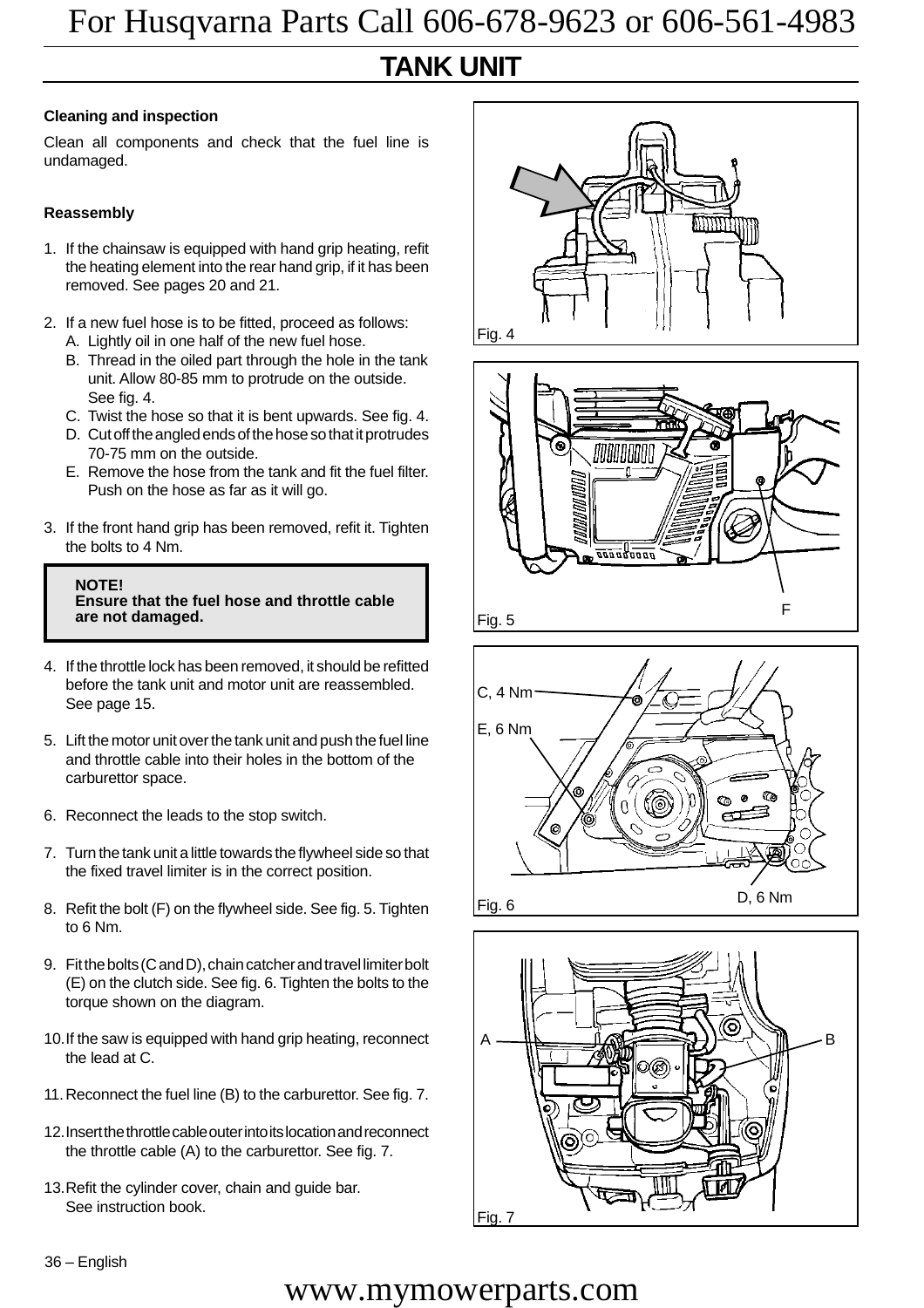### **ANTI-VIBRATION SYSTEM**

#### **Anti-vibration system**

![](_page_38_Picture_3.jpeg)

! **WARNING! The fuel that is used in the chainsaw poses the following hazards: 1. The fluid and its fumes are poisonous. 2. Can cause skin irritation.**

**3. Is highly inflammable.**

#### **Dismantling**

- 1. Remove the following components:
	- Chain and guide bar. See instruction book.
	- Cylinder cover. See instruction book.
	- Tank unit. See page 35.
- 2. Detach the springs from the cylinder with the help of a 4 mm Allen key. See fig. 1.
- 3. Detach the springs from the tank unit with service tools 502 52 18-01 and 502 52 18-02. See fig. 2.

#### **Cleaning and inspection**

Clean and inspect all parts.

#### **Reassembly**

- 1. Use pliers to attach the springs to the tank unit.
- 2. Attach the springs to the cylinder with the help of a 4 mm Allen key. See fig. 1. Tighten the bolts to 10 Nm.
- 3. Refit the following components:
	- Tank unit. See page 36.
	- Cylinder cover. See instruction book.
	- Chain and guide bar. See instruction book.

![](_page_38_Picture_23.jpeg)

![](_page_38_Figure_24.jpeg)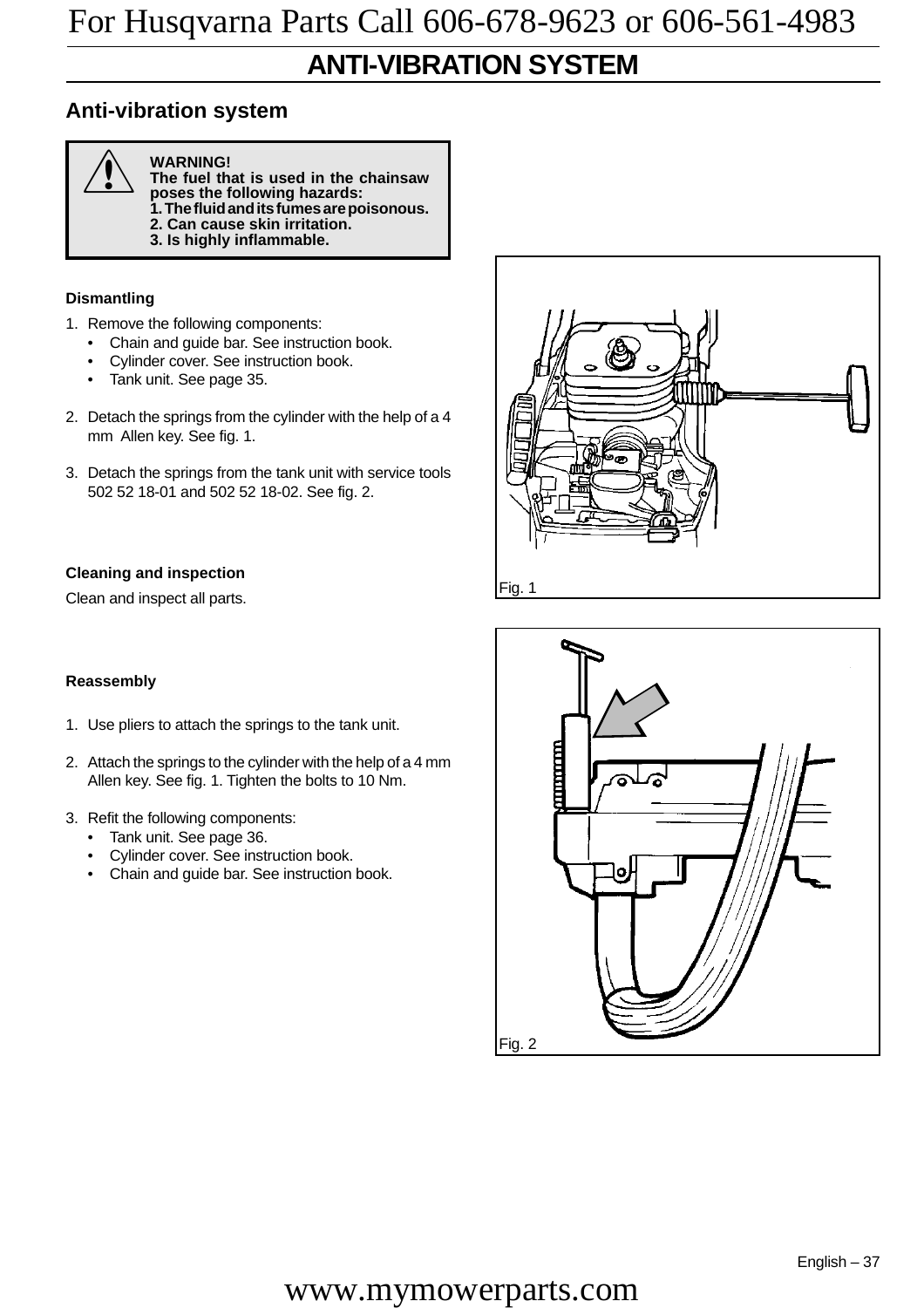### **PISTON AND CYLINDER**

### **Piston and cylinder**

#### **Dismantling**

- 1. Remove the following components:
	- Cylinder cover. See instruction book.
	- Spark plug. See instruction book.
	- Carburettor. See page 28.
	- Silencer. See page 14.
- 2. Remove the impulse hose (A) from the hole on the inlet manifold. See fig. 1.
- 3. Detach the anti-vibration springs (B) from the cylinder. See fig. 1.
- 4. Undo the four cylinder retaining bolts (C). See fig. 1.
- 5. Lift off the cylinder carefully.

**NOTE! Ensure that no dirt or other foreign particles fall into the crankcase.**

- 6. Cover the crankcase opening immediately with paper or clean rag. See fig. 2.
- 7. Remove one of the piston circlips, press out the gudgeon pin and remove the piston. See fig. 2.
- 8. Remove the needle roller bearing from the connecting rod little end.
- 9. Unscrew and remove the decompression valve (D). See fig. 1.
- 10.Undo the clamp bolt and remove the inlet manifold.

#### **Cleaning and inspection**

Clean all components, scrape off the remains of any gasket material and scrape off the carbon deposits from the following surfaces:

- 1. The piston crown.
- 2. The top of the cylinder bore.
- 3. The cylinder exhaust port.
- 4. The decompression valve channel.

Check the following:

1. The cylinders surface coating is not worn out, especially the upper part of the cylinder. See fig. 3.

![](_page_39_Picture_27.jpeg)

![](_page_39_Figure_28.jpeg)

![](_page_39_Picture_29.jpeg)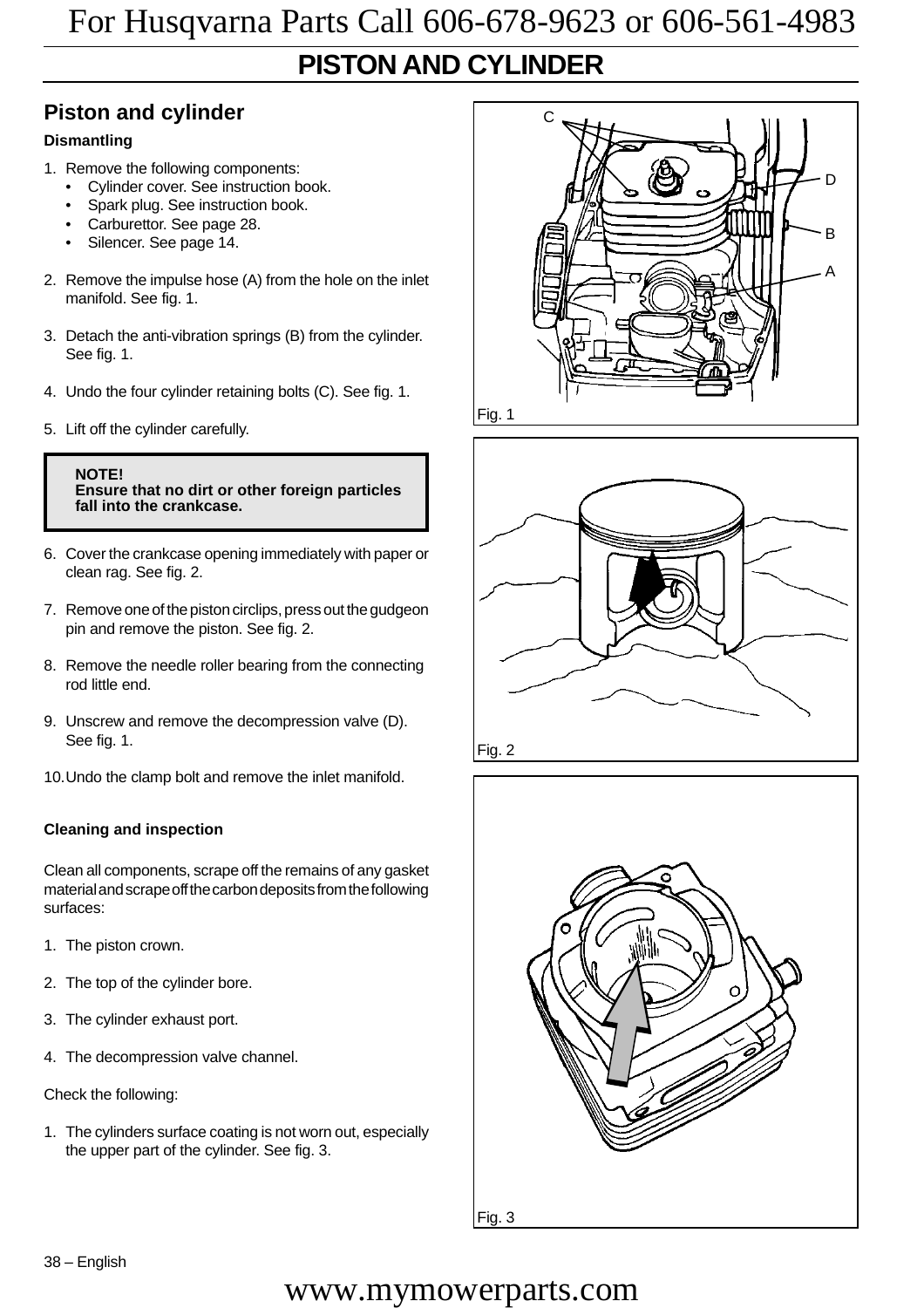### **PISTON AND CYLINDER** For Husqvarna Parts Call 606-678-9623 or 606-561-4983

- 2. The cylinder is free of score marks.
- 3. The piston is free of score marks. Smaller scratches can be polished off with fine emery paper.
- 4. The piston ring is not burnt into its groove.
- 5. Measure piston ring wear by placing it in the bottom of the cylinder bore and measuring the gap. See fig. 4. The piston ring gap should not exceed 1 mm.
- 6. The needle roller bearing is undamaged.
- 7. The inlet manifold is undamaged.
- 8. Pressure test the decompression valve as follows. See also fig. 5.
	- A. Connect tool 502 50 38-01 to the decompression valve.
	- B. Pump up the pressure to 80 kPa (0.8 bar).
	- C. Wait 30 seconds.
	- D. The pressure should not be less than 60 kPa (0.6 bar).

#### **Faults and causes**

#### Score marks on the piston. Fig. 6.

- 1. Incorrect carburettor settings. Excessive overspeed.
- 2. Too low octane fuel.
- 3. Too little or incorrect oil in the fuel.

#### Carbon build-up. Fig 7.

- 1. Incorrect carburettor setting. Too low overspeed.
- 2. Too much or incorrect oil in the fuel.

#### Piston ring breakage

- 1. Excessive engine speed.
- 2. Piston ring worn out.
- 3. Piston ring grove sloppy.

![](_page_40_Figure_24.jpeg)

![](_page_40_Picture_25.jpeg)

![](_page_40_Picture_26.jpeg)

![](_page_40_Picture_27.jpeg)

![](_page_40_Picture_28.jpeg)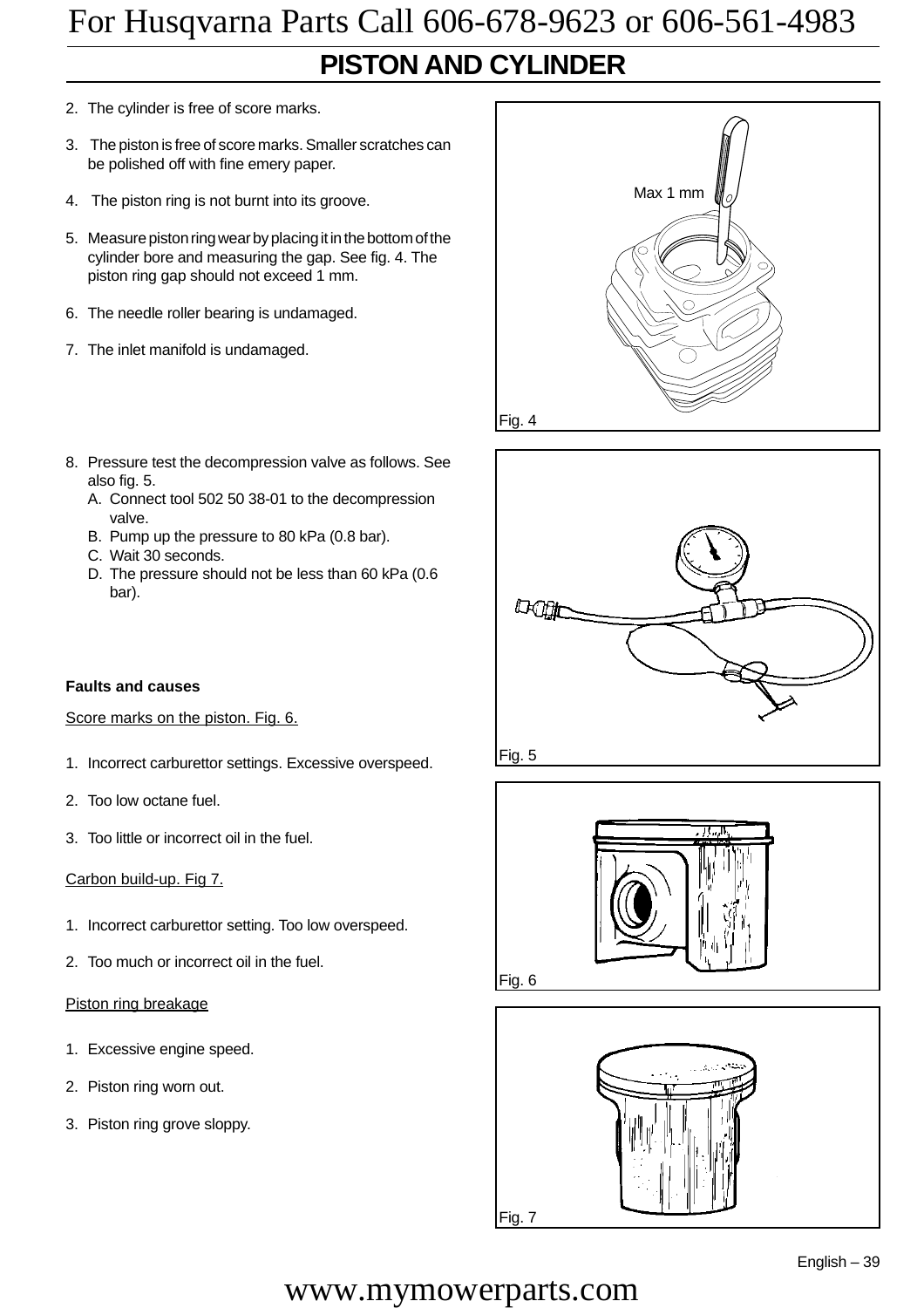### **PISTON AND CYLINDER** For Husqvarna Parts Call 606-678-9623 or 606-561-4983

#### **Reassembly**

Carry out assembly of the piston and cylinder as follows:

#### **NOTE!**

**Ensure that no dirt or other foreign particles fall into the crankcase.**

- 1. Oil in the needle roller bearing and fit it in the connecting rod little end.
- 2. Locate the piston with the arrow pointing towards the exhaust port. See fig. 8. Press in the gudgeon pin and fit the circlip.
- 3. Fit the inlet manifold to the cylinder. The clamp bolt should be on the underside. See fig. 9.
- 4. Locate the gasket on the cylinder base. Push it home so that it fastens on the sleeve of the cylinder.
- 5. Oil in the piston ring and the sides of the piston.
- 6. Compress the piston ring either by hand or using the piston ring tool 502 50 70-01. See fig. 10. Carefully fit the cylinder.
- 7. Fit the four cylinder bolts (C) and tighten them in rotation. Finally, tighten them to 10 Nm. See fig. 11.
- 8. Refit the decompression valve (D). See fig. 11. Tighten it to 15 Nm.
- 9. Attach the anti-vibration springs (B) to the cylinder. See fig. 11. Tighten the bolts to 10 Nm.
- 10.Push home the impulse pipe (A) in the hole on the inlet manifold. See fig. 11.
- 11.Fit the spark plug and carry out pressure testing according to the instructions on the following page.
- 12.Refit the following components:
	- Silencer. See page 14.
	- Carburettor. See page 31.
	- Cylinder cover. See instruction book.
- 13.If a new piston and/or cylinder have been fitted, the saw must be run in for 3-4 hours with the carburettor adjusted to the basic settings (H=1 and L=1). See carburettor settings on pages 32 and 33.

![](_page_41_Figure_21.jpeg)

![](_page_41_Figure_22.jpeg)

![](_page_41_Figure_23.jpeg)

![](_page_41_Figure_24.jpeg)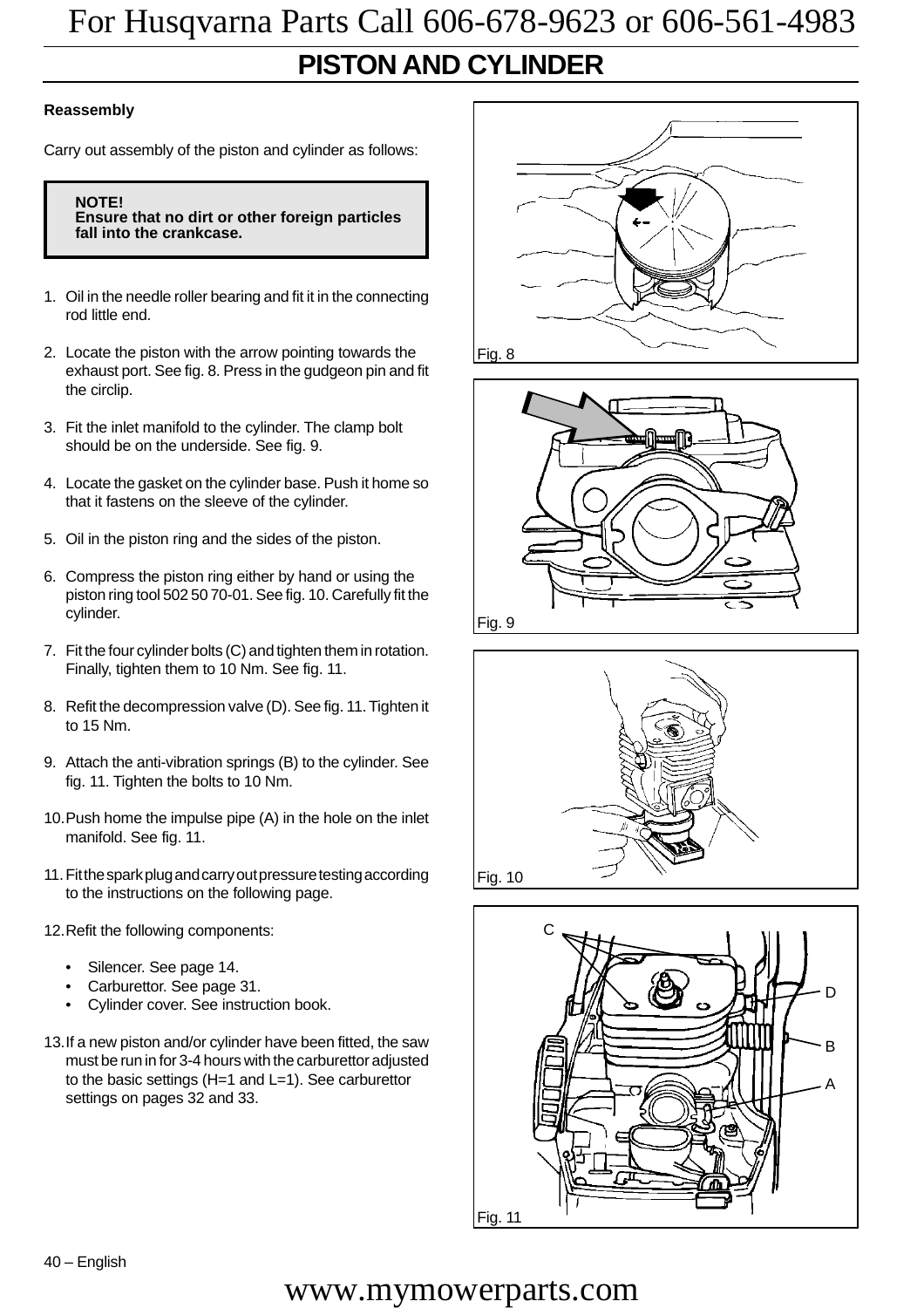### **PISTON AND CYLINDER**

#### **Pressure testing**

In order to carry out pressure testing on the crankcase and cylinder, the following components should be removed:

- Carburettor. See page 28.
- Silencer. See page 14.

Carry out pressure testing as follows:

- 1. Fit cover plates 502 54 05-01 and 502 71 39-01 to the inlet manifold and exhaust port. See figs. 12 and 13.
- 2. Connect tool 502 50 38-01 to the cover plate on the inlet manifold. See fig. 14. The decompression valve should be closed.
- 3. Close off the pipe to the impulse channel.
- 4. Pump up the pressure to 80 kPa (0.8 bar).
- 5. Wait 30 seconds.
- 6. The pressure should not be less than 60 kPa (0.6 bar).
- 7. Leakage can occur from the decompression valve and from the crankshaft seals.
- 8. Refit the following components:
- Carburettor. See page 31.
- Silencer. See page 14.

![](_page_42_Figure_17.jpeg)

![](_page_42_Figure_18.jpeg)

![](_page_42_Figure_19.jpeg)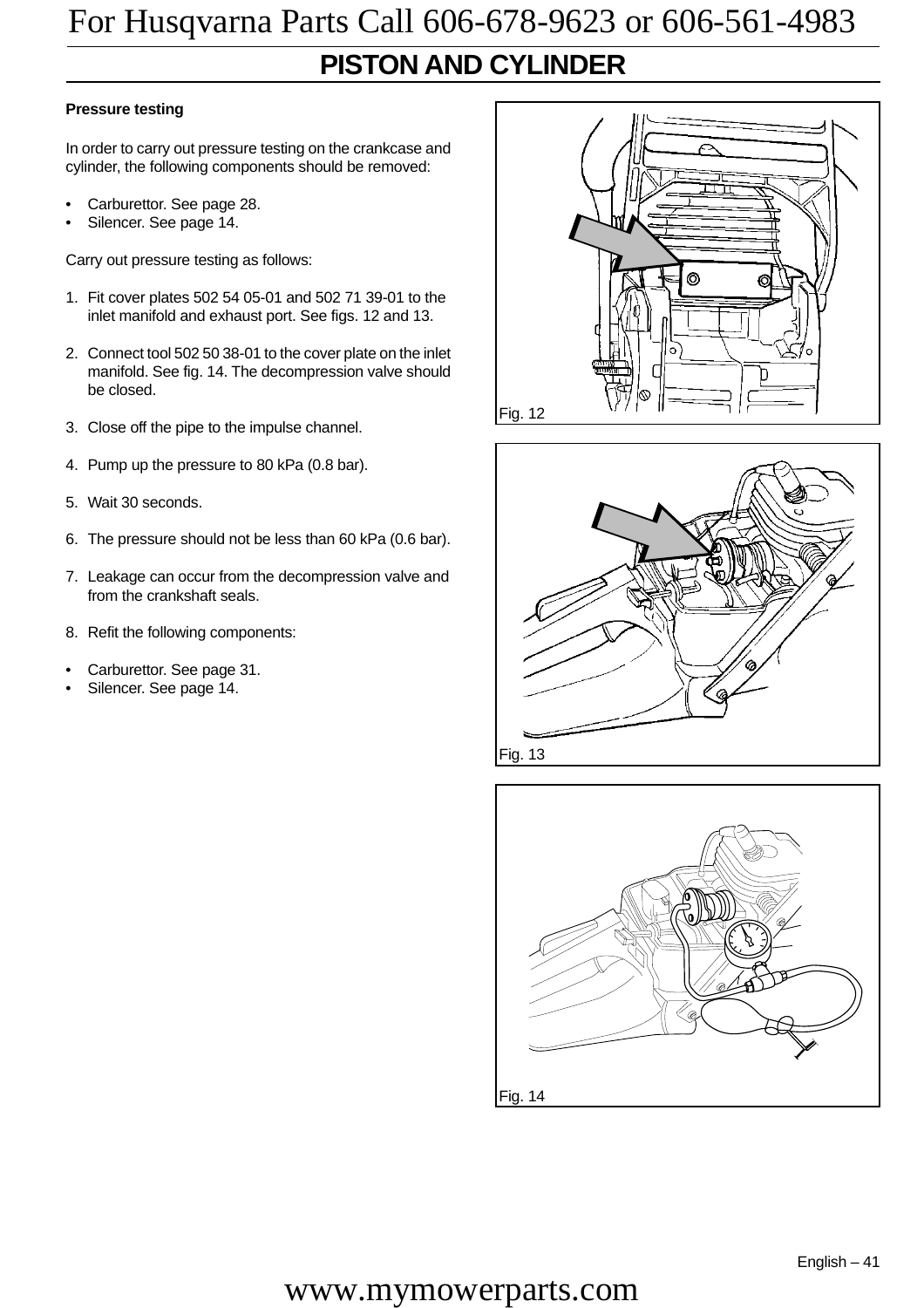### **CRANKCASE AND CRANKSHAFT**

This section deals with the following:

- Crankcase and crankshaft (describes how the whole assembly is dismantled and reassembled)
- Seals (describes only replacement of seals)
- Guide bar bolts (describes only replacement of the guide bar bolts)

### **Crankcase and crankshaft**

#### **Dismantling**

- 1. Before the crankcase can be split, the following components must be removed:
	- A. Chain and guide bar. See instruction book.
	- B. Recoil starter. See page 16.
	- C. Electrical system. See pages 18-20.
	- D. Centrifugal clutch. See page 22.
	- E. Lubrication system. See page 22.
	- F. Carburettor. See page 28.
	- G. Silencer. See page 14.
	- H. Piston and cylinder. See page 38.
	- I. Tank unit. See page 35.

**NOTE! Ensure that no dirt or foreign particles enter the bearings.**

- 2. Remove the carburettor space bottom plate by taking out the four bolts.
- 3. Remove the washer and spacer on the clutch side. See fig. 1.
- 4. Remove the six bolts on the flywheel side. See fig. 2.
- 5. Fit tool 502 51 61-01 as shown in fig. 3 and remove the clutch side crankcase half.
- 6. Remove the flywheel side crankcase half in the same way as for point 5 above.
- 7. If required remove the seals. Use tools 502 50 55-01 and 504 91 40-01. See fig. 4.

![](_page_43_Picture_25.jpeg)

![](_page_43_Picture_26.jpeg)

![](_page_43_Figure_27.jpeg)

Fig. 3

![](_page_43_Picture_29.jpeg)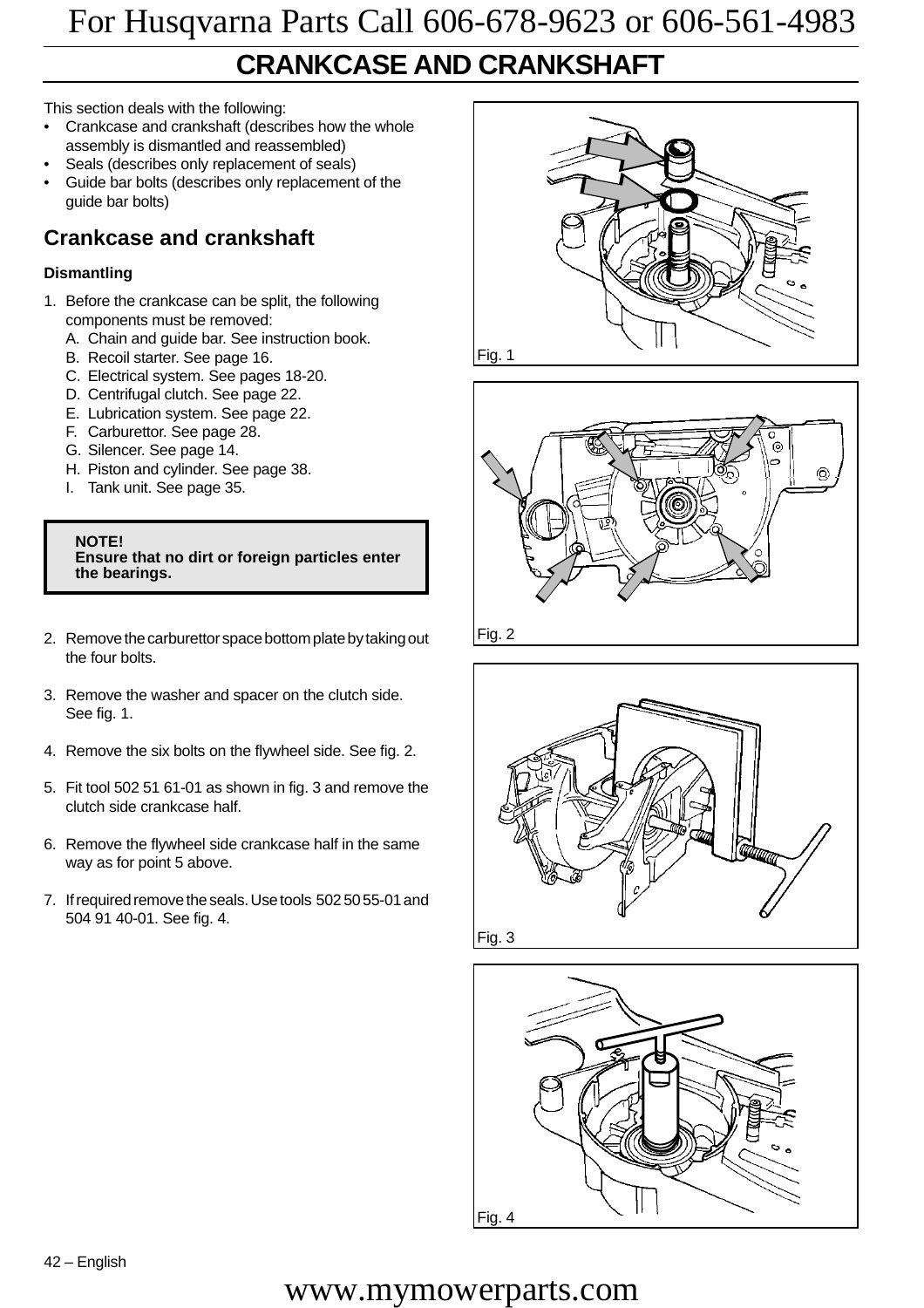### **CRANKCASE AND CRANKSHAFT**

8. If required, remove the crankshaft bearings from the crankcase. Proceed as follows:

![](_page_44_Picture_3.jpeg)

! **WARNING! The crankcase halves are hot. Risk for**

**burns. Use protective gloves.**

- A. Remove the rubber stop (A). See fig. 5.
- B. Remove the bush from the chain brake pivot (B). See fig. 6.
- C. Remove the oil filler cap.
- D. Warm the relevant crankcase half to 200° C in an oven.
- E. Using protective gloves take out the crankcase half and tap it gently, with the inside towards a wooden bench or similar, so that the bearing drops out.
- F. Fit the new bearing into the crankcase whilst it is still hot.
- 9. Should the bearing have remained in place on the crankshaft, remove it with puller 502 90 90-01.

10.If necessary, remove the following components:

- A. Chain tension screw.
- B. Guide bar bolts.
- C. Bark gripper.

#### **Cleaning and inspection**

#### **NOTE!**

**Ensure that no dirt or foreign particles enter the bearings, if they are in place in the crankcase.**

Clean all components and scrape off the remains of gasket material from the crankcase half mating surfaces.

Check the following:

- 1. The big end bearing does no have any radial play. Axial play is acceptable.
- 2. The big end bearing does not have any score marks or discoloration on the sides. See fig. 7.
- 3. The little end bearing surface is not scored or discoloured. See fig. 8.
- 4. The crankshaft bearings do not have any play or dissonance.
- 5. The sealing surfaces of the crankcase seals on the crankshaft are not worn and that the rubber has not hardened.
- 6. That the crankcase does not show signs of cracking. Fig. 8

![](_page_44_Picture_28.jpeg)

![](_page_44_Figure_29.jpeg)

![](_page_44_Figure_30.jpeg)

![](_page_44_Picture_31.jpeg)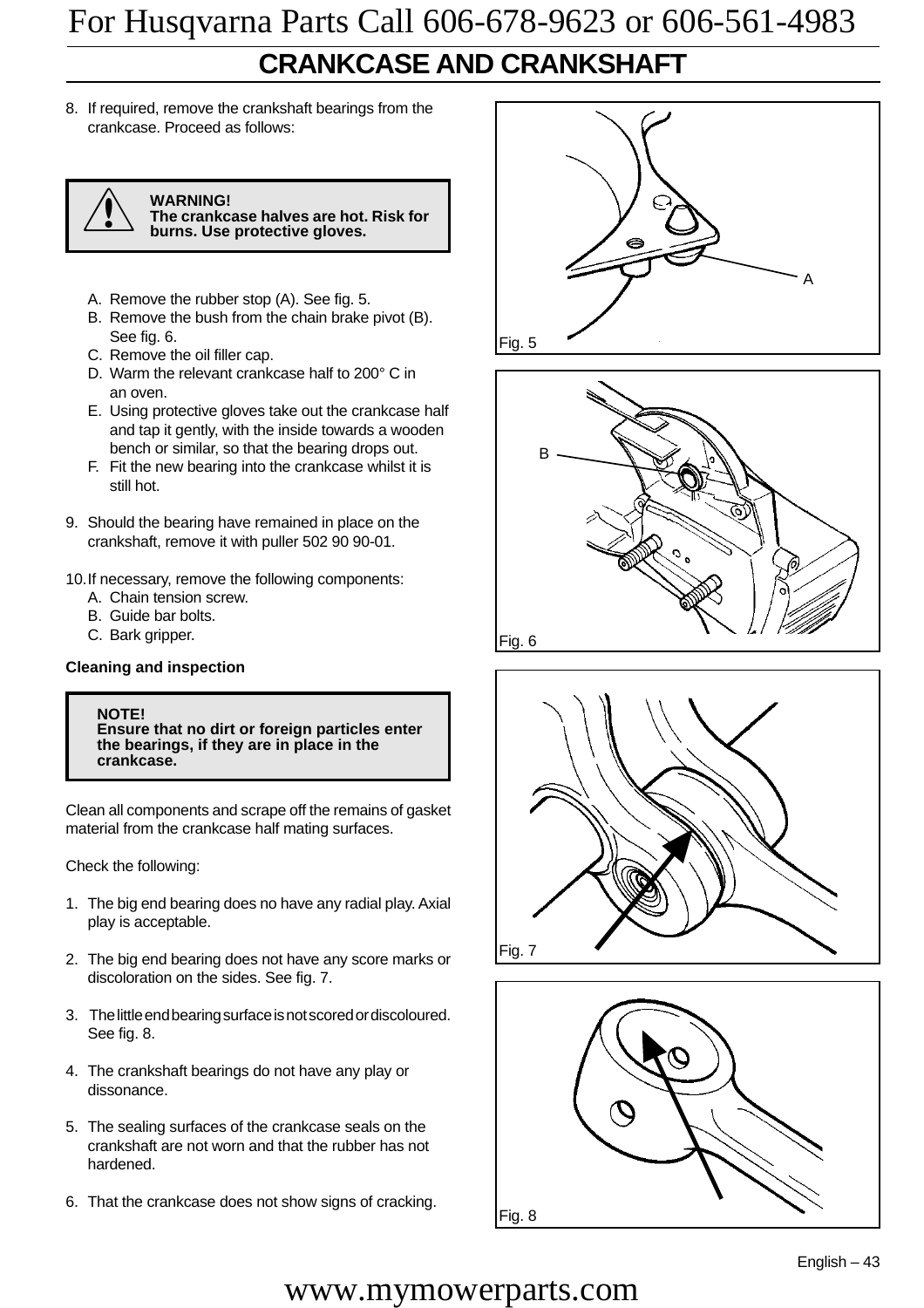### **CRANKCASE AND CRANKSHAFT**

#### **Reassembly**

Reassemble the crankcase and crankshaft as follows:

![](_page_45_Picture_4.jpeg)

**WARNING! The crankcase halves are hot. Risk for**

**burns. Use protective gloves.**

- 1. If bearings are to be fitted, proceed as follows:
	- A. Heat the relevant crankcase half to 200° in an oven. B. Using protective gloves, take out the crankcase half
	- and push home the bearing. C. Let the crankcase cool before continuing work.

**NOTE! Ensure that no dirt or foreign particles enter the bearings.**

- D. Refit the rubber stop (A). See fig. 9.
- E. Refit the oil filler cap.
- 2. If replacement crankcase seals are to be fitted, grease the seal surfaces and tap them home using tools 502 52 20-01 and 502 52 21-01. See fig. 10.

The seals can also be fitted with the crankshaft in place.

#### **NOTE!**

**Ensure that the connecting rod does not jam against the crankcase when the crankcase and crankshaft are reassembled.**

**NOTE! The crankshaft should be fitted into the clutch half of the crankcase first.**

3. Use tool 502 50 30-14 and pull the crankshaft into the clutch half of the crankcase. See fig. 11. Pull until the crankshaft shoulder mates with the bearing.

![](_page_45_Picture_19.jpeg)

![](_page_45_Figure_20.jpeg)

![](_page_45_Picture_21.jpeg)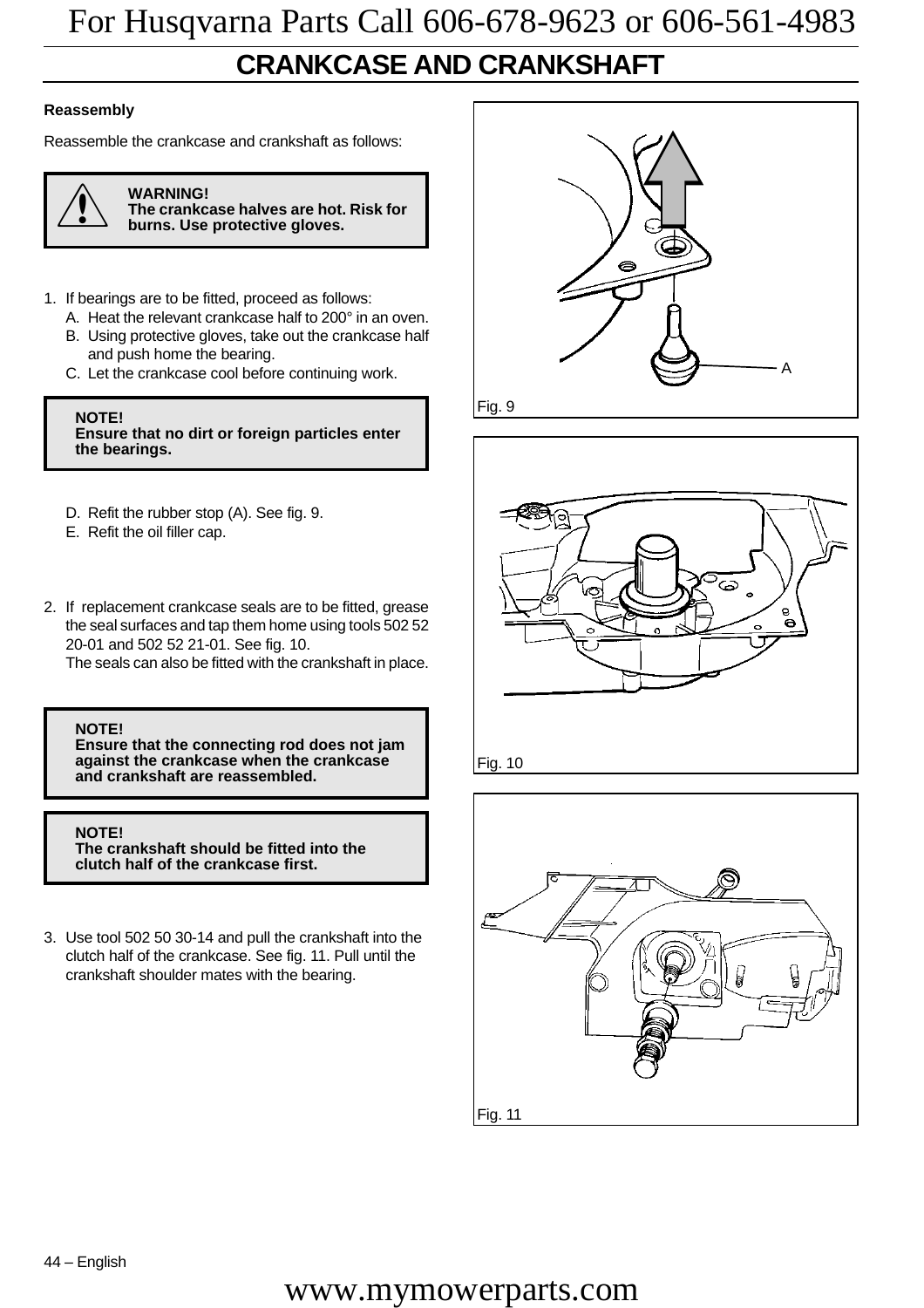### **CRANKCASE AND CRANKSHAFT** For Husqvarna Parts Call 606-678-9623 or 606-561-4983

4. Locate the guide pegs in the clutch side crankcase half, grease and locate the gasket. See fig. 12.

#### **NOTE!**

**Continuing to pull with the assembly tool after the gasket is clamped will damage the crankshaft.**

- 5. Use tool 502 50 30-14 and pull on the flywheel side crankcase half. Pull until the gasket is clamped between the two halves. See fig. 13.
- 6. Insert the six bolts and tighten them in rotation. Tighten them finally to 8 Nm. See fig 14.

**NOTE! Ensure that excess gasket material does not fall into the crankcase.**

- 7. Cut off excess gasket at the level of the cylinder seating plane.
- 8. Refit the carburettor space bottom plate with the four bolts. Tighten to 5 Nm.
- 9. Refit the following components:
	- A. Tank unit. See page 36.
	- B. Piston and cylinder. See page 40.
	- C. Silencer. See page 14.
	- D. Carburettor. See page 31.
	- E. Lubrication system. See page 25.
	- F. Centrifugal clutch. See page 23.
	- G. Electrical system. See pages 19-21.
	- H. Recoil starter. See page 17.
	- I. Chain and guide bar. See instruction book.
- 10.If a new crankshaft has been fitted the saw must be run in for 3-4 hours at the carburettor base settings (H=1 and L=1). See carburettor settings on page 32 and 33.

![](_page_46_Figure_20.jpeg)

![](_page_46_Figure_21.jpeg)

![](_page_46_Figure_22.jpeg)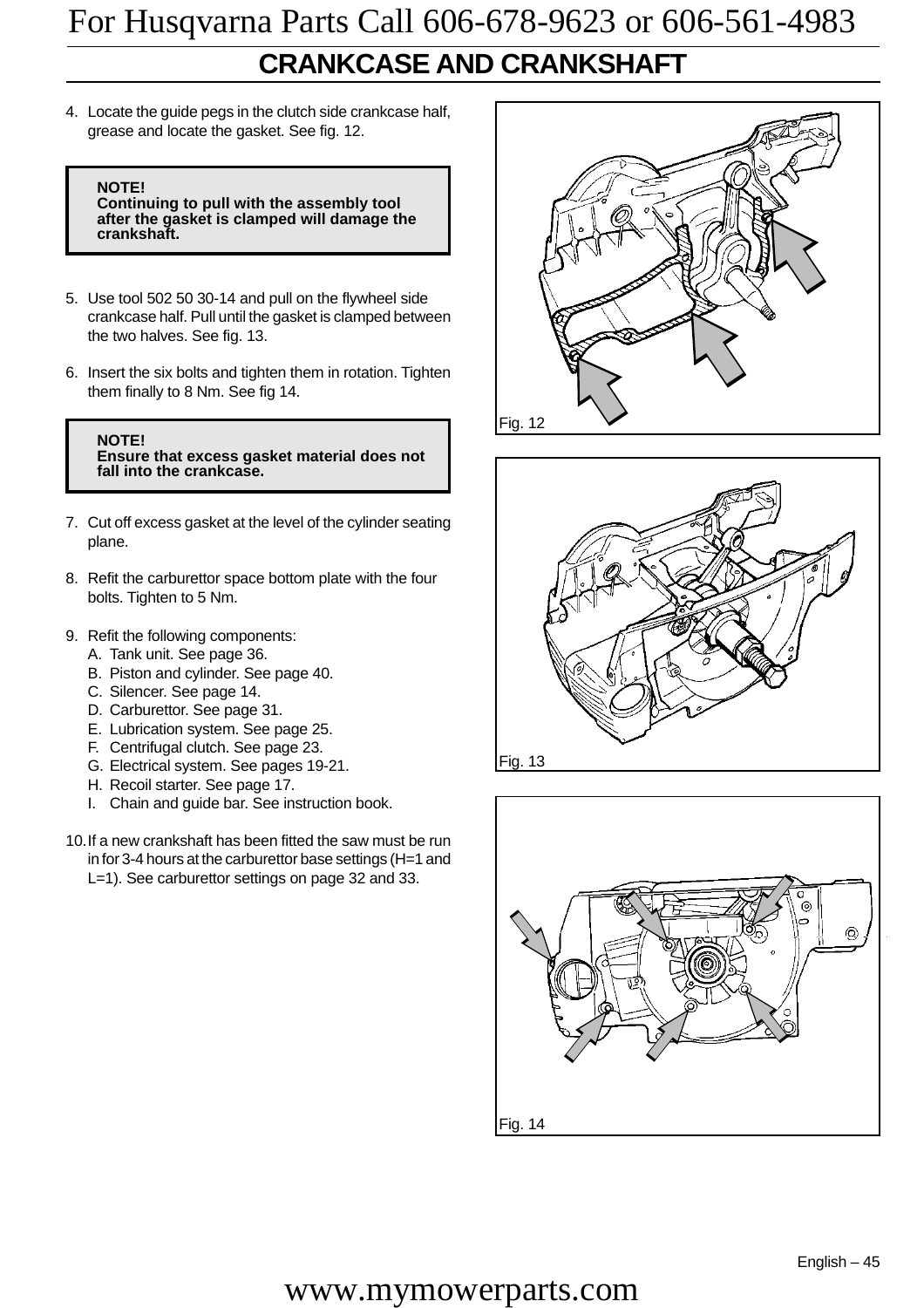### **CRANKCASE AND CRANKSHAFT**

#### **Crankcase seals**

1. To replace the crankcase seals, first remove the following components:

On the flywheel side:

- Recoil starter. See page 16.
- Flywheel. See page 18.
- Generator if fitted. See page 21.

On the clutch side:

- Chain and guide bar. See instruction book.
- Chain guide-plate. See page 12.
- Centrifugal clutch. See page 22.
- Oilpump. See page 24.
- 2. Screw the appropriate removal tool into the seal and remove it. For correct removal tool, see item 12 or 13 on pages 6 and 7. See also fig. 15.
- 3. Tap home the new seal with a driver (item 11 on pages 6 and 7). See fig. 16.
- 4. Refit components listed in point 1 above.

![](_page_47_Figure_16.jpeg)

Fig. 15

![](_page_47_Figure_18.jpeg)

![](_page_47_Figure_19.jpeg)

- 1. Drain out the chain oil.
- 2. Knock through the old guide bar bolt so that it falls into the oil tank.
- 3. Remove the bolt from the oil tank.
- 4. Fasten a steel wire to the thread of the new bolt, thread the steel wire into the oil tank and out through the bolt hole in the crankcase. See fig. 17.
- 5. Pull the steel wire until the bolt comes out through its hole.
- 6. Pull through the bolt with its nut and spacer between the nut and crankcase.
- 7. Check that the bolts square shoulder is seated in its recess in the crankcase. If necessary, turn the bolt.
- 8. Refill with chain oil.

![](_page_47_Figure_28.jpeg)